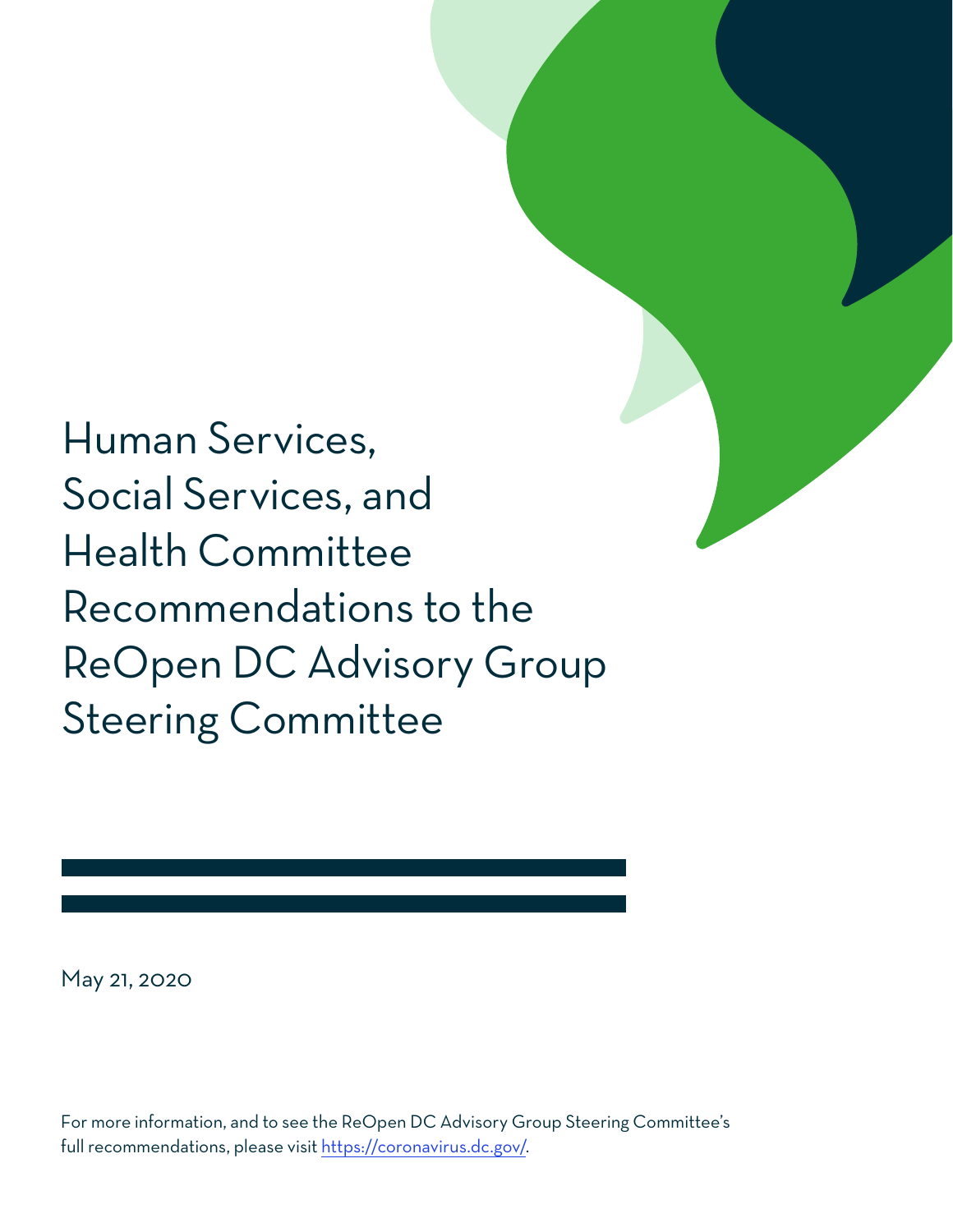# COMMITTEE MISSION & FOCUS

More than 6,500 DC residents have been infected by COVID-19, and more than 350 have died. Eighty percent of people who have succumbed to COVID-19 in DC are African American, and about a quarter of them are in a vulnerable population, including those living in senior facilities, group homes, detention centers, and homeless shelters. On the other hand, the highest incidence rates for COVID-19 illness are in Wards 4, 5, 7 and 8 where many essential workers live. The District invests heavily in our residents, with health and human services expenditures making up approximately \$5 billion of our \$15.5 billion annual budget. The District also boasts one of the highest levels of insured individuals in the nation, but our health outcomes do not mirror these investments.

The committee focused on ensuring that our investments in the COVID-19 recovery continue to make the District's healthcare and social services delivery systems more accessible to all residents, and that vulnerable children, families and communities, in particular, have access to services they need, including testing; primary, specialty, behavioral health, and hospital care; and social supports such as shelter, permanent housing, food, income replacement services, and protections to prevent child abuse and neglect. The committee evaluated, among other things, the financial toll that the crisis has taken on providers, how crisis standards of care can be safely stepped down, the impact of elective procedures at area hospitals and psychiatric facilities, how to safely perform essential dental procedures and fully begin primary care services on site, and how to make our systems better prepared in terms of a local supply distribution system. In addition, the committee studied how to ensure that vulnerable residents, including those experiencing homelessness, those with behavioral health needs, and young people in our child welfare system, can continue to safely access benefits, as well as be healthy and protected.

The committee's recommendations  $-$  for Phase 1 of reopening  $-$  are based on six guiding principles, around which specific actions were identified. These six guiding principles are (1) provide guidance for essential care; (2) ensure access to PPE, testing, contact tracing, equipment, supplies, and other safety measures; (3) accelerate the use of telehealth, technology, and connectivity; (4) stabilize the workforce; (5) employ effective communication strategies; and (6) focus on the District's most vulnerable residents.

# **COMMITTEE CHAIRS**

**Committee Community Co-Chairs:** David Catania and Maria Gomez **Committee Government Co-Chair:** Wayne Turnage **Public Health Advisor:** Preetha Iyengar **General Counsel:** Dorothy Brown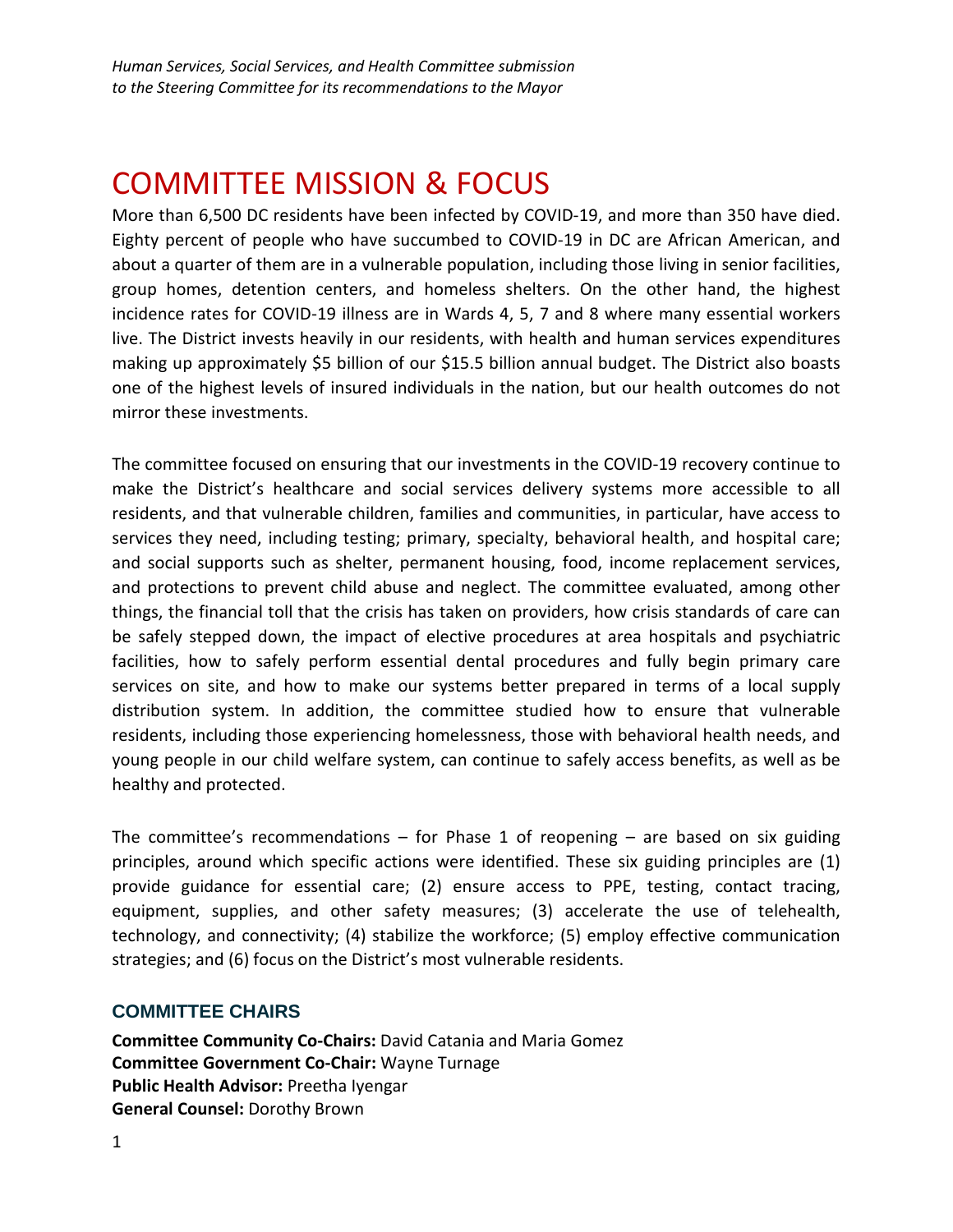#### **Associate Committee Director:** Amelia Whitman

### **COMMITTEE MEMBERS**

Chris Gardiner Deborah Shore Don Blanchon Dr. Gigi El-Bayoumi Dr. Lynn Goldman Dr. Elaine Crider Jacqueline Bowens Jim D'Orta Judith Meltzer Kenneth A. Samet Kim Horn Dr. Laura Meyers

Dr. Linda Elam Linda Greene Dr. Mark Smith Melat Debela Steve Strazzella Tom Scully Dr. Vikisha Fripp Cassandra Kingsberry Angela Franco Dr. Barbara J. Bazron Jenna Cevasco

# OVERVIEW & STATUS

# CURRENT STATUS

The human services, social services, and health sectors have largely continued to function during the COVID-19 public health emergency, as they provide services that are critical to ensuring the health and well-being of District residents. However, all sectors have had to modify their operations to some degree.

The impacts of this emergency can be felt by the institutions themselves, their workforce, and those they serve. Many healthcare providers are experiencing a substantial decrease in patient visits, which is negatively impacting revenue. At the same time, both healthcare and social service providers are scrambling to purchase personal protective equipment (PPE) and confronting increased staff overtime due to decreased staff availability for a host of reasons. In addition to exposure to the COVID-19 virus, front-line workers are impacted by the Stay-at-Home Order, which has resulted in the closure of childcare facilities and schools and the reduction of transportation options. At the same time, they are dealing with the increased physical and mental stress associated with their daily work responsibilities.

To illustrate some of these challenges, the homeless services system has struggled to provide socially distant shelter, routine testing, and other protections, which have contributed to high rates of virus transmission within the system. The risks of the virus have also disrupted the lives of children and youth in foster care, creating additional hurdles to safe placement, family visitation, and permanency efforts. Simultaneously, preliminary data suggest that consumers' fear of seeking medical care in hospitals and emergency departments may be contributing to a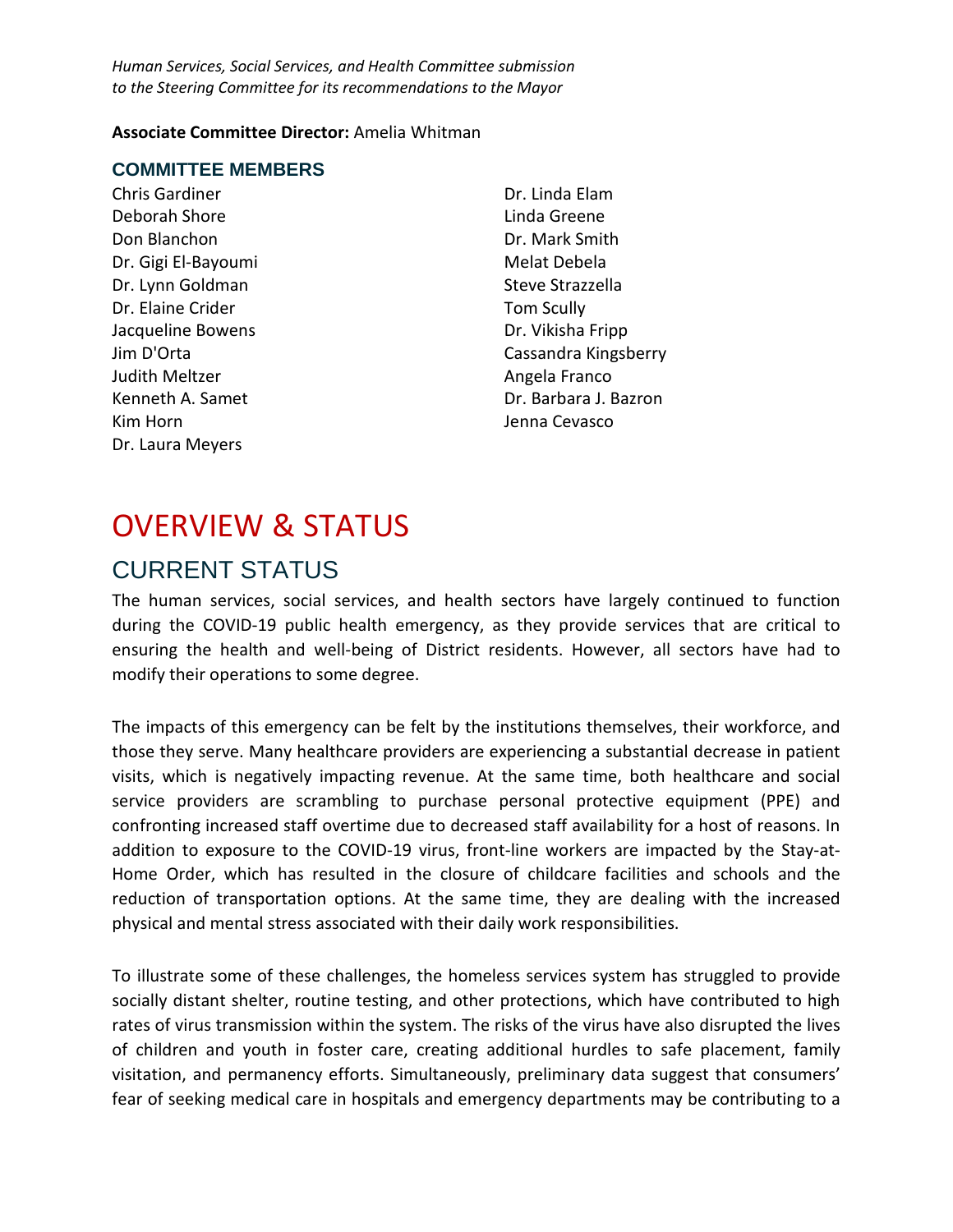worsening of health conditions, further exacerbating health access disparities and health inequities and placing some children and youth at risk. The committee fears that medical care is being avoided during the Stay-at-Home Order, resulting in worsening health conditions for those impacted. For example, people are not getting appropriate cancer therapy; critical clinical preventive medicine such as control of high blood pressure, control of diabetes, pediatric vaccines, and access to mammography is limited; and there is reason to believe that some people with life threatening conditions like angina are not receiving care at all.

# ASSESSING RISK BY SECTOR

The Human Services, Social Services, and Health Committee apportioned its work into five sectors: (1) hospitals; (2) doctors, dentists, maternal care, dialysis facilities, and nonemergency medical; (3) heath centers, skilled nursing facilities, long-term acute care facilities, home health care agencies, and assisted living facilities; (4) mental health; and (5) homeless services, public benefits, and child welfare. The matrix below (Figure 1) provides a risk assessment for each sector by examining contact intensity, number of contacts, and the degree to which activities can be modified. $<sup>1</sup>$  $<sup>1</sup>$  $<sup>1</sup>$ </sup>

| <b>Sectors</b>                                                                                             | <b>Contact</b><br><b>Intensity</b> | # of Contacts | <b>Modification</b><br><b>Potential</b> |
|------------------------------------------------------------------------------------------------------------|------------------------------------|---------------|-----------------------------------------|
| <b>Hospitals</b>                                                                                           | High                               | High          | Low/Medium                              |
| <b>Doctors, Dentists, Maternal</b><br><b>Care, Dialysis Facilities, and</b><br><b>Nonemergency Medical</b> |                                    |               |                                         |
| <b>Doctors</b>                                                                                             | High                               | Low           | Low/Medium                              |
| <b>Dentists</b>                                                                                            | High                               | Low           | Low/Medium                              |
| <b>Maternal Care</b>                                                                                       | High                               | Low           | Low/Medium                              |
| <b>Dialysis Facilities</b>                                                                                 | High                               | Low           | Low/Medium                              |
| <b>Nonemergency</b><br><b>Medical</b>                                                                      | High                               | Low           | Low/Medium                              |

# **Figure 1. Risk Matrix by Sector**

<span id="page-3-0"></span><sup>&</sup>lt;sup>1</sup> Adapted from: Public Health Principles for a Phased Reopening During COVID-19: Guidance for Governors. See page X for further description of risk assessment.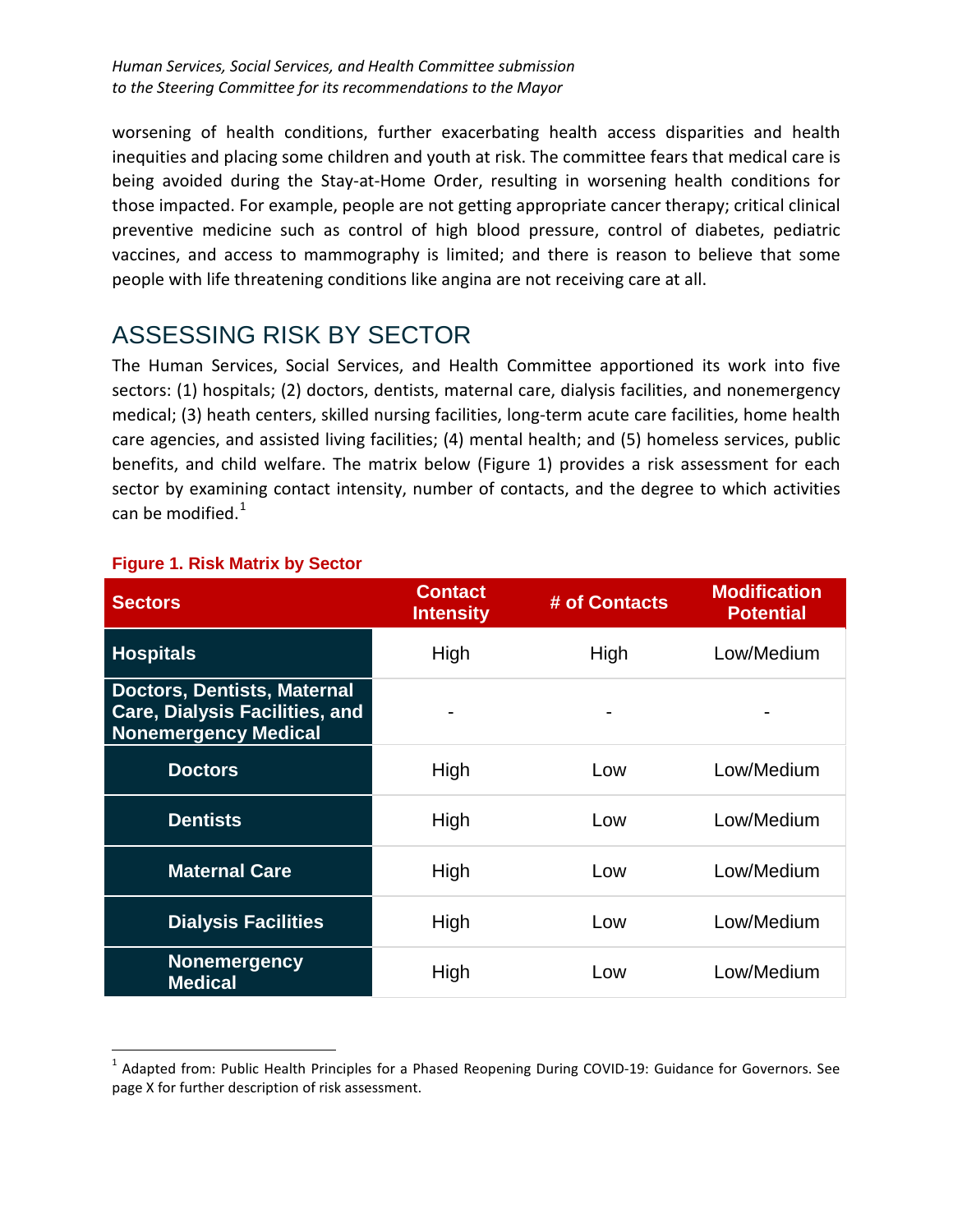| <b>Health Centers, Skilled</b><br><b>Nursing Facilities, Long-</b><br><b>Term Acute Care Facilities,</b><br><b>Home Health Care</b><br><b>Agencies, Assisted Living</b><br><b>Facilities</b> |             |             |            |
|----------------------------------------------------------------------------------------------------------------------------------------------------------------------------------------------|-------------|-------------|------------|
| <b>Health Centers</b>                                                                                                                                                                        | High        | Low         | Low/Medium |
| <b>Skilled Nursing</b><br><b>Facilities</b>                                                                                                                                                  | High        | High        | Low/Medium |
| <b>Long-Term Acute</b><br><b>Care Facilities</b>                                                                                                                                             | High        | High        | Low/Medium |
| <b>Home Health Care</b><br><b>Agencies</b>                                                                                                                                                   | High        | High        | Low        |
| <b>Assisted Living</b><br><b>Facilities</b>                                                                                                                                                  | High/Medium | Low         | Low        |
| <b>Mental Health</b>                                                                                                                                                                         | High        | High        | Medium     |
| <b>Homeless Services, Public</b><br><b>Benefits, Child Welfare</b>                                                                                                                           |             |             |            |
| <b>Homeless Services</b>                                                                                                                                                                     | High        | High        | Low        |
| <b>Public Benefits</b>                                                                                                                                                                       | Medium      | Medium      | Medium     |
| <b>Child Welfare</b>                                                                                                                                                                         | High/Medium | High/Medium | Medium     |

#### **Hospitals**

Acute- care hospitals have continued to operate 24 hours, 7 days a week during the public health emergency and represent the cornerstone of essential medical surge readiness in responding to COVID-19. In order to prepare for the possibility of a significant medical surge of COVID-19 cases, all District hospitals voluntarily suspended non-essential or elective surgeries and procedures. While the District has experienced a number of residents contracting COVID-19, social distancing and other mitigation steps have resulted in a gradual rise in cases, rather than the steep rise anticipated. Thankfully, hospitals have been able to respond to the demand placed on their services. On average, less than 25% of the District's staffed hospital beds are currently being utilized for suspected or confirmed COVID-positive patients.<sup>[2](#page-4-0)</sup> On May 15, 2020,

<span id="page-4-0"></span> <sup>2</sup> Data Source: DC Hospital Association COVID-19 Surge Capacity Tracker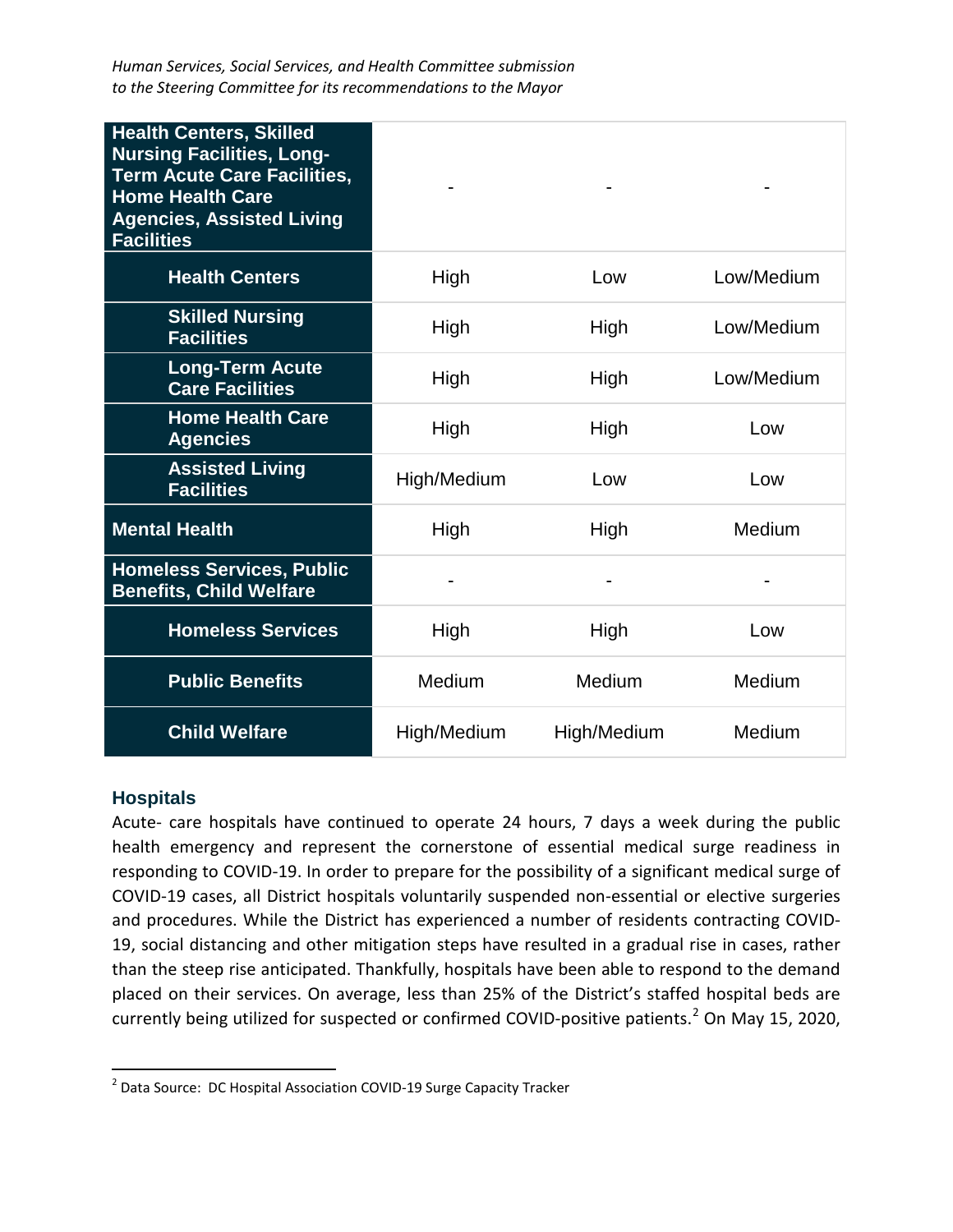hospitals will finalized medical surge capacity bed targets, and will be prepared to add another 1,632 surge beds to their current operating capacity of 2,530, for a total of 4,162 beds.

While hospital workers are critical to maintaining continuity of operations, the Stay-at-Home Order, inclusive of closures of schools and childcare services and reductions in transportation operations, has directly impacted the availability of essential personnel, at all levels, to meet workforce demands. Of even greater concern, many staff have been unable to work due to COVID-19-related self-quarantining or infection.

The financial impact of COVID-19 on hospitals is immense. DC hospitals have experienced revenue losses that exceed \$150 million through the end of March, and these losses continue to mount. These losses are largely due to reductions in hospital admissions and the suspension of elective procedures. At the same time, immediate COVID-19 investments, associated with medical surge planning, exceed \$35 million.

As discussed earlier, the data suggest that patients have not been seeking non-COVID-19 related health care, which promises to exacerbate longstanding health disparities in the District. As we move toward reopening, it is essential that patients feel safe coming to hospitals to receive treatment.

Hospital operations require a high number of intense contacts, in order to treat their patients. Due to the nature of these interactions, modification opportunities beyond protective equipment and actions to maximize social distancing around hospital entrances and waiting areas are minimal.

# **Doctors, Dentists, Maternal Care, Dialysis Facilities, and Nonemergency Medical**

While the professional practices of doctors, dentists, maternal care, and other nonemergency medical care continue to some degree, current operations are being conducted in a vastly different fashion than business as usual. Outpatient health services are now being conducted overwhelmingly by phone or by telehealth. Naturally, not every person or condition can be properly evaluated via telehealth or telephonic care. The inability to have in-person patient visits is directly affecting the financial viability of many providers in the District, as well as the health of their patients. This situation is made worse by the fact that many patients are reluctant to seek in-person care because of the perceived risk of exposure to COVID-19, especially in the context of spread by people with minimal symptoms.

In most instances, physicians and dentists are limiting their patient visits to emergencies and are otherwise hesitant to treat patients in their offices. In the case of dentists, dental emergencies are being accommodated, but not by all providers.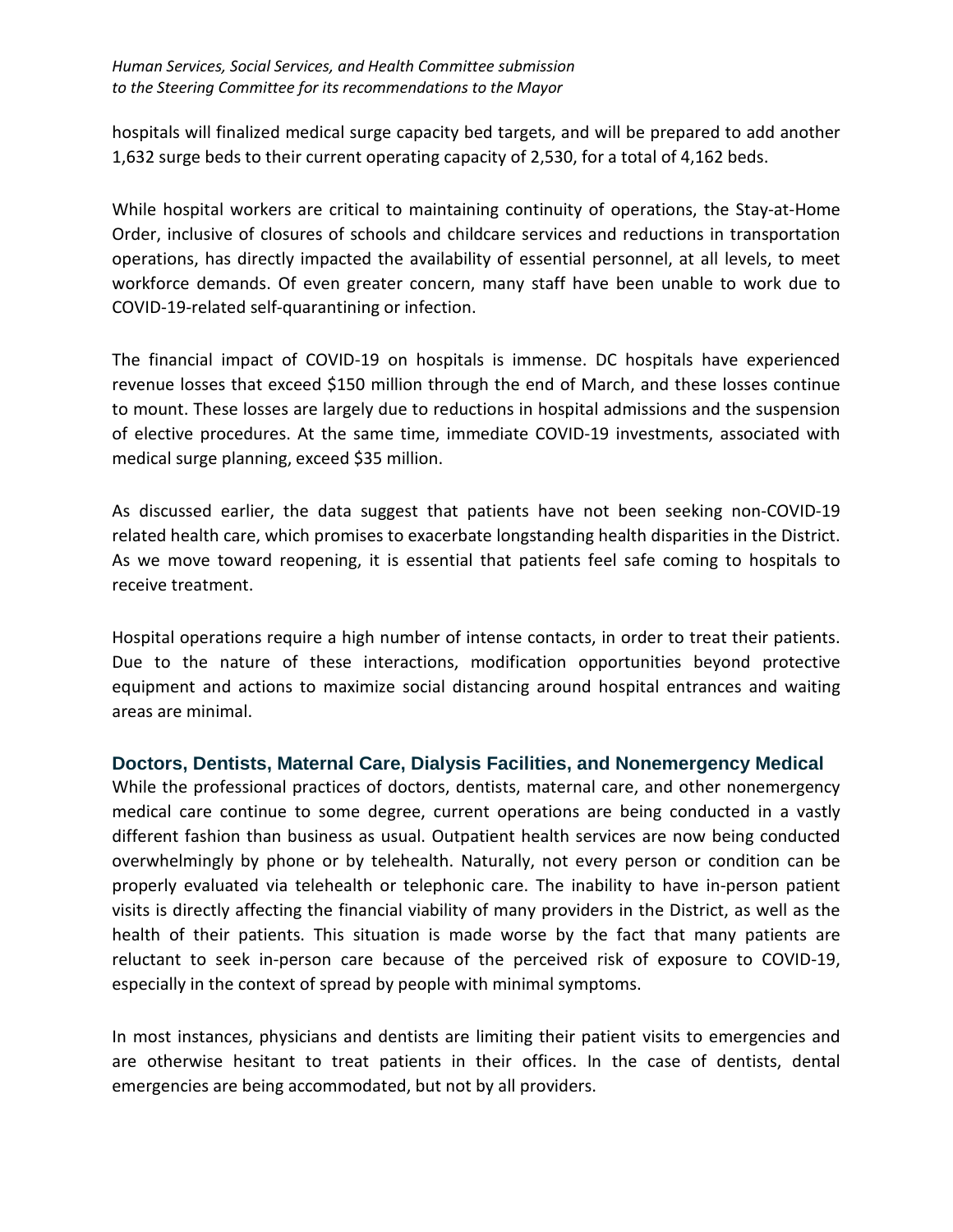Fortunately, dialysis services have continued during the public health emergency, albeit with substantial adjustments to protect the patient. These necessary, but costly, requirements strain resources for personnel, PPE, and space within facilities. In addition, patients requiring dialysis services must have safe transportation to dialysis centers, which can be difficult to arrange.

Providers in this sector frequently have close contact with their patients for a prolonged period of time, and while they can limit the number of patients in their offices at any one time, there are limited options for mitigation beyond proper protective equipment. Unlike hospitals, physician and dentist offices have little to no access to testing, yet may perform procedures that generate droplets. In particular, dental procedures often generate aerosols that are difficult to contain. Increasingly, however, dental centers are considering the use of existing teledental technology, such as handheld x-ray systems, to assess and diagnose patients.

# **Health Centers, Skilled Nursing Facilities, Long-Term Acute Care Facilities, Home Health Care Agencies, Assisted Living Facilities**

Like other nonemergency medical services, health centers have been forced to make substantial changes to their operations in the face of COVID-19. They have seen a dramatic decrease in in-person visits, which has taken a heavy toll on them financially. To be sure, recent emergency regulations by the Department of Health Care Finance (DHCF) brought direct relief by permitting health centers to expand telehealth services to fee-for-service beneficiaries, allowing the patient's home to serve as a site of care, and permitting telephonic-only visits. In addition, Health Centers have at their disposal inexpensive software to address issues of personal data confidentiality.

Residential facilities such as skilled nursing facilities (SNFs), long-term acute care facilities, and assisted living facilities, as well as services provided in patients' residences through home health care agencies have continued to operate, but have made a number of changes to ensure that patients and providers are safe. These residential facilities have taken aggressive infection control measures, including restricting visitors, implementing screening procedures, and employing isolation when needed. Despite these measures, incident cases are still being identified.

Importantly, patients served by these provider groups continue to need care even when they have tested positive for COVID-19 or have been exposed and must self-quarantine. Across all of these providers, the ability to access PPE has been vital in ensuring that staff and patients remain safe. While providers are following the guidance provided by DC Health regarding proper use of PPE, some have had difficulty obtaining sufficient supplies.

While risk varies across this sector, these providers typically have intense and frequent contacts with their patients. This situation is made more perilous given the heightened risk of COVID-19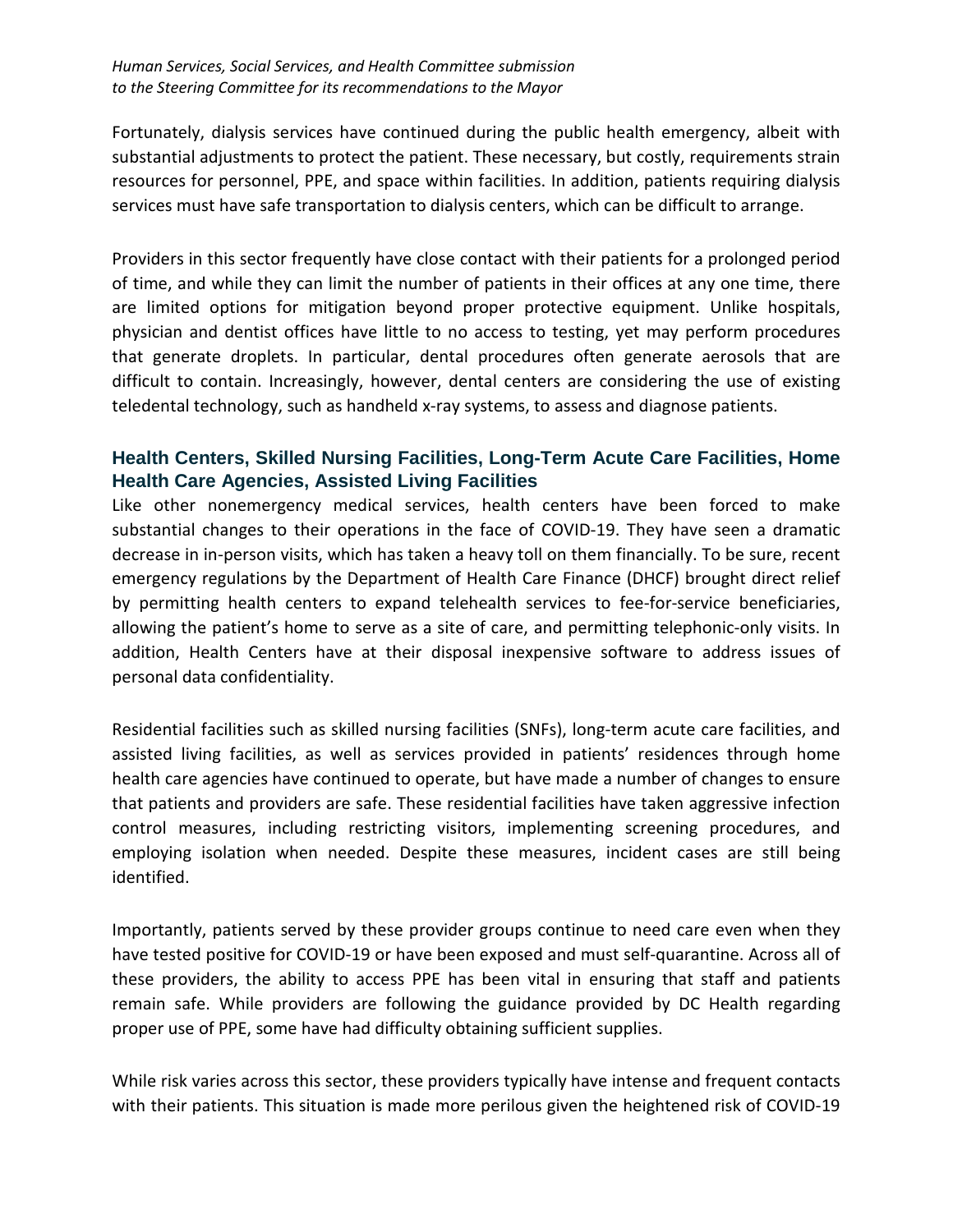complications among this sector's patients, due to their age and preexisting conditions. Providers within this sector are implementing the modifications that are available to them, but these are largely limited given the nature of the care provided.

#### **Mental Health**

Behavioral health providers have continued to provide direct care to residents in need of mental health and substance use services. In particular, the public behavioral health network has continued to provide services, with approximately 63% of providers delivering services on a modified schedule and 37% operating on a regular schedule. Both face-to-face services and services via telephone or video applications are being conducted, but special efforts are being made to offer face-to-face services to those consumers enrolled in Assertive Community Treatment (ACT), Wraparound and Community-Based Interventions (CBI), and other intensive evidence-based practices.

Behavioral health providers are following the guidance provided by DC Health regarding proper use of PPE, but many have had difficulty obtaining sufficient supplies. The Department of Behavioral Health (DBH) has supplied providers with infrared thermometers to support their screening efforts to assist in ensuring that providers and patients are safe. Still, providers are reporting that their staff are apprehensive of the District's opening. As the transition from crisis standards of care is being contemplated, staff would like certain assurances, namely that they will have proper PPE, structural changes will be made within their facilities to ensure that the workplace environment is safe, social distancing strategies will continue to be followed to reduce transmission of the disease, and access to universal testing for the virus will be available. Providers have also expressed the need for financial support to offset recent increases in operating costs, such as from hiring contract staff and paying overtime wages. The average financial loss to date, among mental health and substance use providers, is 17% and 28%, respectively.

Many individuals who are diagnosed with mental health and/or substance use disorders are also experiencing homelessness, making identification and treatment more challenging. Further, the Stay-at-Home Order is more difficult to manage for residents who are experiencing homelessness, and the variety of settings in which services may be offered are more limited. Shortages of outreach workers may also impact the provisions of services to those who are experiencing homelessness.

At the same time, the Stay-at-Home Order and public health emergency have also increased the need for prevention-focused behavioral health supports throughout the broader District population, as well as front-line staff. DBH has undertaken a number of measures aimed at addressing these needs, including making their 24/7 Mental Health Help Line, which is staffed by licensed mental health clinicians, available to all DC residents experiencing anxiety,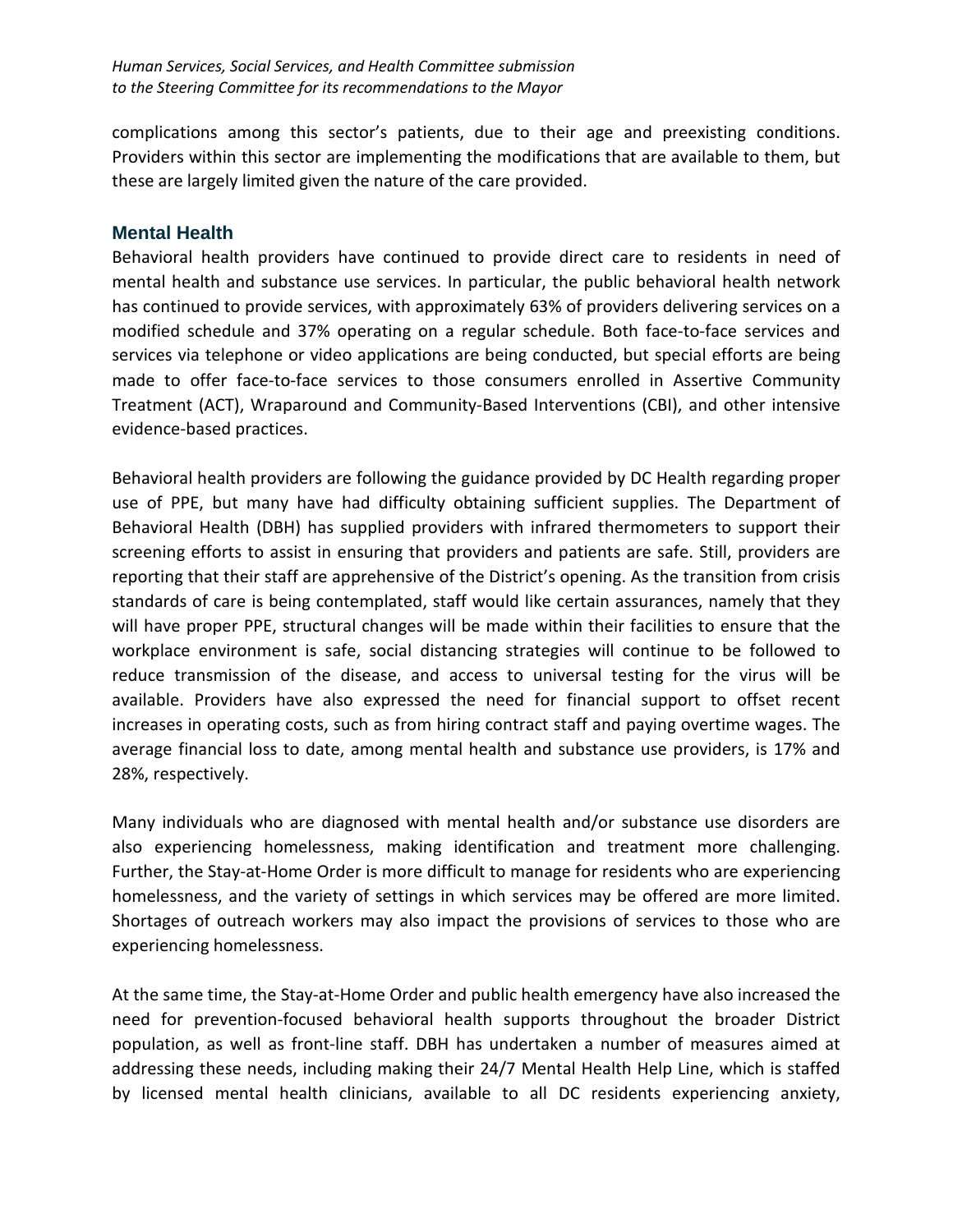depression, or behavioral health issues. In addition, information on strategies for addressing anxiety and depression are posted on the DBH website. Finally, DBH, in partnership with the Department of Human Services and the Office of the Chief Medical Examiner, is providing support to families grieving the death of a loved one due to COVID-19. These efforts include connecting families to burial assistance, food, rental assistance, and mental health services and support.

Services provided within the behavioral health system vary greatly, as do the number and type of contacts a provider might have. For example, some providers have both high intensity and frequent contacts. In these cases, the modification potential is low.

# **Homeless Services, Public Benefits, Child Welfare**

Homeless services, public benefits, and the child welfare system have continued to serve their clients during the public health emergency, albeit with certain modifications. The homeless services system has implemented a number of changes to ensure the safety of individuals experiencing homelessness, including keeping shelters open 24 hours a day, 7 days a week; establishing isolation and quarantine sites; and standing up sites for older residents and those who are medically vulnerable. Semi-congregate settings have limited access to common spaces, and screening is happening at entry at all sites. Services available through the use of technology, such as telehealth and on-line opportunities, have been limited for individuals and families in shelter as access to computers or other devices are limited.

Opportunities to move people into permanent housing and Rapid Rehousing are constrained by resources and made worse due to the limited stock of affordable housing in the District. Importantly, legislative efforts have postponed the initiation of eviction proceedings for the duration of the public health emergency. Still, once the emergency is lifted, it is foreseeable that a surge in need will arise.

Within the homeless services system, both the intensity and number of contacts are high, contributing to the high number of positive COVID-19 cases in shelters. The Department of Human Services has implemented a number of changes to try to minimize exposures, but opportunities for modifications, including socially distant housing, are low, particularly in congregate settings.

Access to public benefits has been essential, as we see many people experiencing financial instability during the Stay-at-Home Order. Fortunately, flexibility has been built into the system to allow people to continue receiving existing benefits, as well as easily apply for new benefits. However, some of these changes, such as flexibility regarding recertification requirements, are only permitted by the federal government for a limited time period. The number and intensity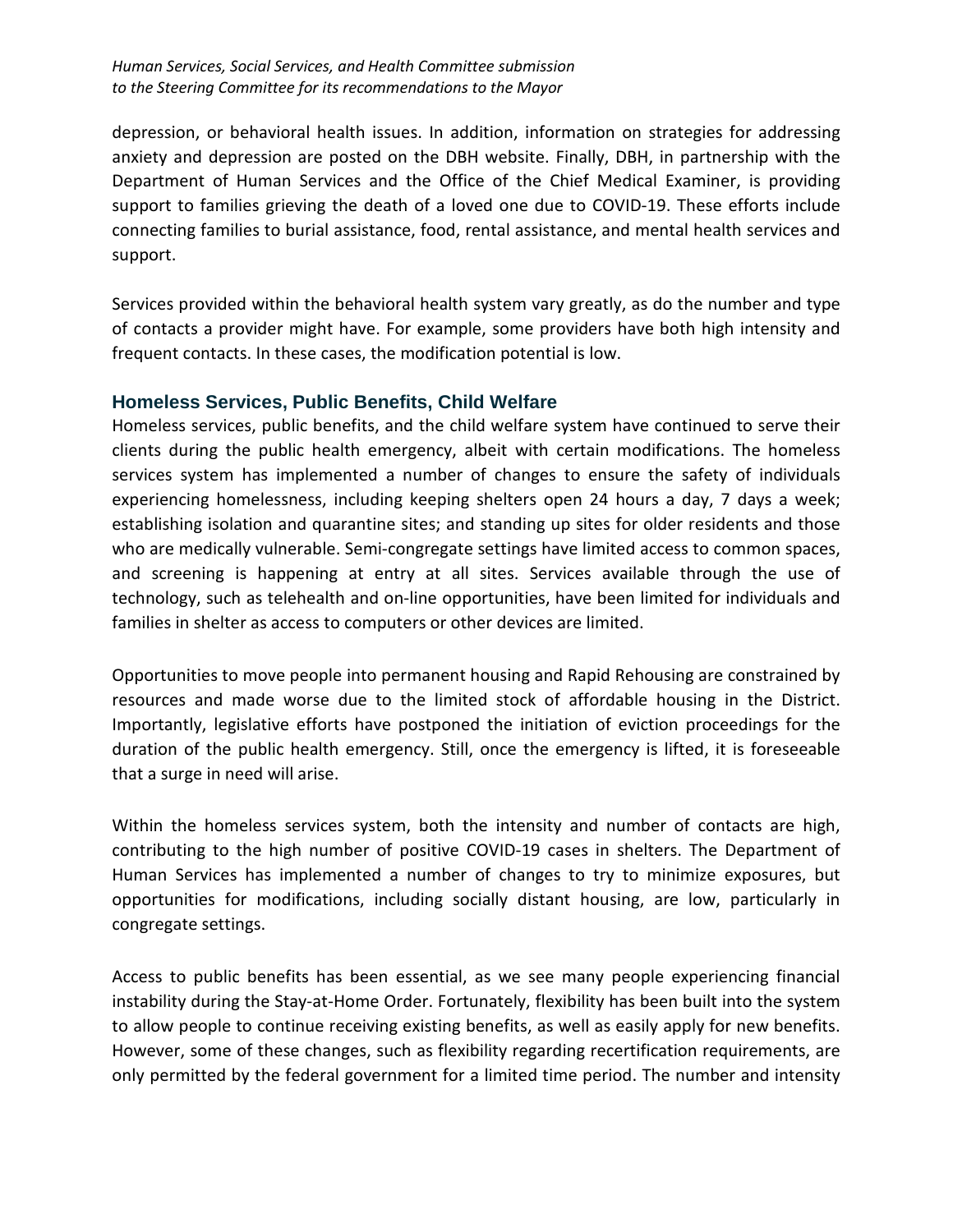of contacts within this system are moderate, but there are some changes that can be made to ensure people are safe, while still accessing the benefits they need.

While the child welfare system has continued to function to ensure the immediate safety and welfare of children, there has been a significant decrease in the number of reports. As children are leaving the home less frequently, there are fewer opportunities for those who normally notice warning signs and report cases of suspected child abuse and neglect. In addition, for children in foster care, necessary opportunities for them to spend face-to-face time with their families and work toward successful reunification have been modified to ensure the safety of children, their families, and the workforce. Due to the necessary interactions that those working within the child welfare system must have with children and families to ensure that they are safe, the number and intensity of contacts is medium to high, but there are also some opportunities for modification.

# MOVING TOWARD OUR VALUES



# COMMITTEE APPROACH AND ENGAGEMENT

The Human Services, Social Services, and Health Committee created five subcommittees based on the five sectors outlined above, with work plans structured around the critical anchor of the District's HOPE values. For each subcommittee, community and government leaders used their expertise and the advice of colleagues in the District to analyze important information relating to their sector. The subcommittees reviewed matters such as current operating status, riskmitigation options, lessons learned, and challenges and opportunities as we move forward. Each subcommittee met separately to discuss their priorities and consulted with sector experts. The entire committee held three general meetings with presentations focused on making sure that the committee's recommendations were equitable and prioritized the health and safety of District residents.

The committee leadership then reviewed the subcommittees' recommendations and developed a comprehensive report for the Human Services, Social Services, and Health Committee that aligns with public expectations, while emphasizing the need to improve the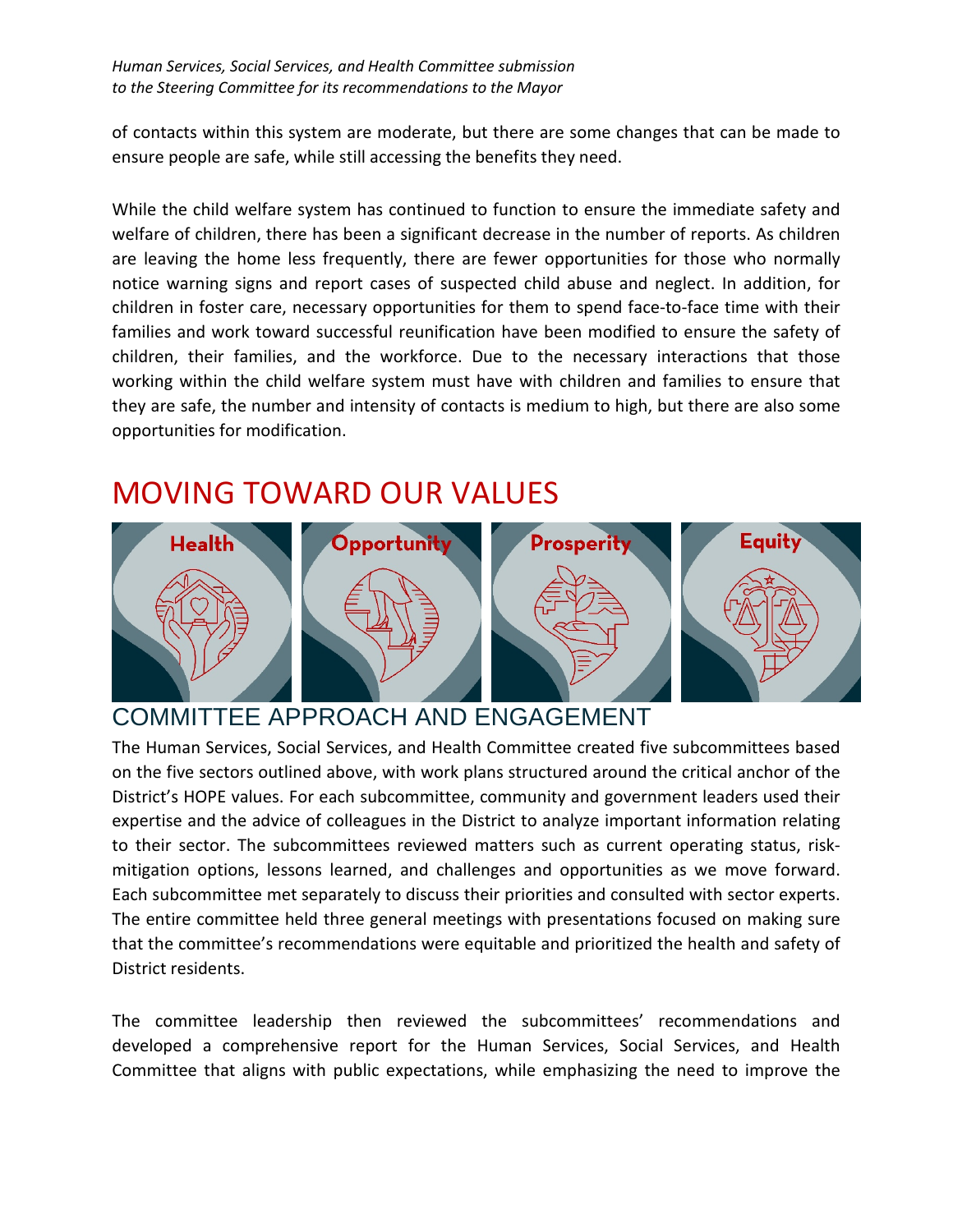quality –of life of all District residents. This report will provide guidance and support to DC's health and human services providers, their employees and the residents whom they serve.

Throughout this process, the members of the Committee considered their recommendations in the context of feedback from stakeholders and residents across all eight wards through focus groups, interviews, the ReOpen DC Survey, and Mayor Bowser's Virtual Town Hall. These community engagement methods were designed to ensure that residents and stakeholders had a seat at the table during this process and could share their thoughts and perspective. This resulted in high-quality public interactions with insightful recommendations and critiques for the Committee's consideration. All stakeholders that were engaged in this process are listed in Appendix A.

# **ReOpen DC Survey**

The District's ReOpen DC Survey included responses from over 15,000 District residents, workers, and business owners who provided their thoughts on the challenges the District will face in reopening, and offered ideas and suggestions for the reopening process. Two areas under the purview of the Human Services, Social Services, and Health Committee, vulnerable populations and personal and family health, were among those that respondents were most concerned about. 83% of respondents expressed concern for vulnerable communities, with 44% of respondents reporting that concern for vulnerable communities "keeps them up at night." Respondents noted that shelter residents are particularly vulnerable and asked that all shelter residents be provided testing and more PPE, and that shelter capacities be reduced to allow for additional social distancing by moving more residents into hotels or other temporary shelters. In addition, 64% of respondents expressed concern for their own or their family's health with 29% of respondents reporting that concern about their personal or family health "keeps them up at night." Many respondents suggested that additional testing is needed across the District.

Several respondents also provided ideas and suggestions for the committee's consideration. Suggestions included increasing opportunities for telehealth and maintaining this option beyond the current pandemic; waiving licensure requirements for social workers and allowing new graduates with a masters degree in social work to practice immediately; allowing nursing home residents some time outside to improve their mental health; providing and encouraging the use of free washable masks for all DC residents; quickly reopening elective and other non-COVID medical procedures to avoid a rush on these services once they are available; providing better access to PPE; ensuring clear guidelines are in place regarding allowable medical procedures; and waiving application fees for and providing free medical marijuana for all lowincome residents.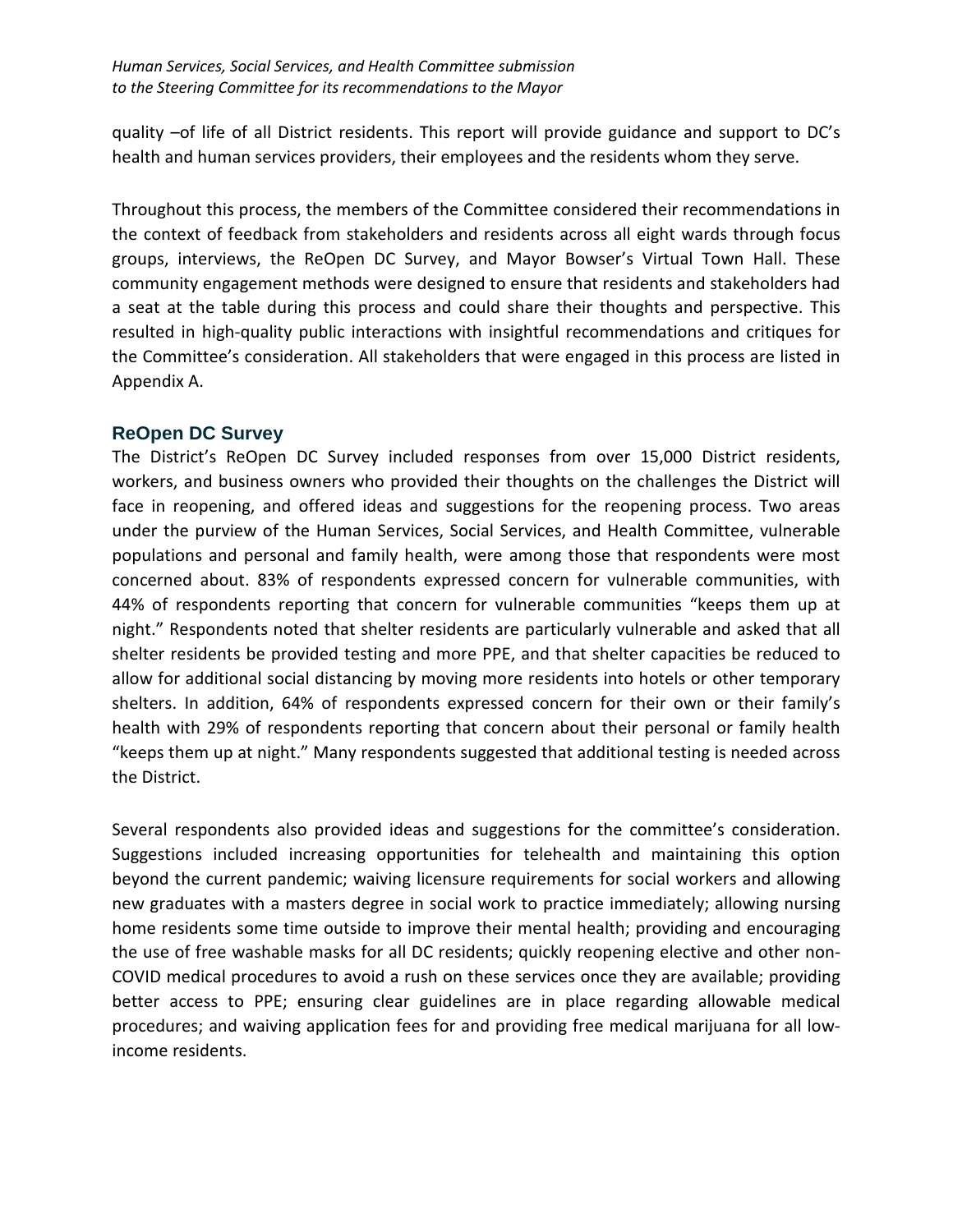#### **Stakeholder Focus Groups**

The Committee conducted three focus groups to gather ideas and input for reopening and learn more about stakeholders' experiences during the Stayat-Home Order. These groups consisted of social services providers and advocates, long-term care and home health providers, and individuals with lived experience of homelessness. Across all sectors, several unifying issues emerged including requests for the District to provide devices and internet connectivity to residents to enable them engage in virtual care and education; ensuring workers and clients have access to testing and PPE; maintaining certain flexibilities that were in place during the Stay-at-Home Order as the District reopens; and preparing for the increased service needs that may come when the District reopens.

Within the social services sector, providers noted that the Stay-at-Home Order created several challenges for their workforce and clients, including reduced transportation options, fewer available resources, limited options for meeting benefit work requirements, and mental health challenges. As the District reopens, providers were concerned about the increased need for social services and the impact of budget cuts on critical services, and requested that changes that were made during the Stay-at-Home Order such as online applications, leniency in recertifications for public benefit programs, and emergency relief measures continue after the District reopens. Participants also noted new opportunities for the District Government during reopening such as creating local food grants, flexing capacity between virtual and face-to-face services, and developing reskilling programs for people whose jobs may not immediately return. With regard to communication and outreach, participants noted that reliable and accurate information regarding COVID-19 has not been available across all areas of DC, and suggested that the District provide households with communication kits upon reopening to encourage safe practices when re-engaging. Further, they said that the DC Government needs to find ways to communicate with undocumented residents who may not want to be known to government systems.

Among individuals with lived experience with homelessness, there was concern about the potential vilification of people experiencing homelessness, greater incidence of COVID-19 among people experiencing homelessness, and the need for enough PPE and cleaning supplies to practice recommended social distancing and sanitization procedures in shelters. They emphasized that word of mouth can be a strong method of communication and that the District should consider prioritizing communications outreach near government offices and Metro stations, as well as through community partners who provide in-person outreach. Participants noted that housing is the primary issue for individuals experiencing homelessness and suggested that the District use reopening as an opportunity to create more options for safe shelter and permanent housing. These suggestions included converting empty office buildings into temporary wellness centers, using empty apartment or hospitality units as shelters, and using vacant apartment buildings as housing units for individuals experiencing homelessness.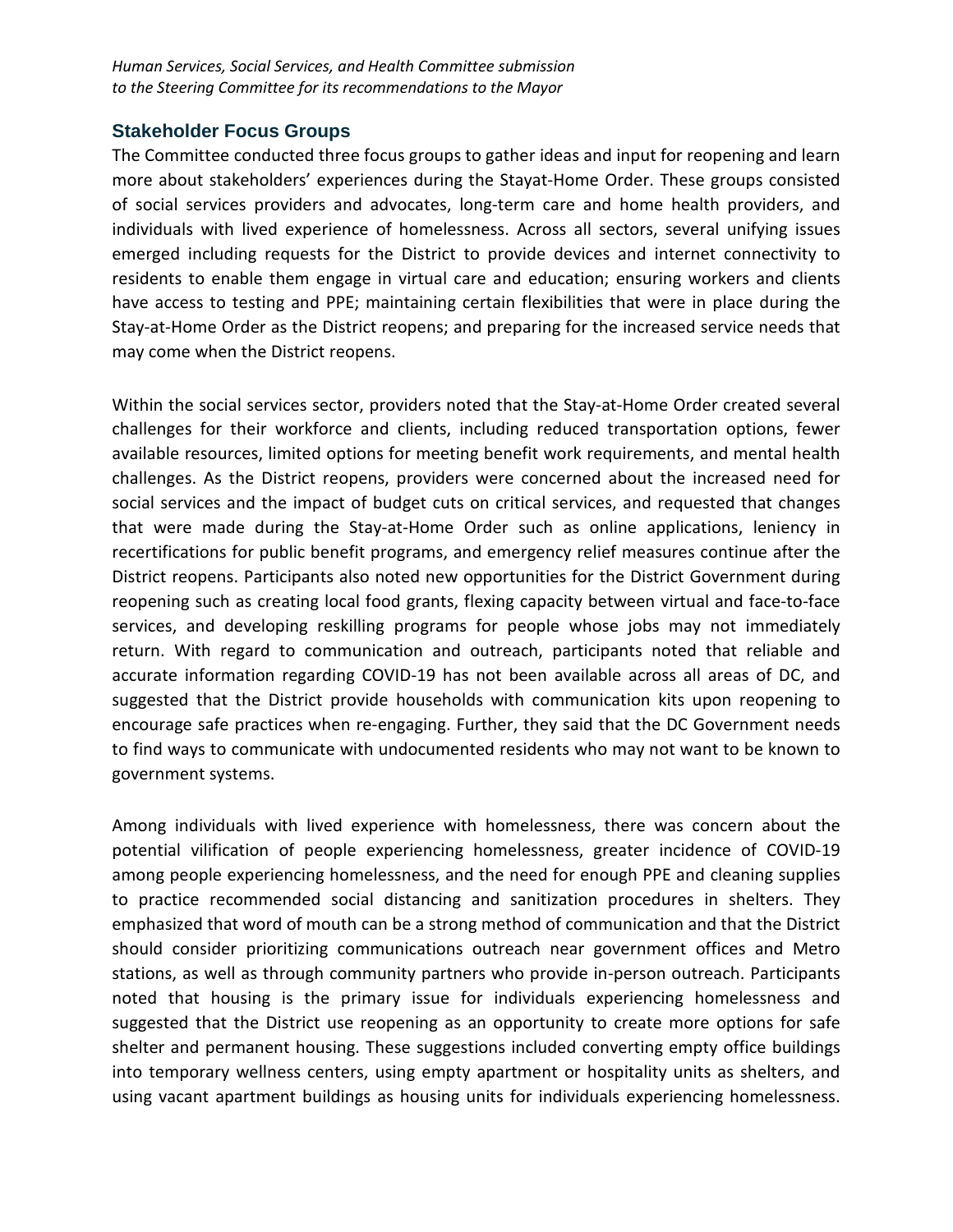Other issues of concern to participants as the District reopens include childcare availability and the capacity of District agencies to handle any backlog of cases related to the pandemic.

Long-term care and home health providers both identified the availability of both PPE and staff as continued challenges. Staff exposure to the virus has reduced availability, and some staff have declined to take cases, opting to file for unemployment instead of providing care to COVID-positive patients. As the District reopens, providers stated that rapid testing will be critical and expressed concerns about bringing families back into nursing homes. They shared that a public awareness campaign and literature for nursing homes on how people can safely visit and what procedures need to be followed would be beneficial. Participants also suggested that individuals who are recently unemployed can be recruited to work in these fields, but training opportunities are needed to do so. Finally, hazard pay and home-delivered meals were noted as helpful initiatives during the Stay-at-Home Order that providers would like to see continue once that is lifted.

# **Council of the District of Columbia**

Councilmembers Brianne Nadeau, Chair of the Committee on Human Services, and Vincent Gray, Chair of the Committee on Health, joined the first Committee meeting to present key issues relating to COVID-19's effect on the District, and to highlight ideas and opportunities regarding the ReOpen DC initiative. Councilmember Nadeau stressed the importance of ensuring safety and availability of shelters, while also highlighting the need to reduce shelter density. Additionally, she emphasized the need for counseling and support for those working in all healthcare settings. Councilmember Gray spoke on the disproportionately high percentage of African Americans in the District suffering from COVID-19, and the need to build an improved healthcare system in Wards 7 and 8, as well as expressing a need to invest in grocery stores and early childhood education East of the River.

# **OPPORTUNITIES**

# **Technology Platforms**

The Stay-at-Home Order created a favorable environment for the use of technology platforms for healthcare visits, behavioral health consultation and treatment, crisis services, and child welfare worker and family visits. In many cases, technology was the only way to provide needed services and care for residents. Technology can be beneficial to providers and those they serve for a number of reasons, particularly in an environment where there are still risks to in-person interactions.

At the outset of the public health emergency, the Department of Health Care Finance promulgated emergency regulations that provided additional opportunities for Medicaid beneficiaries to use telehealth, including allowing a beneficiary's home to serve as an originating site for care; allowing reimbursement for telehealth services for all Medicaid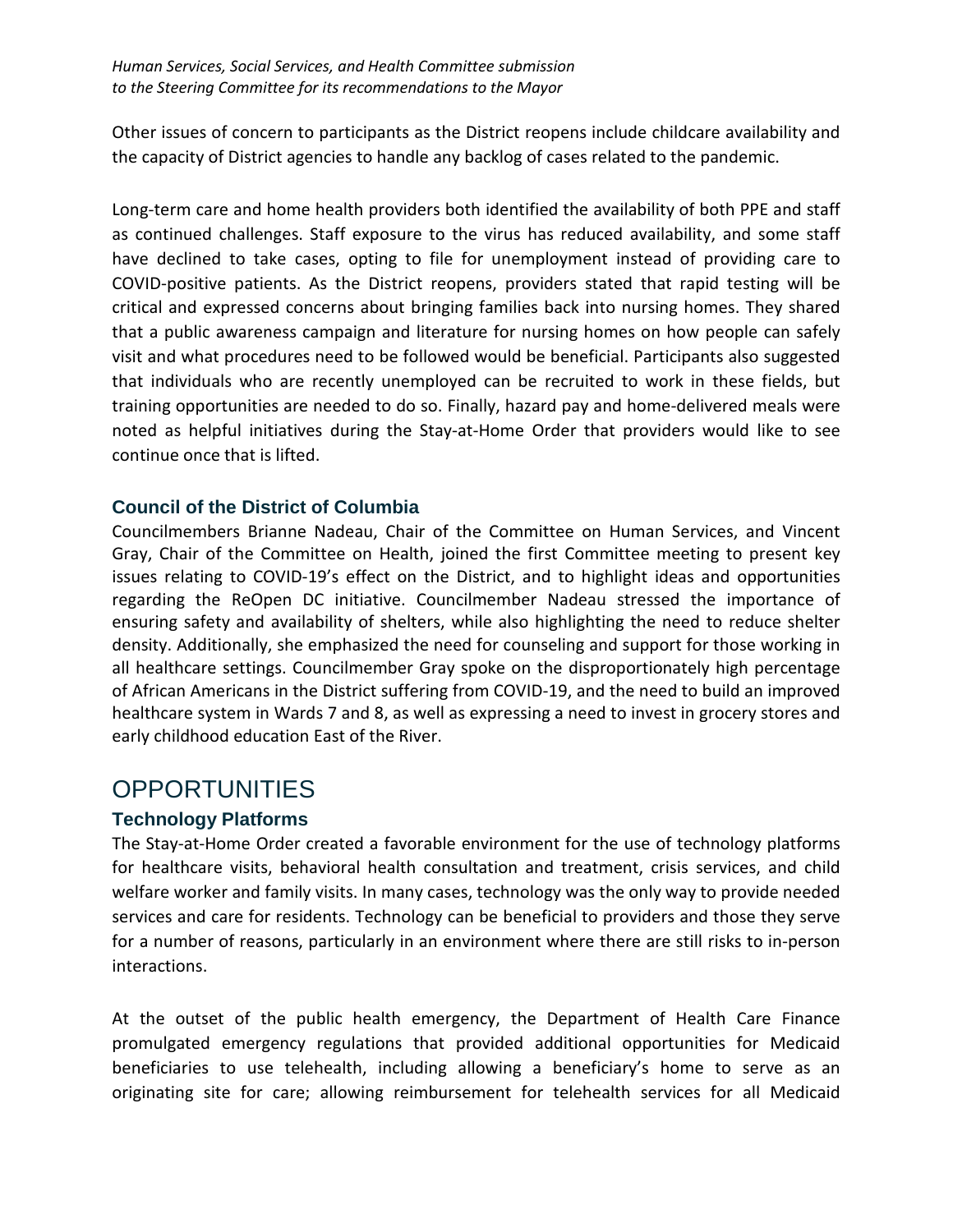beneficiaries, including fee-for-service; and providing flexibility for telephonic-only visits. These actions created opportunities for patients to receive care in new ways and helped ensure they were able to get needed treatment during the Stay-at-Home Order.

As the District begins to reopen, many patient-clinician and client-provider interactions may still be most appropriately conducted via technology such as telehealth or other alternative modes of delivery. For example, telehealth is effective and efficient in closely monitoring patients with chronic diseases. Providers should continue to consider technology that will enhance care, including teledental and telebehavioral health services. Appropriate reimbursement to support these services is paramount and continued reimbursement will be needed to support its use.

As we move forward, additional support is needed for both providers and residents regarding the use of technology, and access to devices and the internet. We need to continue to evaluate the broad application of telehealth, across conditions and populations, to monitor its effectiveness and the safety of data exchange. Healthcare providers need training to ensure that they have the resources and expertise needed to perform telehealth successfully. These resources include general knowledge about how to implement various telehealth services, including provider workflows, equipment, and proper and safe usage. Healthcare and human services providers and residents also need to have adequate hardware, software, and bandwidth to have appropriate clinical and service-related interactions. This need is particularly critical from the lens of equity, as all residents do not have equitable access to smartphones and internet access.

#### **Workforce Sustainability and Development**

The public health emergency has placed additional stressors on front-line workers. While these needs have become more acute during this crisis, we have the opportunity to build long-term supports for the health and human services workforce. As we prepare for the impact of anticipated COVID-19 post-traumatic stress, we must build resiliency models to support the front-line workforce, including an expanded supply of mental health services for workers. In addition, we can increase training and education to ensure readiness of all health and human service workers for emergency preparedness and response protocols. Simultaneously, we need to prepare additional surge capacity within District hospitals, as well as ensure that the broader health and human services system has the staffing capacity needed to meet increased demands. Certain regulatory changes may help ensure that the District can accomplish these objectives, including recognizing professional licenses from out of state providers, such as doctors, nurses, social workers, and other professions. Finally, as the District reopens, there will likely be an increased need for services related to mental health, child welfare, and housing. It will be critical that the District ensure our workforce has the capacity to meet these demands.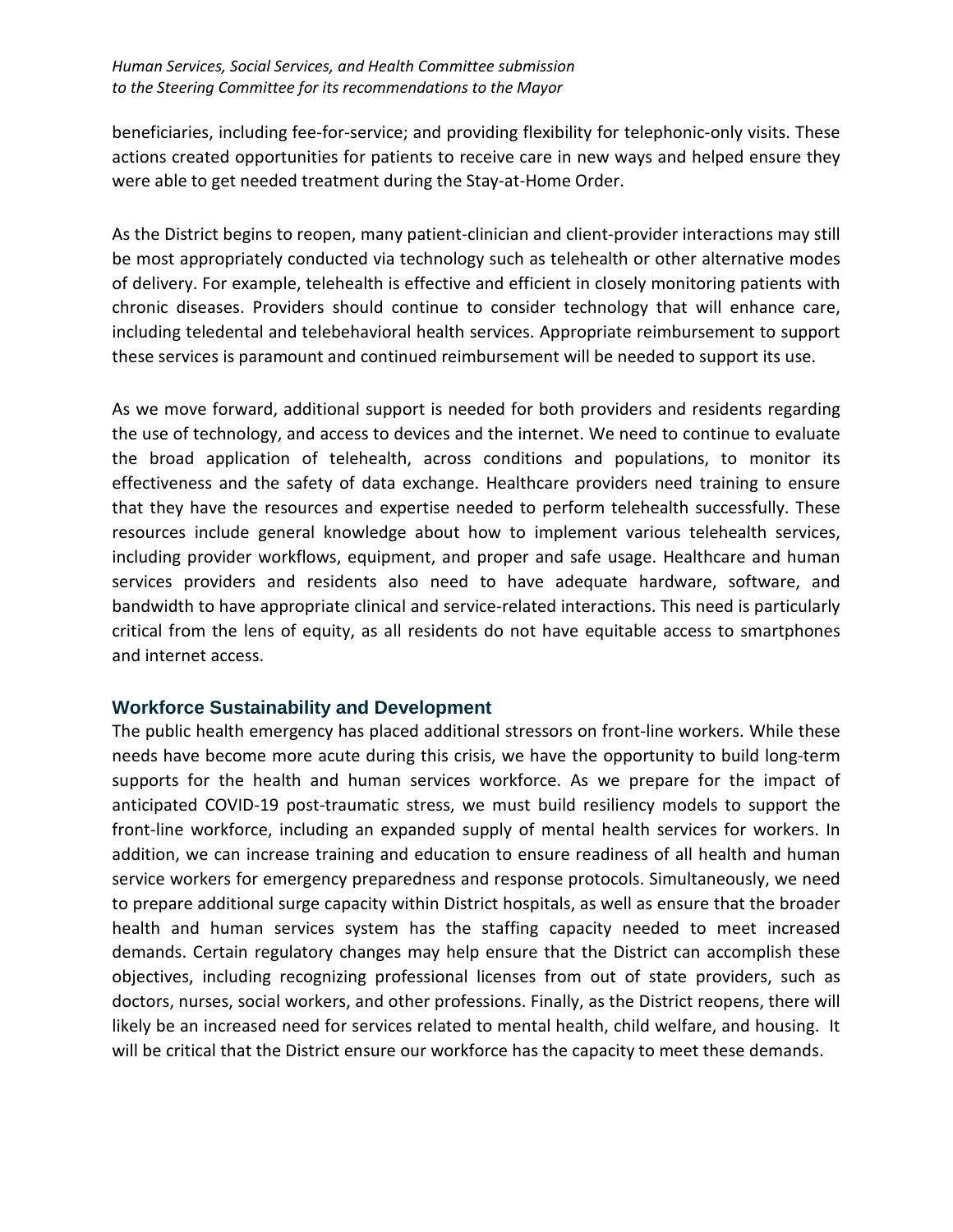### **Care Coordination**

Throughout the public health emergency, we have seen the need to accelerate the creation and implementation of care coordination models. Both technological and non-technological solutions can assist providers in transitioning patients between healthcare settings or to allow them to remain in existing settings. For example, the use of technology to assist in treating individuals in skilled nursing facilities (SNFs), such as with remote patient monitoring, as well as allowing the on-site SNF staff to connect with other providers, can result in better medical outcomes and decreased risks associated with transport to an acute care facility. Federallyqualified health centers, community health centers, and SNFs can enhance their coordination by using telemedicine, teledental, and telebehavioral health to treat individuals, including providing support to individuals as they are transitioning back into the community. Behavioral health providers can utilize technology platforms and in-person services to increase coordination between in-patient and residential facilities and community providers as people in care move between levels of care. Care coordination is vital for stabilizing families and individuals experiencing or on the brink of homelessness, as providers work to ensure they have the resources they need. Further, in order to prevent unnecessary entry into foster care and to support family reunification and other forms of permanency, care coordination between the child welfare, the health and behavioral health systems, public benefits, and the family court must be maintained.

These services are essential to ensuring that residents are appropriately connected and retained in care. These types of care coordination models will maximize the opportunities to continue progress toward a value-based care environment, as well as serve as an indispensable conduit for advancing health equities.

# LESSONS LEARNED FROM THE STAY-AT-HOME ORDER **Sector Coordination**

Increased coordination across a number of areas would have permitted a more robust response to this crisis. Foremost, an uncoordinated supply chain management model forced hospitals and other providers to compete against each other, state governments, and large corporations for product, creating a seller's market that favored sales for PPE and lab supplies based on size and ability to order supplies in large quantities. Understanding where and how PPE can be easily obtained in the future will help ensure that services can be appropriately provided in future crises. Relatedly, access to testing was uneven and remains an important consideration for resuming business as usual across the various committee sectors. Moreover, the challenges associated with executing a coordinated testing scheme diminished our ability to leverage and coordinate important data to provide real time situational awareness and disease surveillance, which could have permitted a more unified response to the emergency across the District and region. Finally, concerns related to acute care surge capacity – both staffing and facilities – require immediate attention and resolution.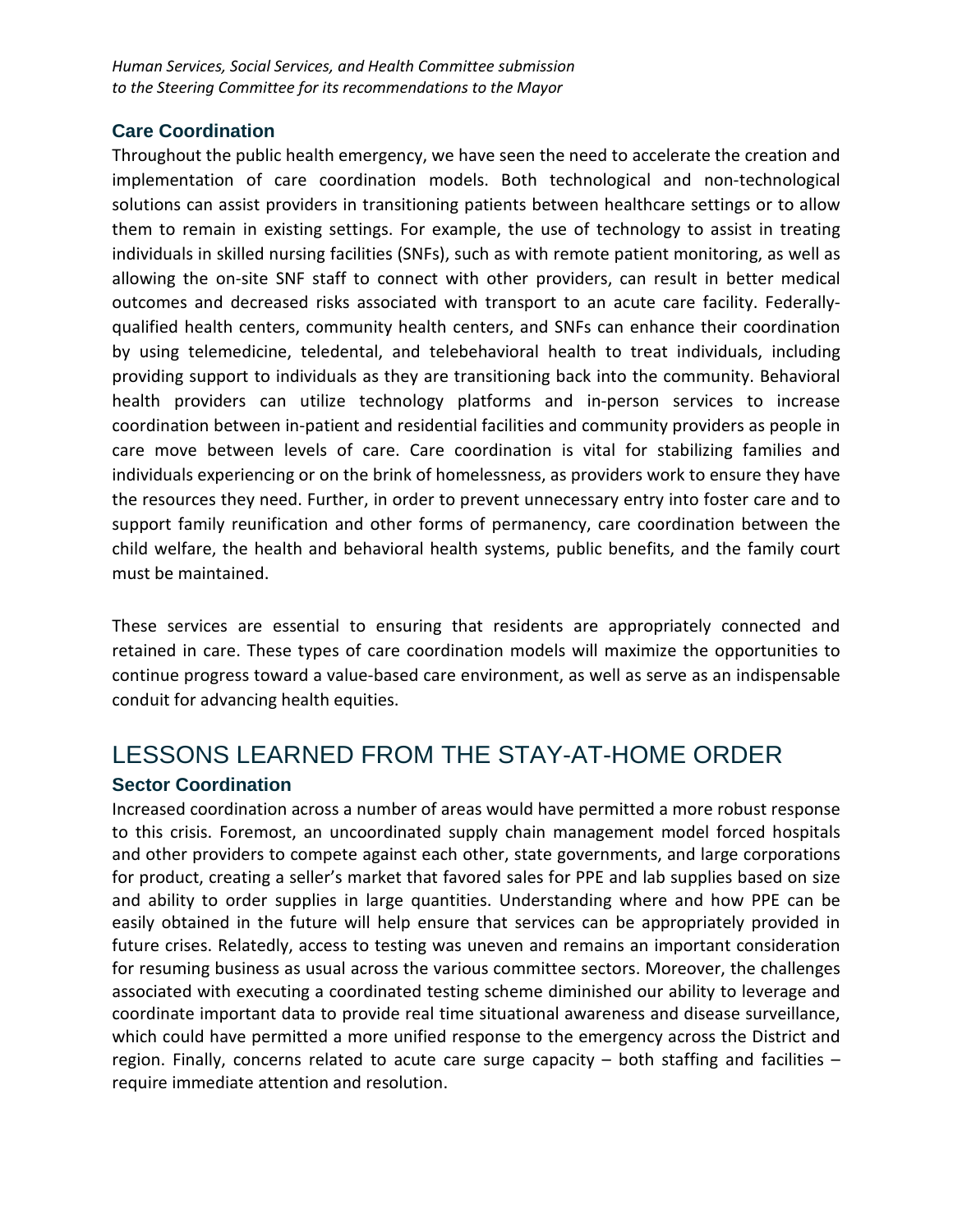### **Impact on Necessary Services**

As discussed earlier, paring down hospital services to a COVID-19-only operation contributed to an environment in which consumers avoided seeking needed healthcare services. We also learned the extent of how underdeveloped our telehealth infrastructure is and the disparities between various health sectors and populations in utilizing these technologies. There is an urgent need to get internet throughout the entire city, potentially through the use of a publicprivate partnership, and to ensure that residents have access to telecommunication devices. This lack of infrastructure not only has negative repercussions for patient health, as many sick patients, older adults, and those with behavioral health needs could not connect to care via telemedicine, but has also contributed to the financial instability of hospitals and other health care providers. Early communications regarding the ability of the healthcare system to treat non-COVID-19 patients might have mitigated this fear and helped ensure that patients were still seeking care for other conditions.

Similar impacts can also be seen in the social service sector. Reports to the Child Abuse and Neglect Hotline were significantly down, with less than half the calls received from March 16 to April 18, 2020, compared the same time period the year before. Importantly, while residents were able to delay recertification for public benefits during the Stay-at-Home Order, particular attention will need to be paid to ensuring residents recertify once that flexibility is lifted.

# **Emergency Preparedness Education**

Throughout the continuum of care, there is a need for emergency preparedness education and training to ensure consistency in protocols and standards for both providers and patients. While some sectors of the health care system may have been prepared for the current public health emergency, others had not. For example, ambulatory care facilities, dialysis facilities, and other providers were not prepared for this pandemic or related major disasters; neither the layout of the facilities nor the ventilation systems are engineered to protect the occupants from the spread of respiratory-borne pathogens. Moving forward, healthcare facilities should be specifically designed to be safer for healthcare workers and patients alike.

# **CHALLENGES**

# **Financial Stability and Resiliency**

Many providers are facing serious financial challenges, both from a lack of revenue and increased costs related to supplies, overtime, staffing, facility modification, and childcare as a result of the COVID-19 emergency. These impacts are even more acute for certain segments of the healthcare system: clinics that serve Wards 7 and 8, for example, have been disproportionately impacted by this crisis. In addition, smaller providers, federally ualified health centers (FQHCs), and community health centers are especially dependent on timely reimbursement from insurance companies, which may become less certain in this unpredictable time. In the case of FQHCs, care models are based on looking at the whole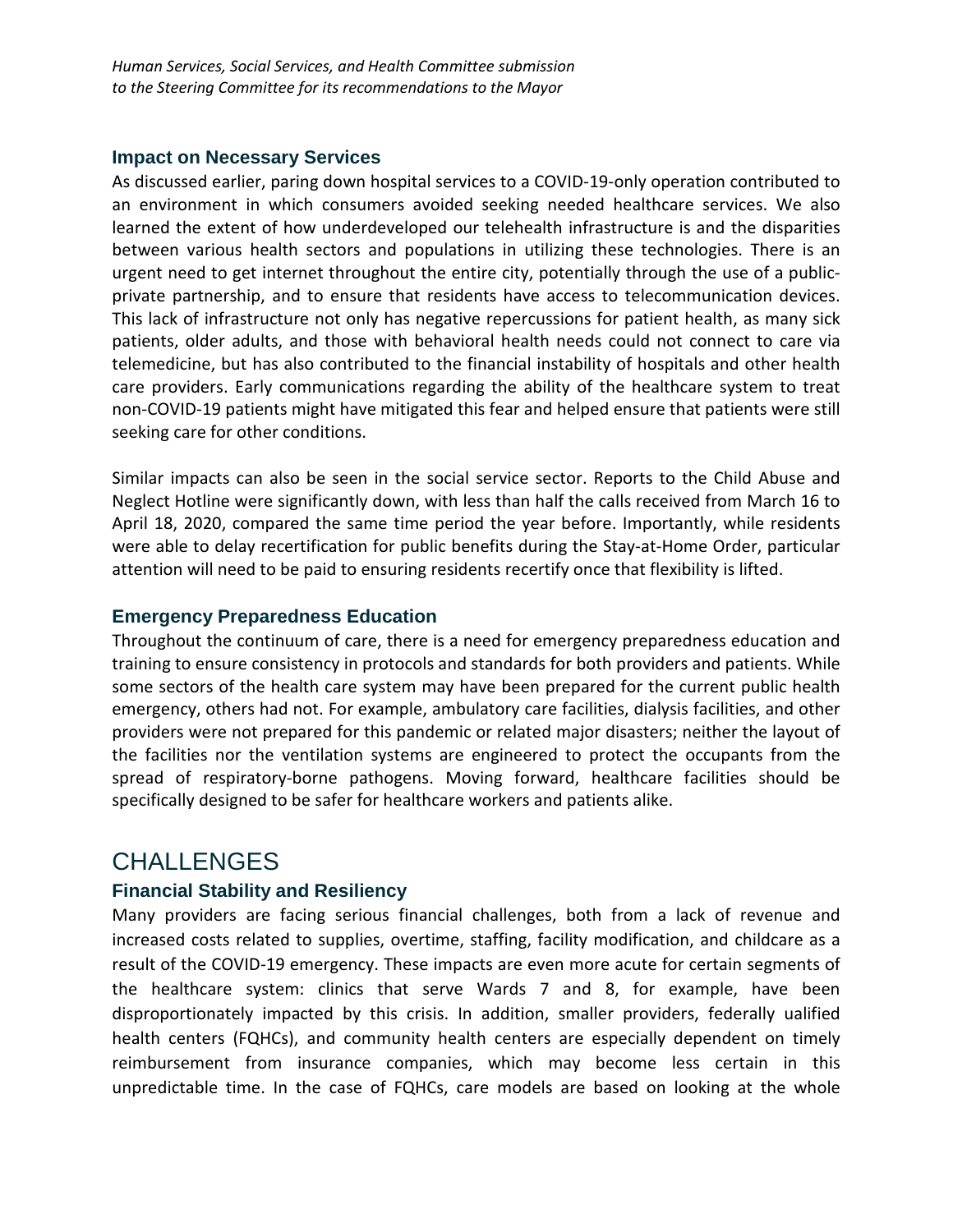person; FQHCs are not just providing health or mental health services but are also assessing for food insecurity, housing insecurity, and risks for child abuse or neglect and domestic violence, among other conditions. The need for these services is growing and will continue to increase even after the District flattens the curve. Meanwhile, government services and grant opportunities are expected to diminish. Further complicating matters is the fear that patients will avoid seeking necessary medical care, due to lingering concerns about the COVID-19 virus. This reality, coupled with changes in the payor mix due to job losses, creates a potentially devastating financial outlook for nearly all health providers, payors, and the District. Under the circumstances, it is foreseeable that both small practices and larger multi-physician practices will need financial support; otherwise, the District may be at risk of losing a significant proportion of its healthcare access capacity.

# **Supply Chain and PPE Needs**

A lack of sufficient access to and transparency regarding national stockpiles, when needed, created significant challenges across the health and human services sectors. In a context in which many who are transmitting COVID-19 have minimal symptoms and shortages of testing supplies, the availability of PPE has been paramount to protecting essential worker and especially front-line healthcare workers. Nearly all providers – hospitals, clinics, long-term care facilities, child welfare workers, group home providers, and homeless service providers, among others – lacked adequate access to PPE during this crisis. This was further exacerbated by the lack of coordination discussed earlier, which created inequitable access and distribution of PPE across the supply chain. Smaller providers, especially safety net providers, often lack the funds necessary to purchase and stockpile emergency supplies, even when PPE is available. In times of emergency, immediate financial assistance is essential. Going forward, equity should ensure that these providers are afforded the resources needed to treat and serve their communities, not just during the reopening period, but also within the "new normal" environment. Otherwise, the District will continue to see higher rates of COVID-19 cases among its essential workers including those in the health sector.

# **Funding Limitations**

While the District has worked to put in place waivers regarding funding from the Center for Medicare and Medicaid Services, restrictions still remain regarding both federal and local funding that create challenges for providers. For example, while the CARES Act provides additional federal funding to health and human services organizations, much of this emergency funding is designated for a specific purpose or program impacted by COVID-19, and cannot be easily reallocated to individual organizations' most pressing needs beyond payroll. For those organizations with existing federal grants, there is additional complexity to integrate CARES Act funding with ongoing federal awards. This poses mid-term risk of leaving federal funds on the table as individual organizations navigate grants management, audit, and compliance matters related to these federal awards. Similarly, additional local funding has been made available, but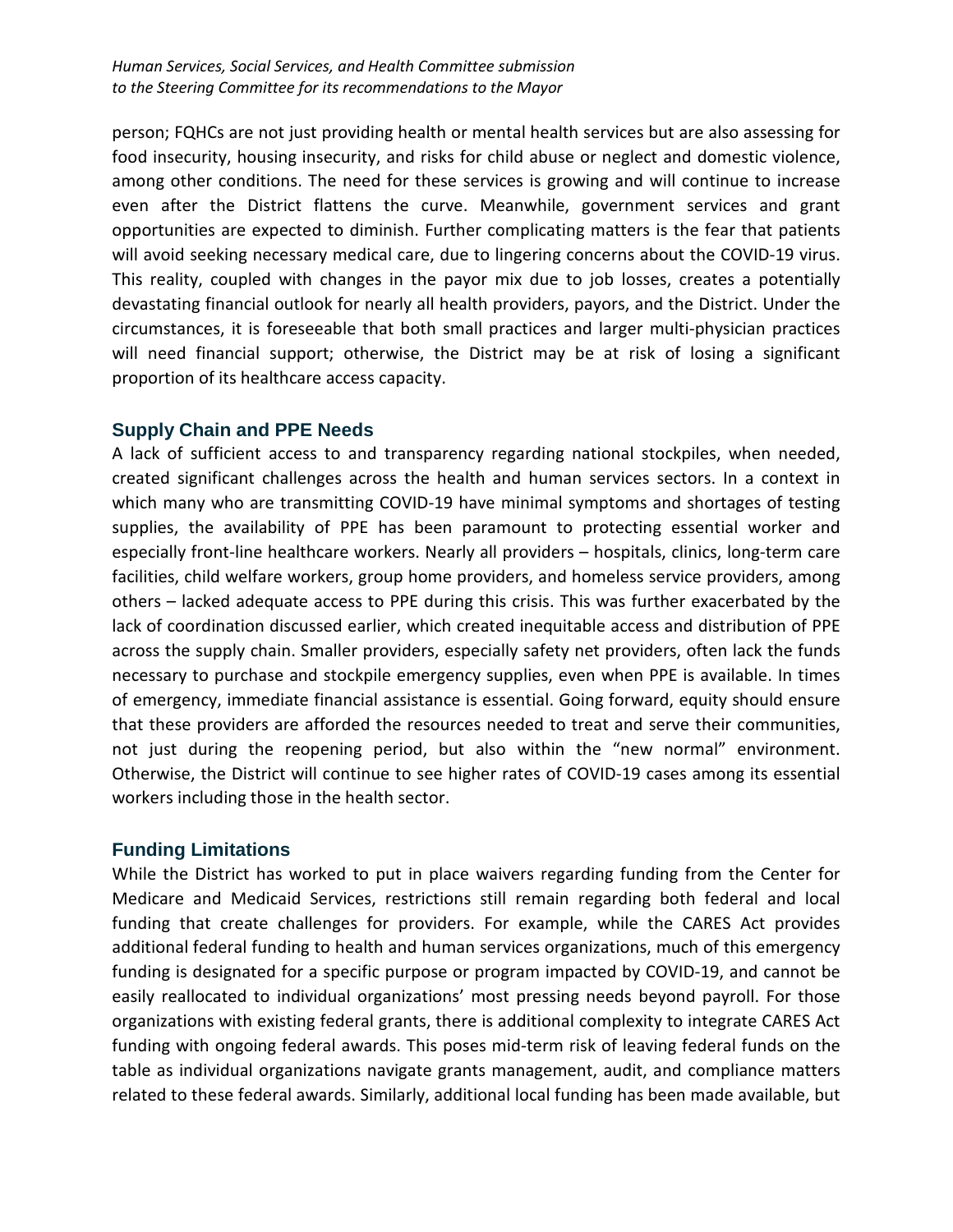may not fully account for capital improvements that may be needed to allow for social distancing, additional costs when foster children are home from school, or additional protections that may be needed by workers and clients.

### **Public confidence**

Without widespread, coordinated testing within the metropolitan area, the public is unlikely to be comfortable resuming normal activities related to health and social services. Many may postpone nonessential, but necessary, procedures or services rather than put themselves in a situation that they perceive as risky. It is essential that regularly scheduled communication be continued to keep the community informed and address questions and concerns. This includes the continuation of regularly scheduled Mayoral press conferences, virtual town hall meetings held by public officials, and public service announcements.

# **Social Determinants of Health**

Individuals with lower incomes across the District, but especially in Wards 7 and 8, often have less access to healthy food choices, fewer employment opportunities, reduced transportation options, and other challenges that contribute to health inequities. These problems have been exacerbated during the Stay-at-Home Order and may become more acute as we move toward reopening. Lower income individuals typically have little to no savings and are not in a position to weather losses to their income. Even modest reductions in income impact their ability to meet basic necessities, including food, medicine and rent. Without question, this situation compounds the mental health stresses already associated with the challenges of having less income. Focused attention on this community and their needs is critical.

# REOPENING GUIDANCE AND PREPARATION PRIORITIZATION AND PHASING OF SECTORS

The human services, social services, and health sectors have remained open, at least to some extent, during the Stay-at-Home Order. With this in mind, the committee focused its efforts on improving service delivery, as we move to the "new normal," as well as considering how to reopen those services that have been put on hold. As the District attempts to prioritize those services in need of reopening, ranking should be based on the services that are most critical to residents' health in the mid-term, including cancer screening, diagnosis, and treatment; management of chronic conditions; childhood immunizations, developmental assessment, and preventative care; pregnancy and postpartum care; behavioral health treatment; and dentistry. Similarly, within the human services sector, the District should prioritize the reopening and improvement of services that are required to protect the well-being and safety of residents, with consideration given to federal flexibilities that are only in place for a limited timeframe.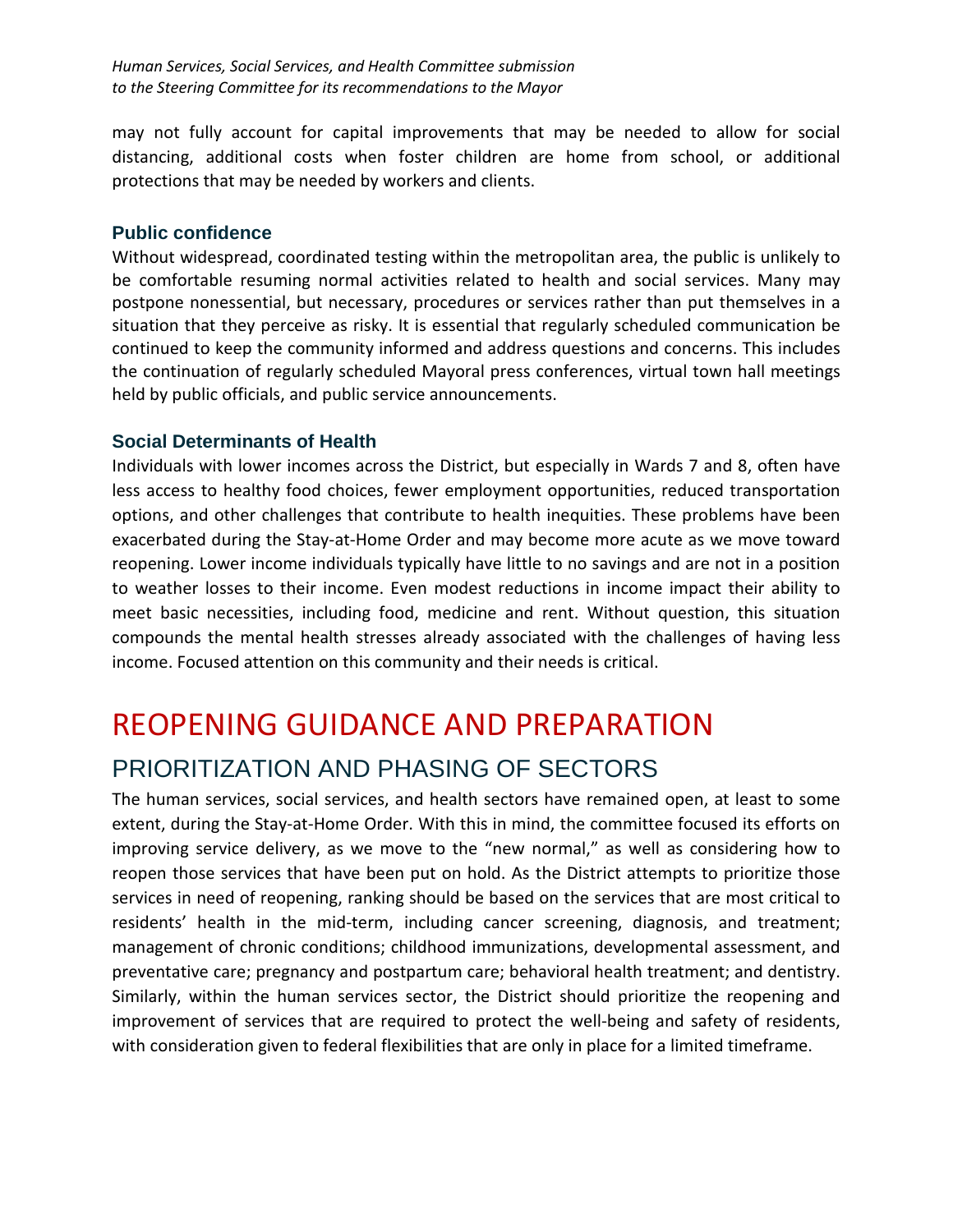The committee drafted its recommendations with certain underlying objectives: (1) continue to prioritize the safety and well-being of all workers, patients, clients, children and youth, and the community at large; (2) pursue strategies leading to the economic recovery of the District and region, with a particular focus on the sectors included herein; and (3) create innovative highquality service delivery models, with an emphasis on technology and care coordination, for the present and future of health and social services — in the District, the region, and nation.

For Phase 1, the committee recommends certain principles that apply to all of sectors in the human services, social services, and health fields. These initiatives include

- 1. **Provide Guidance for Essential Care:** Position hospital, healthcare, and social service industries to progressively resume full offerings of services and business operations in a safe and efficient way.
- 2. **Ensure Access to PPE, Equipment, Testing, Supplies, and Other Safety Measures:**  Create more equitable access, availability, and distribution across the supply chain for personal protective equipment, testing, and other supplies, as well as opportunities to ensure social distancing.
- 3. **Accelerate the Use of Telehealth, Technology, and Connectivity:** Leverage acceptance of telehealth and other new and innovative models of service delivery to accelerate and sustain positive changes in treatment and behaviors. At the same time, promote care coordination services, as a means to connect residents to physical and behavioral health services, as well as to retain clients in prevention and treatment services.
- 4. **Stabilize the Workforce:** Build resiliency models to support and expand the workforce.
- 5. **Employ Effective Communication Strategies:** Promote communication and outreach strategies to mitigate fear and promote the importance of seeking essential services in a timely fashion and, doing so in the most appropriate setting.
- 6. **Focus on the District's Most Vulnerable Residents:** Prioritize reopening strategies that ensure the District's most vulnerable residents have access to the care and resources they need.

Proposed prioritization and phasing of the reopening of each sector are described in Figure 2, below.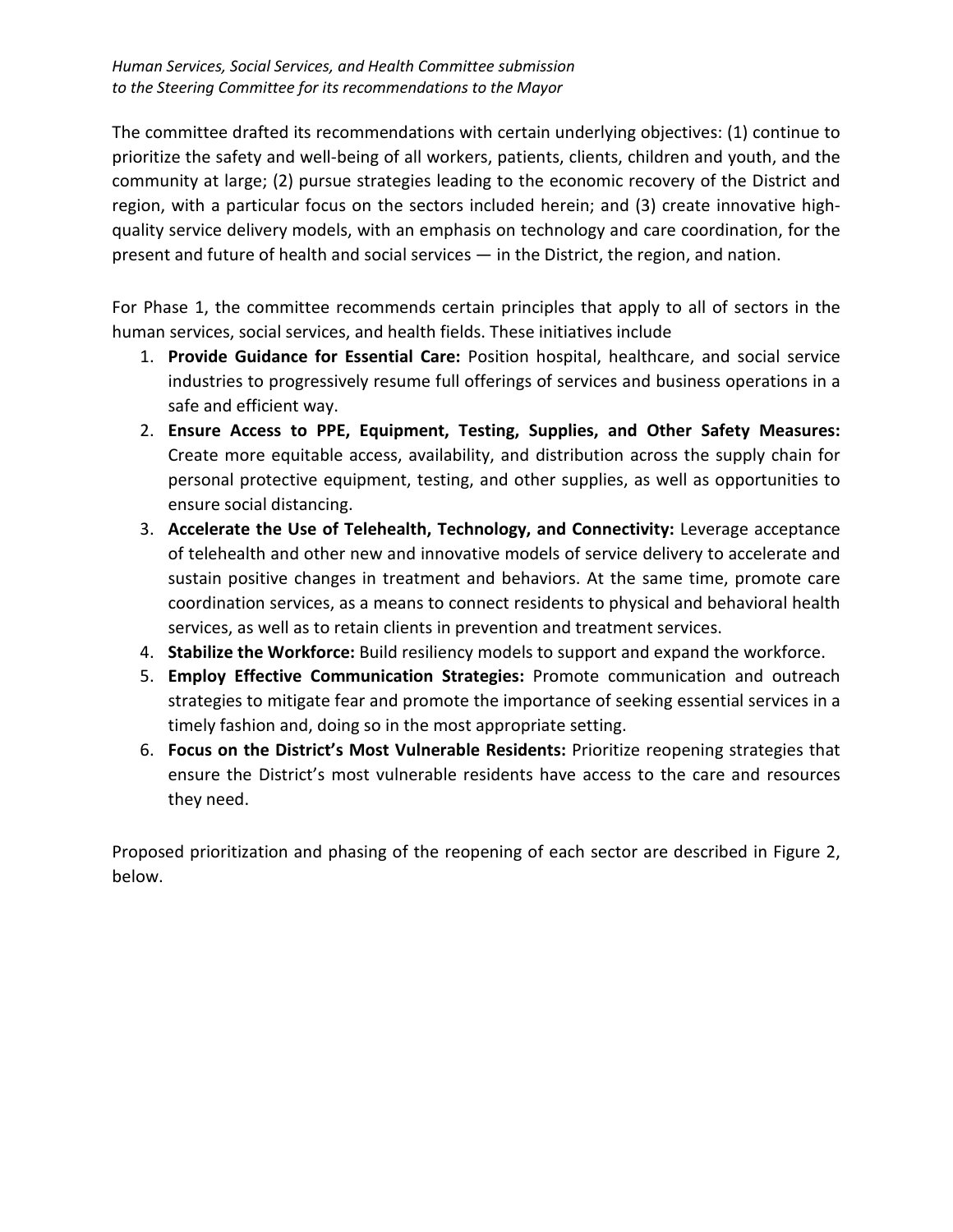#### **Figure 2. Proposed Prioritization and Phasing**

#### **Hospitals**

- Continue efforts to preserve inpatient capacity.
- Perform outpatient and some short-stay surgeries and procedures that have a low impact on resources.
- Special attention should be given to those conditions and procedures that contribute to an increase in patient mortality and morbidity by further delaying treatment.
- Significant consideration should be given to the need for inpatient hospital utilization, need for PPE, and blood product utilization before proceeding with these procedures.
- All surgeries and procedures should be prioritized and performed if delay results in: (1) threat to the patient's life; (2) threat of permanent dysfunction of an extremity or organ system; (3) risk of cancer metastasis or progression; or (4) risk of development of severe symptoms.

#### **Doctors, Dentists, Maternal Care, Dialysis Facilities, and Nonemergency Medical**

- Providers should continue to consider alternative care delivery models, including telemedicine, when clinically appropriate.
- Prioritize opening elective medical and dental care that is essential, based on the time urgency for care and the necessity of face-to-face medical care.
- Address essential pediatric and maternal care, by working with providers to identify the safest possible ways to provide preventative care.

#### **Health Centers, Skilled Nursing Facilities, Long-Term Acute Care Facilities, Home Health Care Agencies, Assisted Living Facilities**

- Providers should continue to consider alternative care delivery models, including telemedicine, when clinically appropriate.
- Prioritize opening elective care that is

# **Initial Round Second Round**

#### **Hospitals**

- If adequate inpatient capacity exists, perform all other surgeries and procedures<br>making case-by-case, clinical making case-by-case, determinations that such surgeries and procedures can be performed safely from clinical and environmental perspectives.
- Restarting such surgeries and procedures should continue to be predicated on minimizing adverse patient outcomes associated with delayed care, minimizing surgical risk to patients, minimizing community and iatrogenic transmission, and preserving PPE.
- Providers should continue to consider alternative care delivery models, including telemedicine, when clinically appropriate.

#### **Doctors, Dentists, Maternal Care, Dialysis Facilities, and Nonemergency Medical**

- Providers should continue to consider alternative care delivery models, including telemedicine, when clinically appropriate.
- Continue to open elective medical and dental care, focusing on minimizing adverse patient outcomes associated with delayed care, minimizing risk to patients, minimizing transmission, and preserving PPE.

**Health Centers, Skilled Nursing Facilities, Long-Term Acute Care Facilities, Home Health Care Agencies, Assisted Living Facilities** 

- Providers should continue to consider alternative care delivery models, including telemedicine, when clinically appropriate.
- Continue to open elective care, focusing on minimizing adverse patient outcomes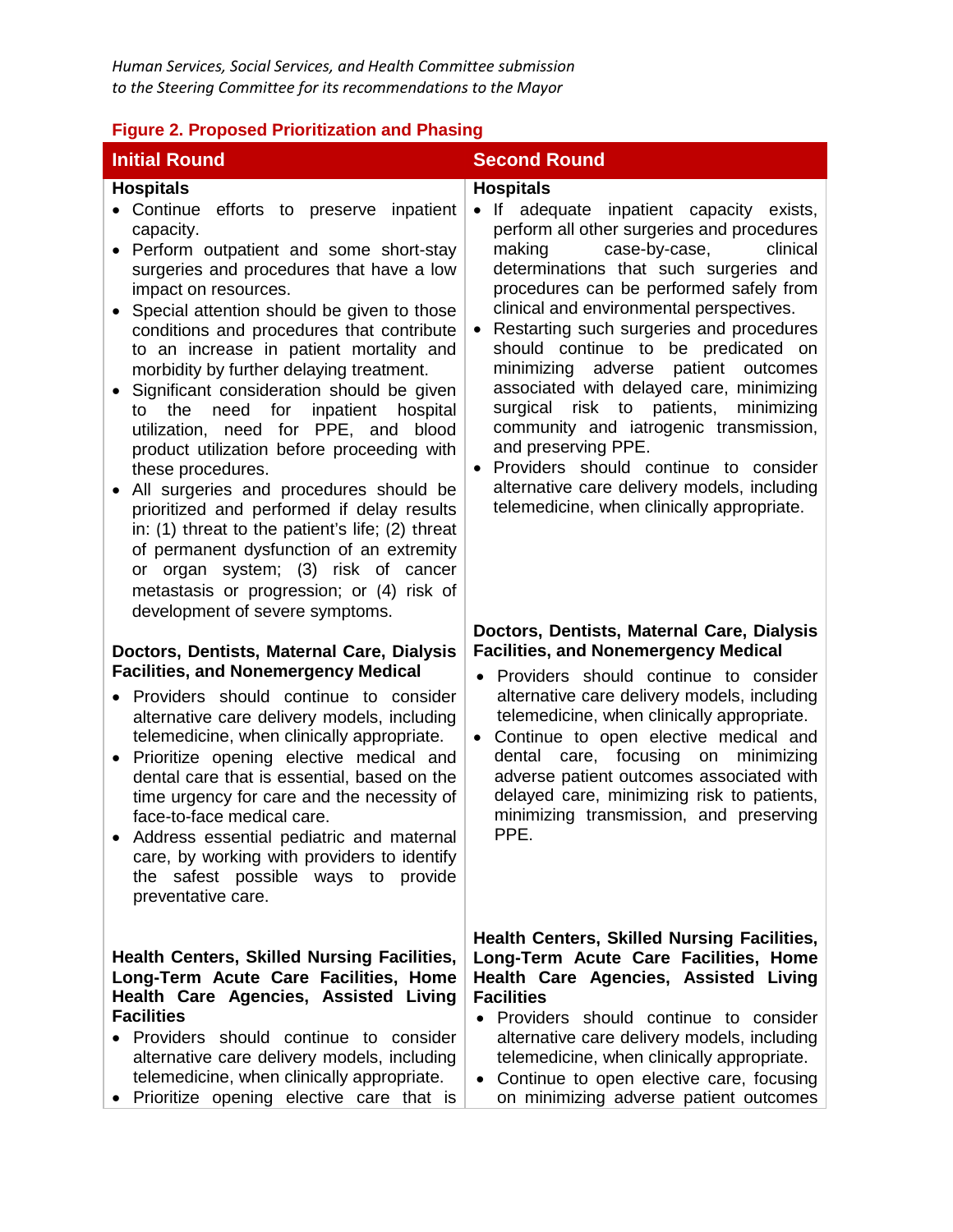becoming essential, based on the time urgency for care and the necessity of face to face medical care.

• Visitors to senior living facilities should continue to be prohibited unless medically necessary.

#### **Mental Health**

- Providers should continue to consider alternative care delivery models, including telemedicine, when clinically appropriate.
- Expand services to address increased domestic violence, child sexual abuse and exploitation and domestic violence that is the result of the Stay-at-Home requirement, as well as collective community trauma resulting from the impacts of the virus.
- Prioritize opening care that requires faceto-face care, such as intensive evidencebased practices.

#### **Homeless Services, Public Benefits, and Child Welfare**

- Maintain and expand hotel capacity both for vulnerable clients and those who have tested positive for COVID-19, as well as for those needing respite care.
- Continue offering expanded shelter and food access, including keeping shelters open 24 hours per day, 7 days per week.<br>Continue to conduct eligibility fo
- Continue to conduct eligibility for homeless services for families remotely. When in-person visits are needed, utilize a staggered schedule for staff.
- Maintain emergency housing protections, including eviction delays.
- Continue to use the online submission portal to allow individuals to apply for benefits remotely.
- Plan for the safe resumption of in-person visits for system-involved families on a staggered timeline based upon safety and permanency planning timeline. As inperson case work resumes, prioritize highrisk cases for in-person meetings first, while assuring safety to the extent

associated with delayed care, minimizing risk to patients, minimizing transmission, and preserving PPE.

• If proper protocols regarding hygiene, screening, and social distancing can be established, visits to senior care facilities can resume.

#### **Mental Health**

- Providers should continue to consider alternative care delivery models, including telemedicine, when clinically appropriate.
- Continue to expand services that will address increased needs as a result of the virus and the public health emergency.
- Continue opening face-to-face services, prioritizing those most needed to help stabilize patients, while minimizing the risk to patients, minimizing transmission, and preserving PPE.

#### **Homeless Services, Public Benefits, and Child Welfare**

- Maintain hotel capacity both for vulnerable clients and those who have tested positive for COVID-19, as well as for those needing respite care.
- Begin resuming normal shelter hours and procedures, evaluating options to continue to keep residents safe.
- As eviction delays and other housing protections are rolled back, prepare for an increase in housing instability by increasing shelter capacity, and facilitating transitions to permanent housing to<br>ensure social distancing can be ensure social distancing can be maintained.
- Begin reopening in-person service centers for public benefits, using modified schedules and other mitigation procedures to keep staff and clients safe.
- Continue to resume in-person case management across the social services sector, prioritizing cases based on risk and assuring safety to the extent possible.
- Continue to prepare for increases in hotline calls as the District continues to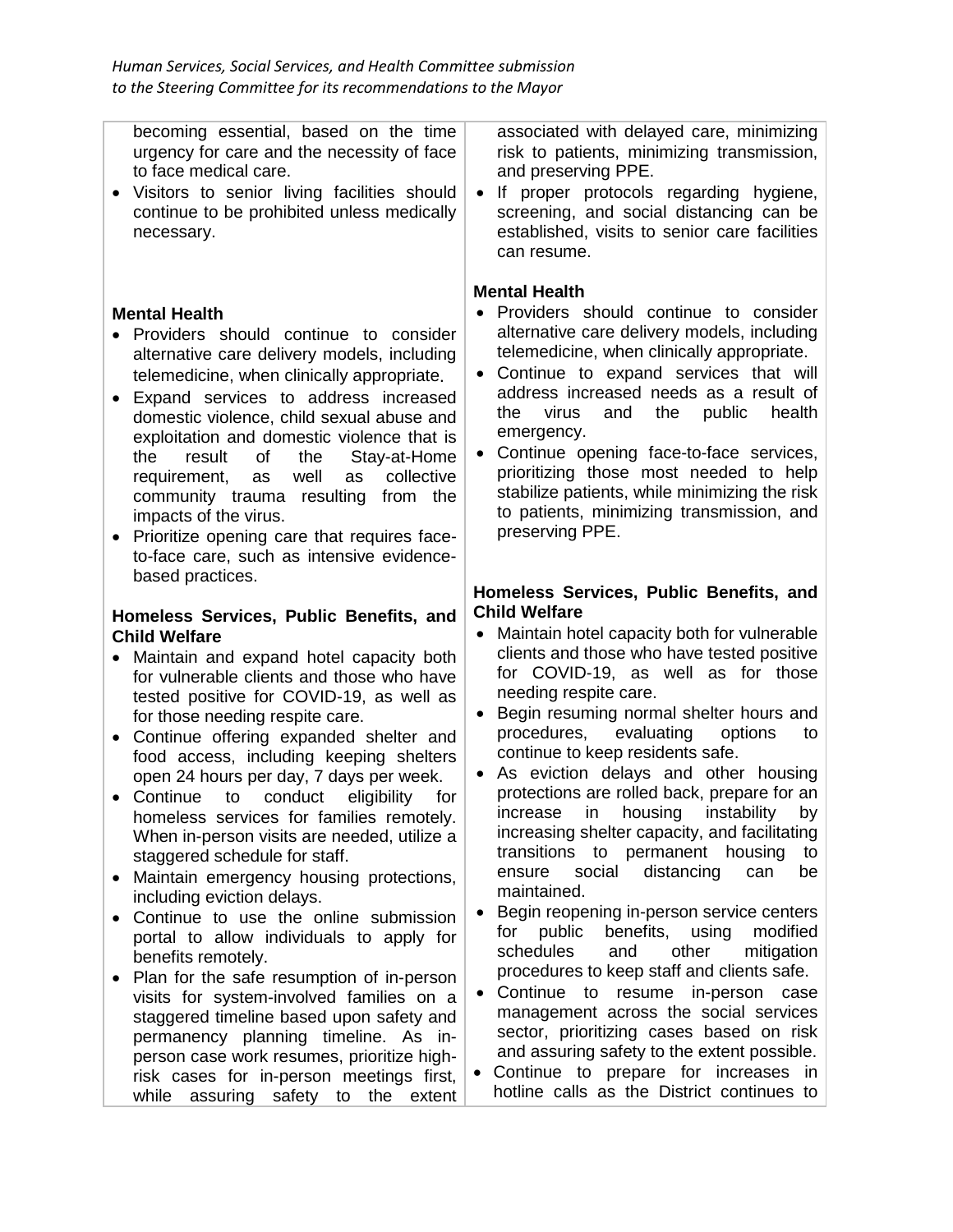| possible.<br>• Continue<br>connect<br>with children,<br>to<br>families, and foster caregivers remotely,<br>when possible.<br>• Prepare for a surge in hotline calls<br>regarding child welfare when the District<br>re-opens by ensuring adequate capacity in<br>hotline and investigation divisions. | $\bullet$ | reopen and all students return to school.<br>Increase access to judicial hearings when<br>needed to promote permanency and<br>comply with permanency timelines.<br>• Enhance capacity for connectivity for<br>people in shelter and other congregate<br>facilities to support sheltering in place and<br>remote service provision. |
|-------------------------------------------------------------------------------------------------------------------------------------------------------------------------------------------------------------------------------------------------------------------------------------------------------|-----------|------------------------------------------------------------------------------------------------------------------------------------------------------------------------------------------------------------------------------------------------------------------------------------------------------------------------------------|
| • Reach out to all older youth about to exit<br>foster care to ensure they know they can<br>remain in care longer and be supported<br>for finding housing and employment.                                                                                                                             |           |                                                                                                                                                                                                                                                                                                                                    |

To support the proposed phased reopening, as discussed above, the committee has developed several recommendations that apply to all sectors under the committee's purview. These recommendations are listed below, in Figure 3. In addition, other sector-specific recommendations are included in Appendix B.

#### **Figure 3. Proposed Recommendations for Reopening – All Sectors**

# **All Sectors**

#### **Provide Guidance for Essential Care**

- Provide clear and explicit guidance regarding workflow, patient, staff, and visitor safety that are fully implementable by the entity to whom the guidance applies. Provide tools (e.g., PPE) and capabilities (e.g., testing) for those entities that lack the resources or expertise to fully adhere to the guidance on their own.
- Align guidance and efforts to reopen with our geographic partners in Maryland and Northern Virginia to ensure the reopening strategy supports equitable revitalization of providers.
- Include flexibility in policies governing the resumption of services to ensure adjustments can be made in response to any changes in public health conditions or surge in COVID-19 cases. At the same time, recognize the risk-risk tradeoffs, including the consequence associated with delaying routine preventative health care.
- Maintain some temporary administrative and reimbursement waivers that have supported new models of healthcare delivery, along with a few targeted expansions.
- Ensure compliance with the mandates of the Language Access Act of 2004 across all agencies and sectors.

#### **Ensure Access to PPE, Equipment, Testing, Supplies, and Other Safety Measures**

- Take steps to ensure the health and well-being of health and human service workers and their patients and clients via District-wide support for increased COVID-19 testing and contact tracing and management, as well as consistent and reliable access to PPE and other supplies, as appropriate.
- Consider new funding and supply chain models, including supply chain management models and a designated funding pool for the need-based purchase of PPE for frontline workers within these sectors.
- Offer universal, ongoing testing, particularly among vulnerable populations, with a focus on outreach and access for individuals experiencing homelessness or housing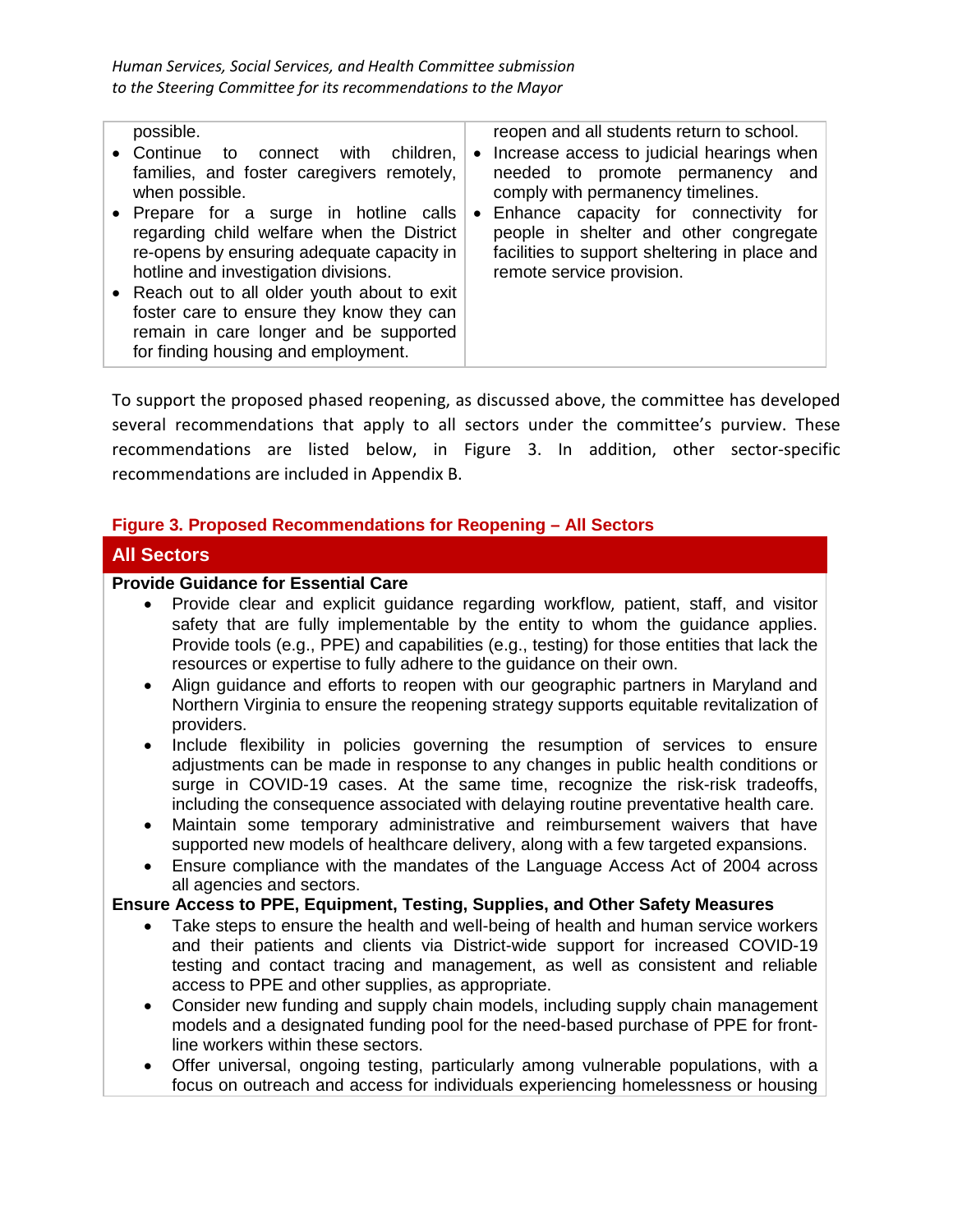### instability, and those in the child welfare system.

### **Accelerate the Use of Telehealth, Technology, and Connectivity**

- Utilize telehealth and other technology for services that have been offered successfully via such mechanisms during the Stay-at-Home Order, and expand the reimbursement for and use of technology for other services.
- Provide assistance to providers and residents to enable them to use telehealth and other technology solutions, with a focus on ensuring equitable access. This includes ensuring that residents have access to devices and internet connectivity, and providing technical assistance and other resources to providers.

### **Stabilize the Workforce**

- Address trauma and fatigue among front-line staff, including anticipated COVID-19 related post-traumatic stress, by expanding the supply and capacity of mental health services for front-line workers and encouraging support for Employee Assistance Programs.
- Institute strategies to increase the available professional workforce, including reciprocity and other licensure strategies.

### **Employ Effective Communication Strategies**

- Invest in a communications strategy related to "seeking medical care" that fully engages health and behavioral health care providers, public/private partnerships, and other key stakeholders, and focuses on mitigating fear and myths in the wake of COVID-19. Such strategies should promote health equity and improve health literacy for all DC residents, as well as leverage acceptance of new models of care delivery to sustain positive changes in behaviors.
- Promote recruitment and engagement of trusted community leaders, including community health workers and other grassroots constituencies, to serve as "messaging" ambassadors for positive communications on the appropriate use of healthcare services (right care, right time and right place).

#### **Focus on the District's Most Vulnerable Residents**

- Address social determinants of health, including the need for rental assistance and the associated vouchers, supported employment opportunities and food availability.
- Increase access to care and services through 24/7 availability of services, integrated healthcare models, reimbursement to support "in-reach" and "outreach," and expanded services for residents who may have been harmed during the Stay-at-Home Order, such as victims of domestic violence and child abuse.
- Develop additional capacity for services to prevent trauma, address behavioral health needs, and help families manage through the pandemic.
- Maintain the District's commitment to health insurance coverage for all residents by preserving robust levels of Medicaid and Alliance coverage and upholding the District's individual health insurance requirement.

# **Potential Metrics**

Metrics that focus on capacity, PPE availability, and testing and contact tracing capabilities will help the District and providers ensure that the health and human services systems are meeting, and can continue to meet, the needs of District residents. These include, but are not limited to:

- Changes in the number of COVID-19 infections and associated deaths;
- Hospital admissions and ICU bed usage;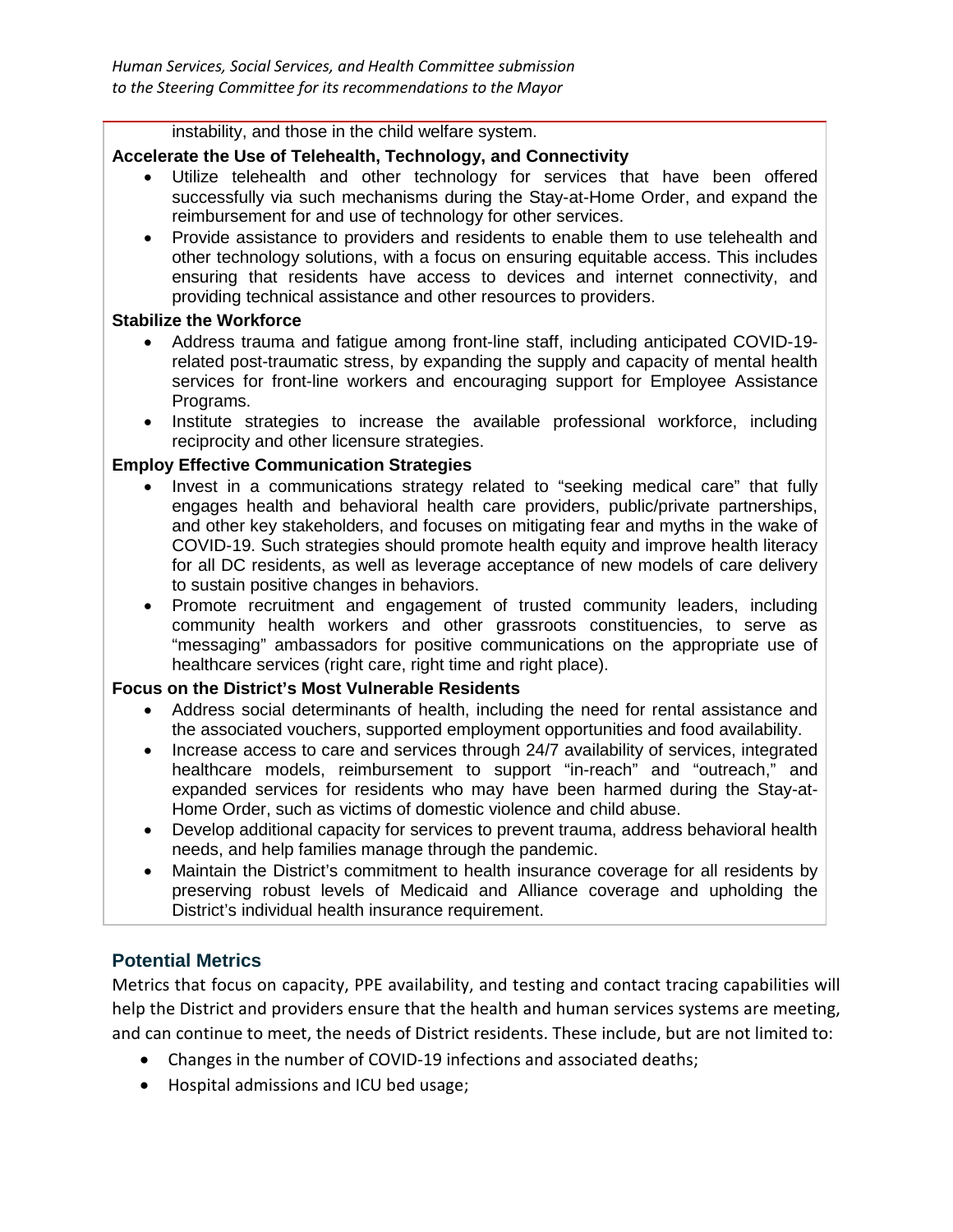- Utilization measures to monitor non-emergency services;
- Days-on-hand of PPE and other appropriate supplies;
- Testing and contact tracing capabilities;
- Adverse changes in morbidity and mortality that may be attributable to reduced access to healthcare and clinical prevention;
- Incidence of new COVID-19 infections among providers in the health and human services sectors;
- Availability and accessibility of mental health and substance use service providers in each ward;
- Number of individuals who receive an initial behavioral health service who are retained in care as indicated by their treatment plans;
- Number of individuals who contact the Mental Health Support Line for anxiety or depression related to the pandemic and are connected to care;
- Number of individuals moved from PEP-V and ISAQ sites to permanent housing;
- New infections and deaths of people experiencing homelessness;
- Incidence of child abuse and neglect;
- Foster care placement stability; and
- Number of people without gaps in coverage when they are scheduled to recertify.

# MITIGATION AND GUIDELINES FOR REOPENING

Consistent and reliable access to PPE, testing, and other supplies and equipment will be of the utmost importance to ensuring that health and human service workers and patients can remain safe and healthy as we reopen. The District must ensure there is a commitment to protecting patients and workers as it moves into a new phase of health care delivery. This will require our collective efforts in continuing to flatten the curve of new COVID-19 infections. As such, community adherence to safety measures to slow the spread of COVID-19 remains a top priority.

Hospitals and other healthcare providers must be positioned to progressively resume their full offerings of services in a safe and efficient way. As we move toward reopening, the District's providers will need clear and consistent guidance to keep their workforce and patients safe. The Department of Health (DC Health) should develop general guidance on the ethical allocation of scarce resources among patients, occupational health priorities, facility cleaning and environmental protocols, and facility plant recommendations. At the same time, DC Health should consider developing sector-specific guidance, particularly related to the dentistry and dialysis sectors, as well as best practices for maximizing physical distancing in social services and ambulatory office spaces, especially in waiting rooms and behind registration desks.

Finally, providers in these sectors should embrace the well-known "hierarchy of controls":

• **Physical Distancing:** Wherever possible, providers should have their staff work from home. This should include restructuring responsibilities to minimize the number of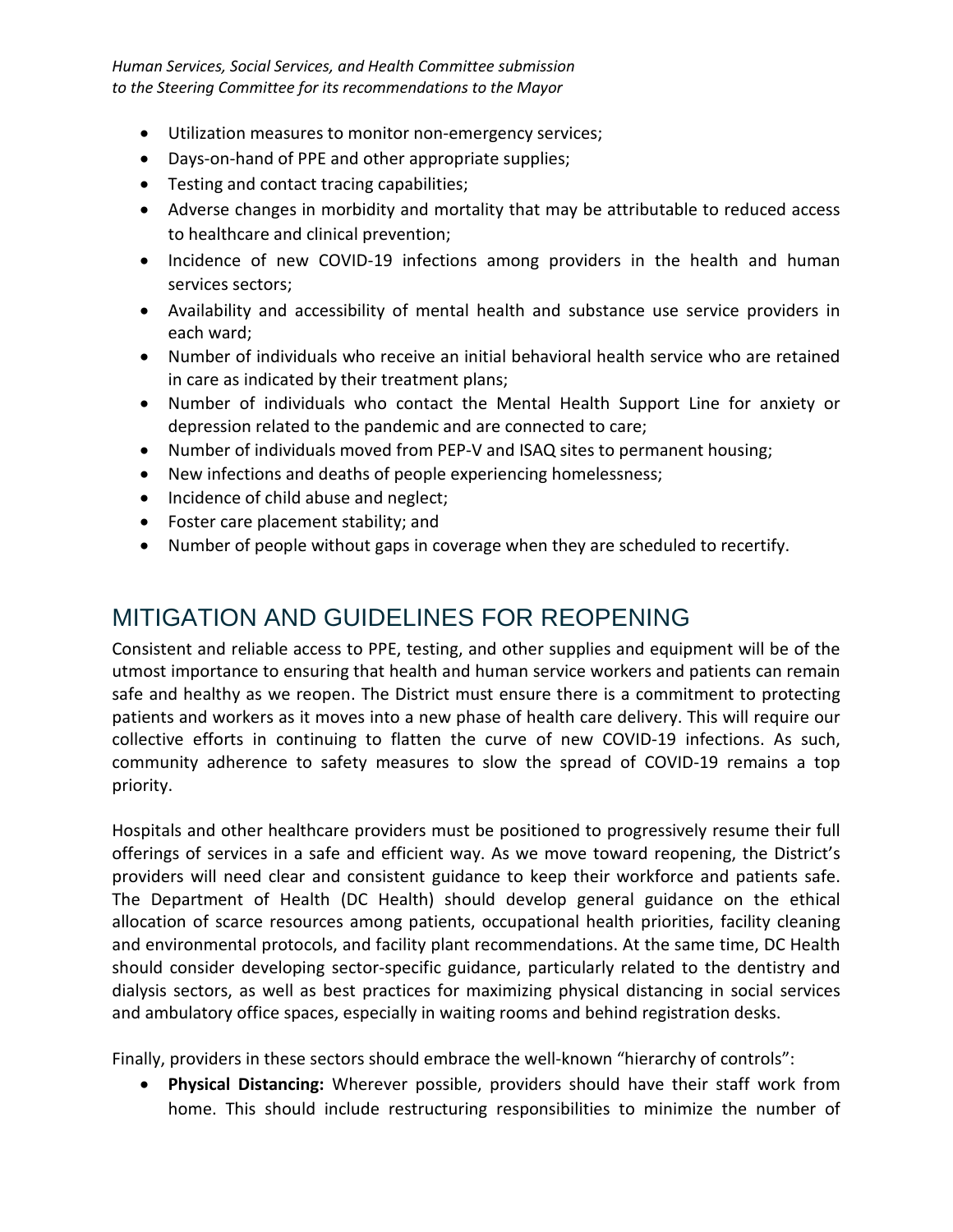workers that need to be physically present. As we begin fully opening all of the sectors under the committee's jurisdiction, and until there is a vaccine, physical distancing should be practiced to the maximum extent possible. While opportunities may be limited, some facilities may be able to modify their physical layouts to create more physical distancing. For example, if there is more than one door, offices can have a separate entrance and exit for people who are most vulnerable. Offices also can eliminate crowding in waiting areas by using smartphones to call people in.

- **Engineering controls:** While creating physical barriers between people is less preferable, these controls can be effective in reducing coronavirus spread. For examples, providers may consider creating separate air handling areas to prevent spread of aerosols from patient to patient in ambulatory settings. Engineering controls could be particularly important in the case of dentistry, which generates a lot of aerosols that are not well contained or removed, creating the risk of patient-to-patient spread with procedures.
- **Administrative controls:** Though less desirable than engineering controls, providers should consider redistributing responsibilities to reduce contact between individuals and use technology to facilitate communication. Administrative controls are already widely being applied today in the form of telehealth and other means of providing care to avoid contact. However, there are additional administrative measures that can be taken such as alternative locations for delivering immunizations (for example in schools and pharmacies), or providing other preventive measures in alternative facilities where it is easier to assure a greater level of physical distancing between clients.
- **PPE:** Though it is the least preferable control measure, PPE is still extremely important given the inability to fully implement physical distancing, engineering controls and administrative controls in existing facilities.

| <b>Sector</b>    | <b>Mitigation Guidelines</b>                                                                                                                                                                                                                                                                                                                                                                                                                                                                                   |
|------------------|----------------------------------------------------------------------------------------------------------------------------------------------------------------------------------------------------------------------------------------------------------------------------------------------------------------------------------------------------------------------------------------------------------------------------------------------------------------------------------------------------------------|
|                  | <b>Physical Distancing:</b> To the extent possible, hospital administrative<br>$\bullet$<br>staff should consider continuing to telework. Hospitals should consider<br>opportunities to limit patient interactions, including in entrances and<br>exits, and waiting rooms.                                                                                                                                                                                                                                    |
|                  | Engineering Controls: Where possible, healthcare providers should<br>consider creating physical barriers to reduce patient exposure.<br>Administrative Controls: Telehealth should continue to be used to the                                                                                                                                                                                                                                                                                                  |
| <b>Hospitals</b> | extent that care provided is adequate. Forging telehealth relationships<br>with other providers can reduce the need for emergency department<br>(ED) visits and in-patient hospitalizations. For example, increased<br>remote patient monitoring of SNF patients may prove helpful in<br>preserving acute care capacity. For some COVID-19 patients, remote<br>patient monitoring can allow them to remain at home, until hospitalization<br>is needed, thus potentially preserving space during a true surge. |
|                  | PPE Requirements: Hospital staff will require a full array of PPE to care                                                                                                                                                                                                                                                                                                                                                                                                                                      |

#### **Figure 4. Proposed Phase 1 Mitigation and Guidelines by Sector**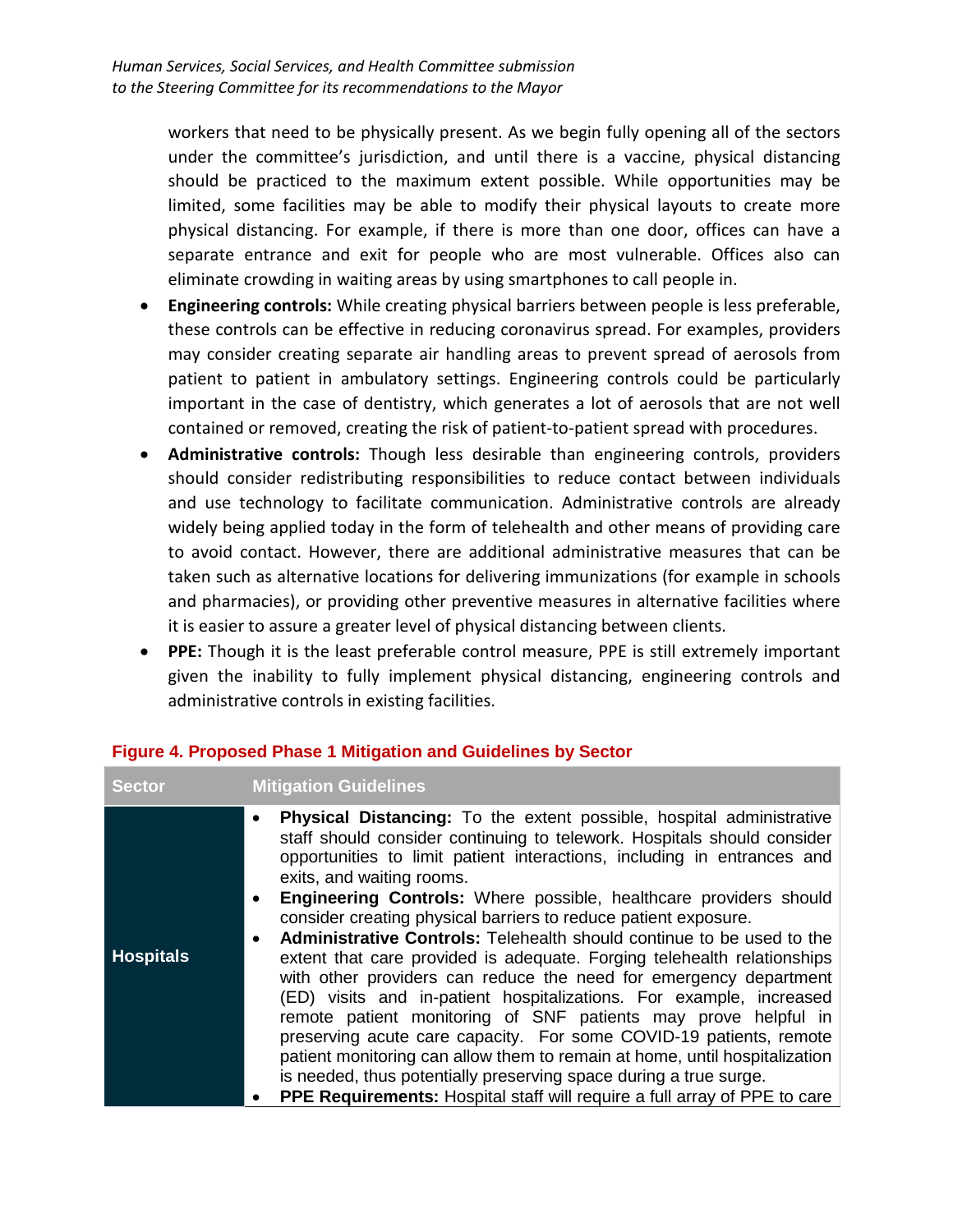|                                                                                                                                                                                                                                       | for patients.                                                                                                                                                                                                                                                                                                                                                                                                                                                                                                                                                                                                                                                                                                                                                                                                                                |
|---------------------------------------------------------------------------------------------------------------------------------------------------------------------------------------------------------------------------------------|----------------------------------------------------------------------------------------------------------------------------------------------------------------------------------------------------------------------------------------------------------------------------------------------------------------------------------------------------------------------------------------------------------------------------------------------------------------------------------------------------------------------------------------------------------------------------------------------------------------------------------------------------------------------------------------------------------------------------------------------------------------------------------------------------------------------------------------------|
| Doctors,<br>Dentists,<br><b>Maternal Care,</b><br><b>Dialysis</b><br><b>Facilities, and</b><br><b>Nonemergency</b><br><b>Medical</b>                                                                                                  | <b>Physical Distancing:</b> To the extent possible, any staff that can telework<br>should continue to do so. Providers should consider opportunities to limit<br>patient interactions, including in entrances and exits, and waiting rooms.<br>Engineering Controls: Where possible, providers should create<br>$\bullet$<br>physical barriers to reduce patient exposure.<br>Administrative Controls: Telehealth should continue to be used to the<br>$\bullet$<br>extent that care provided is adequate. Remote patient monitoring could<br>be very helpful in the field of maternal care, reducing the number of in-<br>person visits and the associated risks.<br><b>PPE Requirements:</b> Nonemergency staff will require a full array of PPE<br>$\bullet$<br>to care for patients, depending on the procedures that will be performed. |
| <b>Health</b><br>Centers,<br><b>Skilled</b><br><b>Nursing</b><br>Facilities,<br><b>Long-Term</b><br><b>Acute Care</b><br>Facilities,<br><b>Home Health</b><br><b>Care Agencies,</b><br><b>Assisted</b><br>Living<br><b>Facilities</b> | Distancing: Long-term care facilities<br><b>Physical</b><br>should<br>consider<br>$\bullet$<br>continuing to limit visitors and screen any visitors that are allowed.<br>Patient interactions should continue to be limited.<br><b>Engineering Controls:</b> Where possible, providers should create<br>$\bullet$<br>physical barriers to reduce patient exposure.<br><b>Administrative Controls:</b> Telehealth should continue to be used to the<br>$\bullet$<br>extent that care provided is adequate. Additional remote patient<br>monitoring could assist health centers in treating their patients with<br>multiple chronic illnesses, and directly reduce ED utilization and<br>hospitalization.<br>PPE Requirements: Long-term care and home health staff will require a<br>full array of PPE to care for patients.                  |
| <b>Mental Health</b>                                                                                                                                                                                                                  | <b>Physical Distancing:</b> To the extent possible, any staff that can telework<br>$\bullet$<br>should continue to do so. Providers should consider opportunities to limit<br>patient interactions, including in entrances and exits, and waiting rooms,<br>and ensure that social distancing is maintained during face-to-face<br>interactions.<br>Engineering Controls: Where possible, providers should create<br>physical barriers to reduce patient exposure.<br>Administrative Controls: Telehealth should continue to be used for<br>$\bullet$<br>both individual and group visits, to the extent that care provided is<br>adequate.<br>PPE Requirements: Mental health staff will need PPE available,<br>$\bullet$<br>depending on the type of contacts they have with patients.                                                     |
| <b>Homeless</b><br>Services,<br><b>Public</b><br><b>Benefits, and</b><br><b>Child Welfare</b>                                                                                                                                         | <b>Physical Distancing: Business should be conducted from home to the</b><br>extent possible without jeopardizing client needs. Consideration should<br>be given to how to create greater social distancing in congregate<br>shelters, particularly as additional capacity is needed.<br><b>Engineering Controls:</b> Where possible, providers should create<br>٠<br>physical barriers to reduce client exposures. In the homeless services<br>space, this may require continuing to operate hotels and other<br>hypothermia sites and keeping share spaces closed until a vaccine is                                                                                                                                                                                                                                                       |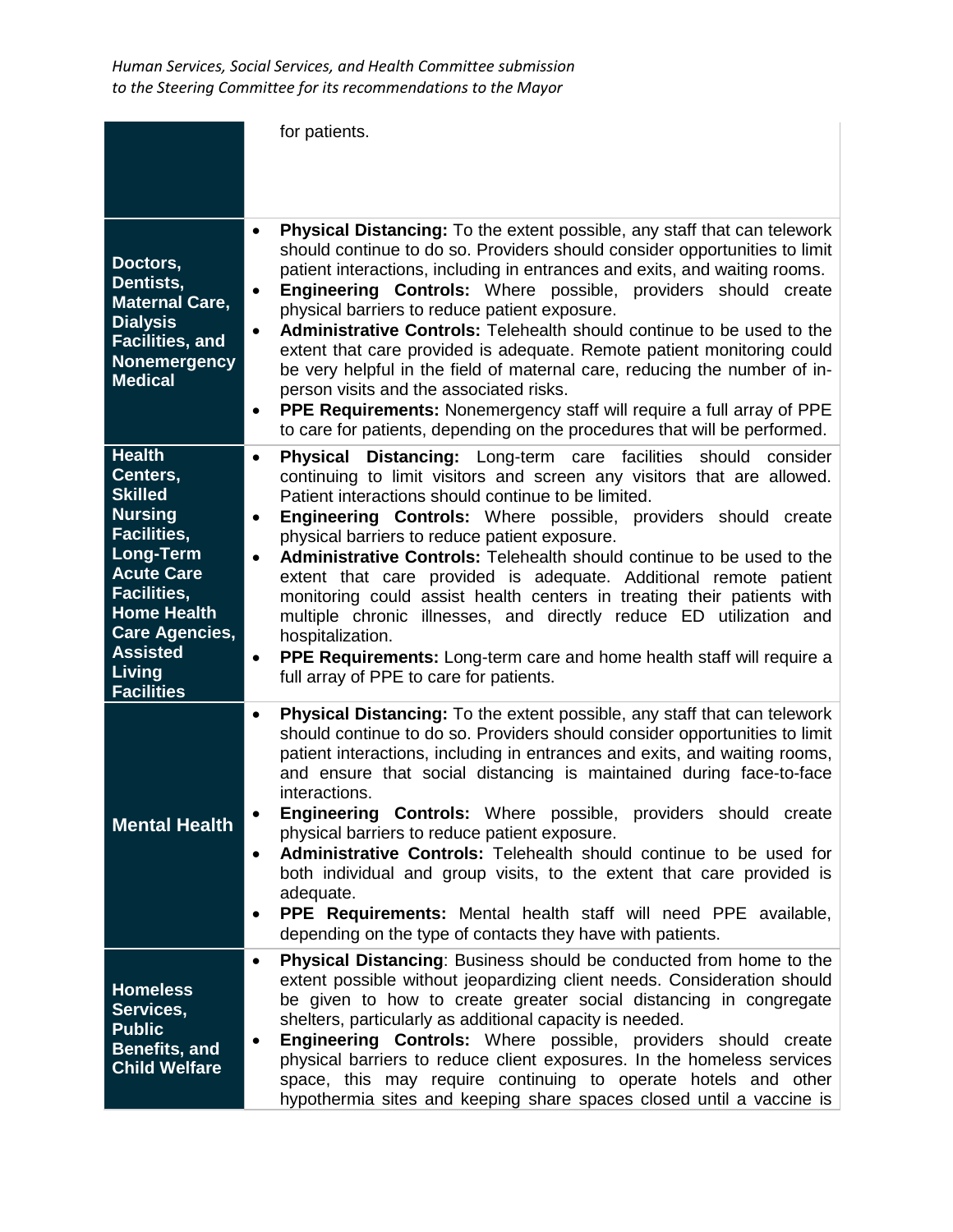| developed.                                                                    |
|-------------------------------------------------------------------------------|
| <b>Administrative Controls:</b> Remote technology should continue to be       |
| used to the extent possible, including for the assessment of the safety       |
| and well-being of children, parent-child visits, and court hearings.          |
| <b>PPE Requirements:</b> Social services staff need access to PPE for         |
| interactions with clients and other staff. PPE will be particularly important |
| for staff entering family and foster parent homes, group care facilities,     |
| and shelters.                                                                 |

# **Compliance Recommendations**

While guidelines are vastly preferable to rules, any rulemaking to ensure compliance should consider resource limitations and the conditions of work in these sectors.

# EQUITY CONSIDERATIONS FOR REOPENING

According to the World Health Organization, equity is the absence of avoidable differences among groups of people, whether those groups are defined socially, economically, or demographically. In order to achieve equity in DC, one must overcome inequalities that compromise fairness and human rights norms. The lack of political, social and economic power is a common thread of marginalized communities in the District; therefore, if interventions are going to be effective and sustainable, they must go beyond the provision of healthcare and address the social determinants of health (SDOH). These essential human rights, including housing, food, education and job security, have proven to have a direct correlation to positive health outcomes. These SDOH are often intertwined. An equitable and robust educational system will maximize lifetime economic security, providing sustainable wages, health insurance and a peaceful and comfortable community to live in. These livelihood amenities build economic, social and political power, which in turn expedite systemic changes that are often the most powerful and effective interventions for cost-effective health outcomes.

If families and individuals can earn a living income, then access to quality affordable housing, nutritious food, and safe, socially distanced transportation is possible. Accordingly, they will be better protected today and in the future from crises like COVID-19, recessions and other environmental emergencies that disproportionally harm low-resource individuals and people of color.

The District should coordinate access to healthcare across the region, with our partners in Maryland and Northern Virginia, in order to overcome concerns about where patients live, and instead prioritize their access to quality healthcare. Creating reciprocity agreements between jurisdictions will ensure that reimbursements can take place for any provider that provides care, regardless of the jurisdiction in which they are based.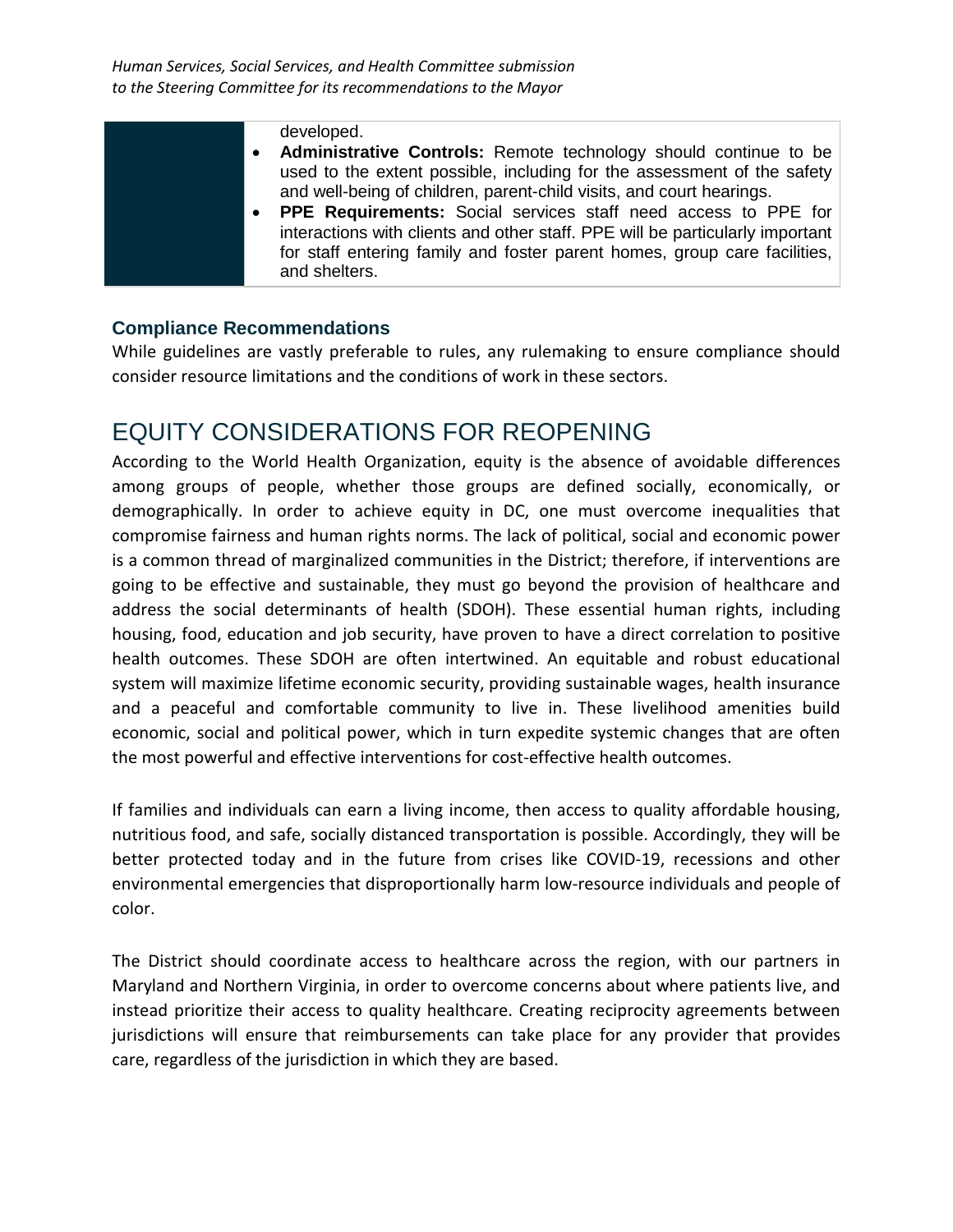In order to create a more equitable healthcare system, we should think about the District we envision decades from now – beyond reopening DC, or what will happen in three, six, or twelve months. This means we need to address the socioeconomic inequities that make African Americans, immigrants, and low-income individuals extremely vulnerable to a pandemic like COVID-19.

| Vulnerable<br><b>Population</b>                                                                                 | <b>Equity Considerations</b>                                                                                                                                                                                                                                                                                                                                                                                                                                                                                                                                                                                                                                                                    |
|-----------------------------------------------------------------------------------------------------------------|-------------------------------------------------------------------------------------------------------------------------------------------------------------------------------------------------------------------------------------------------------------------------------------------------------------------------------------------------------------------------------------------------------------------------------------------------------------------------------------------------------------------------------------------------------------------------------------------------------------------------------------------------------------------------------------------------|
| <b>Healthcare workers,</b><br>first responders,<br>and other essential<br>workers in contact<br>with the public | Continue to abide by social distancing guidelines for all residents.<br>Provide readily available PPE to all residents and workers. For<br>$\bullet$<br>those who show up unprotected, they should be provided PPE,<br>including at clinics, on the bus, and in the grocery stores.<br>Engage workers to assess their needs and what they believe is<br>$\bullet$<br>important to giving them a sense of safety in the work<br>environment. While we may not be able to meet their requests, it<br>is the right thing to do and we can strive to fulfill their needs.<br>Offer telework options for first responders, if they are unable to or<br>$\bullet$<br>uncomfortable returning to work. |
| <b>Non-essential</b><br>workers in high-<br>contact jobs                                                        | Consider every worker essential as to avoid making choices about<br>$\bullet$<br>the type and the quantity of PPE and other protection measures<br>available to them.                                                                                                                                                                                                                                                                                                                                                                                                                                                                                                                           |
| <b>Older adults living</b><br>in nursing homes                                                                  | Make sure all workers and residents complete temperature checks<br>$\bullet$<br>every morning.<br>Create safe ways for families to visit, including universal<br>$\bullet$<br>guidelines and practices (e.g., temperature checks).<br>Address the added behavioral health needs resulting from the new<br>$\bullet$<br>practices of distancing that will have to be implemented long term.                                                                                                                                                                                                                                                                                                      |
| <b>Racial and ethnic</b><br>minorities<br>(including the<br>minority LGBTQ<br>community)                        | Provide easy access to testing in the community, connected to a<br>$\bullet$<br>primary care setting.<br>Offer culturally safe and accommodating spaces to obtain care.<br>$\bullet$<br>Use testing encounters to offer additional services (e.g., screen for<br>$\bullet$<br>housing, economic insurance needs), recognizing past, present<br>and future economic hardships.<br>Consider contact tracing administered by trusted entities.<br>$\bullet$                                                                                                                                                                                                                                        |
| <b>Immigrant and</b><br>refugee populations                                                                     | Provide protection that does not compromise individuals' identity<br>$\bullet$<br>or status.<br>Invest in capacity to serve these populations with cultural and<br>$\bullet$<br>language competence.<br>Create spaces to allow for grievances and complaints about work<br>$\bullet$<br>and other conditions that are unfair and/or illegal.<br>Provide recommendations in all of the common languages spoken<br>$\bullet$<br>in DC.<br>Utilize and remunerate the lay people who already are bilingual<br>and bicultural in their communities as ambassadors of education                                                                                                                      |

### **Figure 5. Equity Considerations for the Proposed Round 1 Mitigation and Guidelines**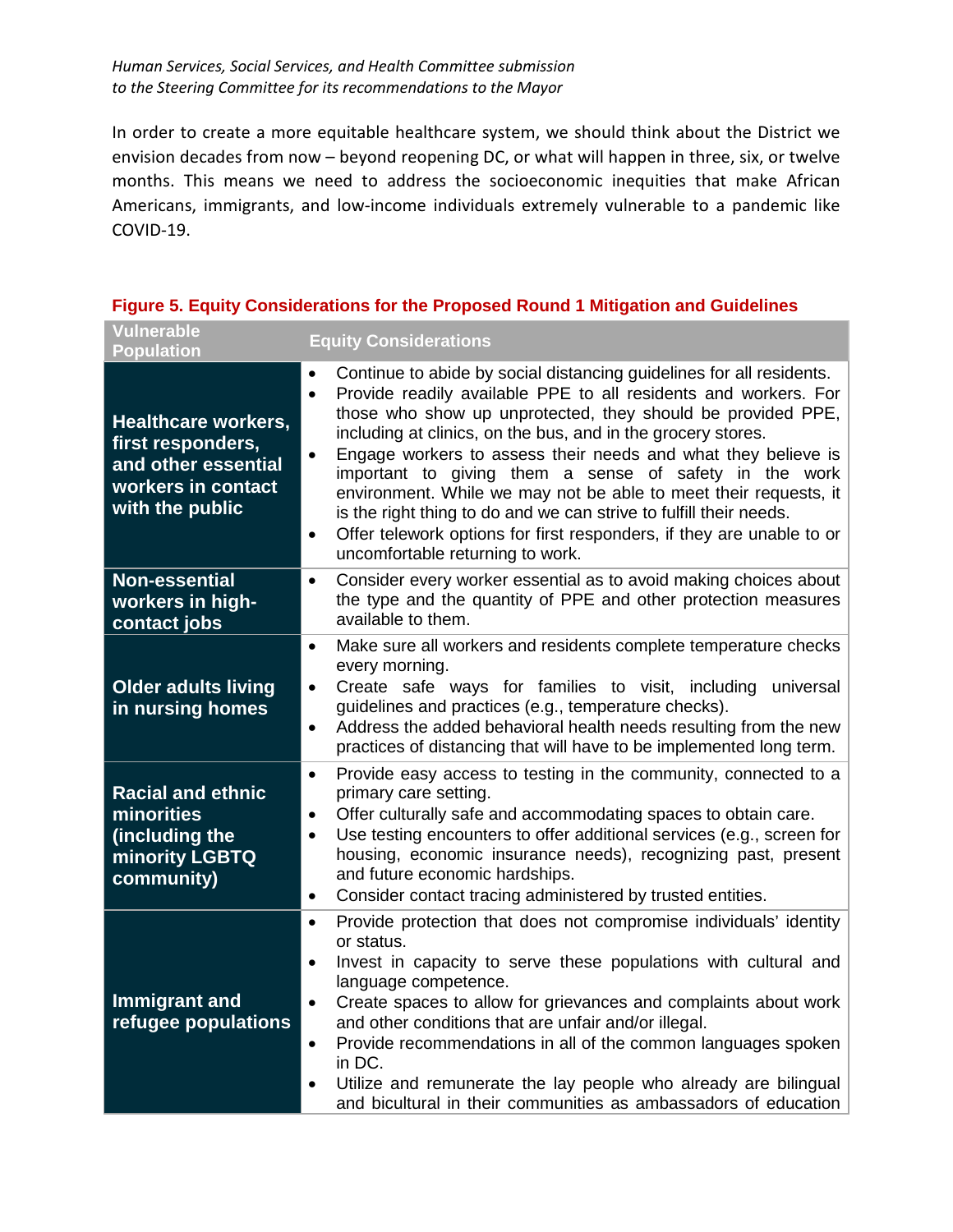|                                                                                                                                                                             | on reopening, contact tracing, and distribution of government<br>equipment, food, etc.                                                                                                                                                                                                                                                                                                                                                                                                                                                                                                                                                                                          |
|-----------------------------------------------------------------------------------------------------------------------------------------------------------------------------|---------------------------------------------------------------------------------------------------------------------------------------------------------------------------------------------------------------------------------------------------------------------------------------------------------------------------------------------------------------------------------------------------------------------------------------------------------------------------------------------------------------------------------------------------------------------------------------------------------------------------------------------------------------------------------|
| <b>Justice-involved</b><br>populations                                                                                                                                      | Reduce or eliminate barriers for returning citizens living in public<br>$\bullet$<br>housing or with relatives.<br>Use technology for check-ins and managing parole status to help<br>keep these individuals out of crowded spaces.<br>Prioritize this population for testing and contact tracing.<br>٠                                                                                                                                                                                                                                                                                                                                                                         |
| <b>People</b><br>experiencing<br>homelessness                                                                                                                               | Incentivize landlords to relax their screening criteria to allow<br>$\bullet$<br>individuals and families with barriers to have a second chance.<br>Encourage private developers to create safe and quality housing<br>٠<br>stock for all people experiencing homeless. Ultimately, this will<br>reduce expenses in many government-funded spaces, including<br>hospitals and shelters.<br>Increase access to technology and internet connectivity.<br>$\bullet$<br>Engage people with lived experience in the planning processes.<br>Monitor data to ensure that exits to housing are equitable and<br>$\bullet$<br>returns to homelessness are not racially disproportionate. |
| Low-income<br>households                                                                                                                                                    | Ask affected people how to best assist them.<br>٠<br>Address the digital divide experienced by people living on low<br>$\bullet$<br>income by pursuing citywide internet access.                                                                                                                                                                                                                                                                                                                                                                                                                                                                                                |
| <b>Residents with a</b><br>multitude of chronic<br>medical conditions                                                                                                       | Subsidize and/or provide free transportation in taxis and<br>$\bullet$<br>rideshares.<br>Provide delivery of medications.<br>$\bullet$<br>Expand access to telemedicine for mental healthcare, including<br>$\bullet$<br>the tools needed to do so, such as better broadband access.<br>Experiment with more home visits for non-COVID-19-related care,<br>$\bullet$<br>where appropriate.                                                                                                                                                                                                                                                                                      |
| <b>People with</b><br>disabilities and<br>living in state<br>institutions, group<br>homes, and other<br>congregate<br>settings, as well as<br>those living<br>independently | Ensure that everyone conducts a temperature check every<br>$\bullet$<br>morning.<br>Increase the number of people who are able to live in their<br>$\bullet$<br>community or their own home for longer time periods.<br>Set new, higher standards of care expected by these institutions.<br>Address the impact of wearing face masks on the communications<br>ability of individuals who are deaf or hard of hearing.                                                                                                                                                                                                                                                          |
| <b>Small businesses</b><br>and non-profits that<br>primarily support<br>underserved<br>communities                                                                          | Provide easier access to loans and grants for minority business<br>$\bullet$<br>owners to enable them to make structural changes to address<br>safe distancing and compensate for loss of revenue due to less<br>capacity.<br>Expand access to PPE, free of charge.<br>٠<br>Equip businesses with hand sanitizers and other infectious<br>disease prevention features.                                                                                                                                                                                                                                                                                                          |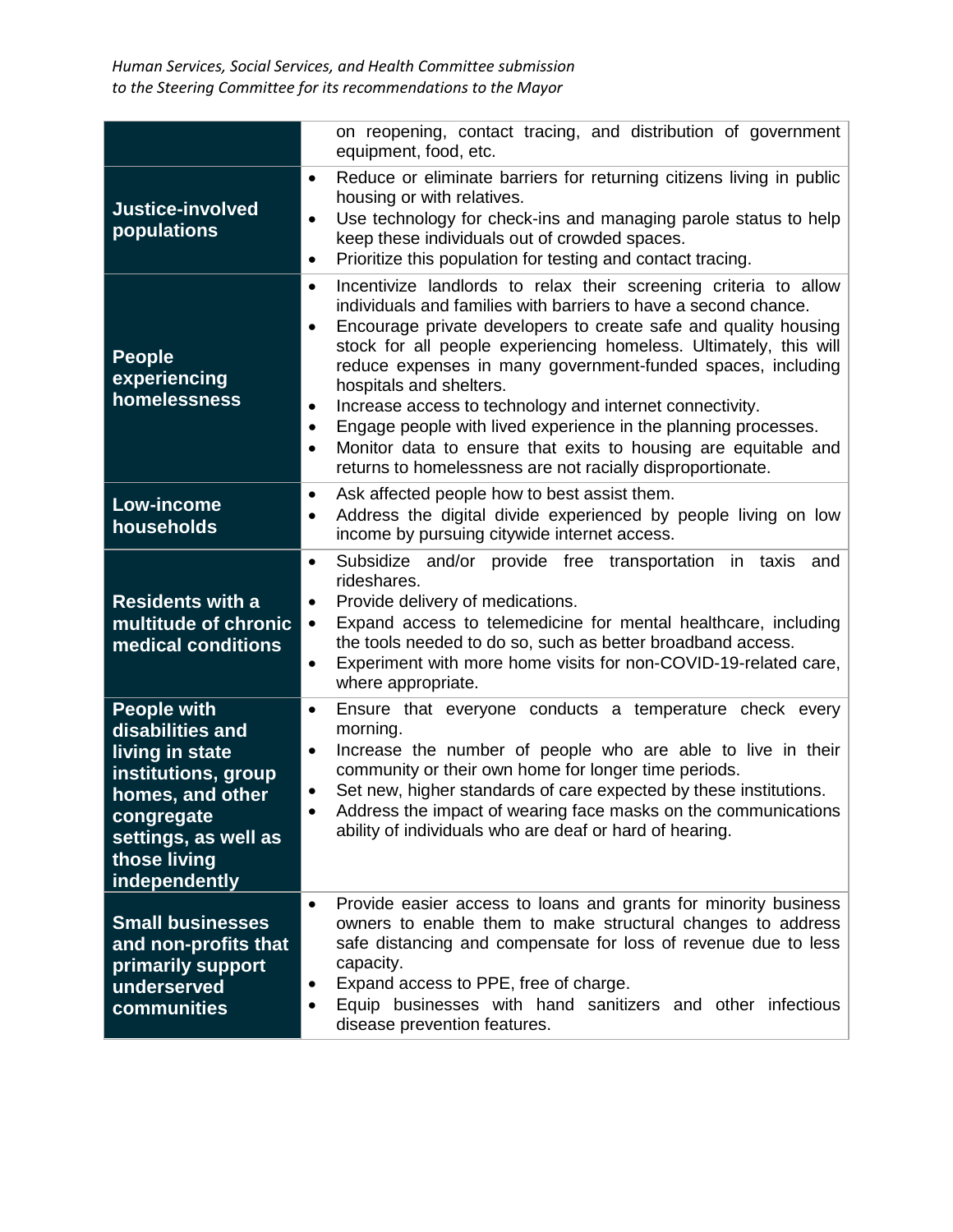# PREPARATION AND RESOURCES NEEDED FOR REOPENING

### **Testing, PPE, and Other Supply Recommendations**

The District should demonstrate a commitment to protecting health care workers, social service providers, and their patients and clients as the District moves into a new phase of service delivery. Testing, PPE, and other supplies are essential to ensuring that health and human services can be delivered safely and effectively. To this end, we must work to create more equitable access, availability and distribution across the supply chain for personal protective equipment, as well as testing supplies. New funding and supply chain models should be considered, including supply chain management models and a designated funding pool for the purchase of PPE for front-line workers within these sectors. Consideration should be given to modest grants for underresourced providers.

#### **Transportation Recommendations**

During the Stay-at-Home Order, the workforce in these sectors has been impacted by the reduction of transportation options. At the same time, there have been transportation challenges faced by patients and clients seeking services. These issues will increase as the District seeks to gradually reopen services. It is worth noting that medically fragile patients confront particular risks when as they access public transportation to travel to healthcare facilities. Any contact with a driver or a fellow passenger in a bus or on a Metro train is a potential risk and generates stress when appropriate social distance cannot be maintained. Transportation issues also contribute to inequitable access to healthcare, as disparate service disproportionately impacts lower-income residents, especially in Wards 7 and 8. Alternatives are often out of reach for patients and other front-line healthcare workers, as the cost of ridesharing services is often prohibitive.

The District should work to support the city's front-line workers as they return to work, as well as the patients who are seeking medically necessary care. Ideally, these transportation needs should be coordinated with our regional partners in Maryland and Virginia.

#### **Legislative, Regulatory and Policy Recommendations**

#### *Technology Platforms*

The use of technology was a common thread among all the sectors in this committee, as it has been effectively utilized for telehealth, child welfare, case management and education during the Stay-at-Home Order. However, there are disparities related to access to devices and internet connectivity. To address these, the District should take steps to address equity issues and ensure there is equitable access to this equipment and these services. Among other things, the District might explore the expansion of free WiFi networks throughout the city, keeping in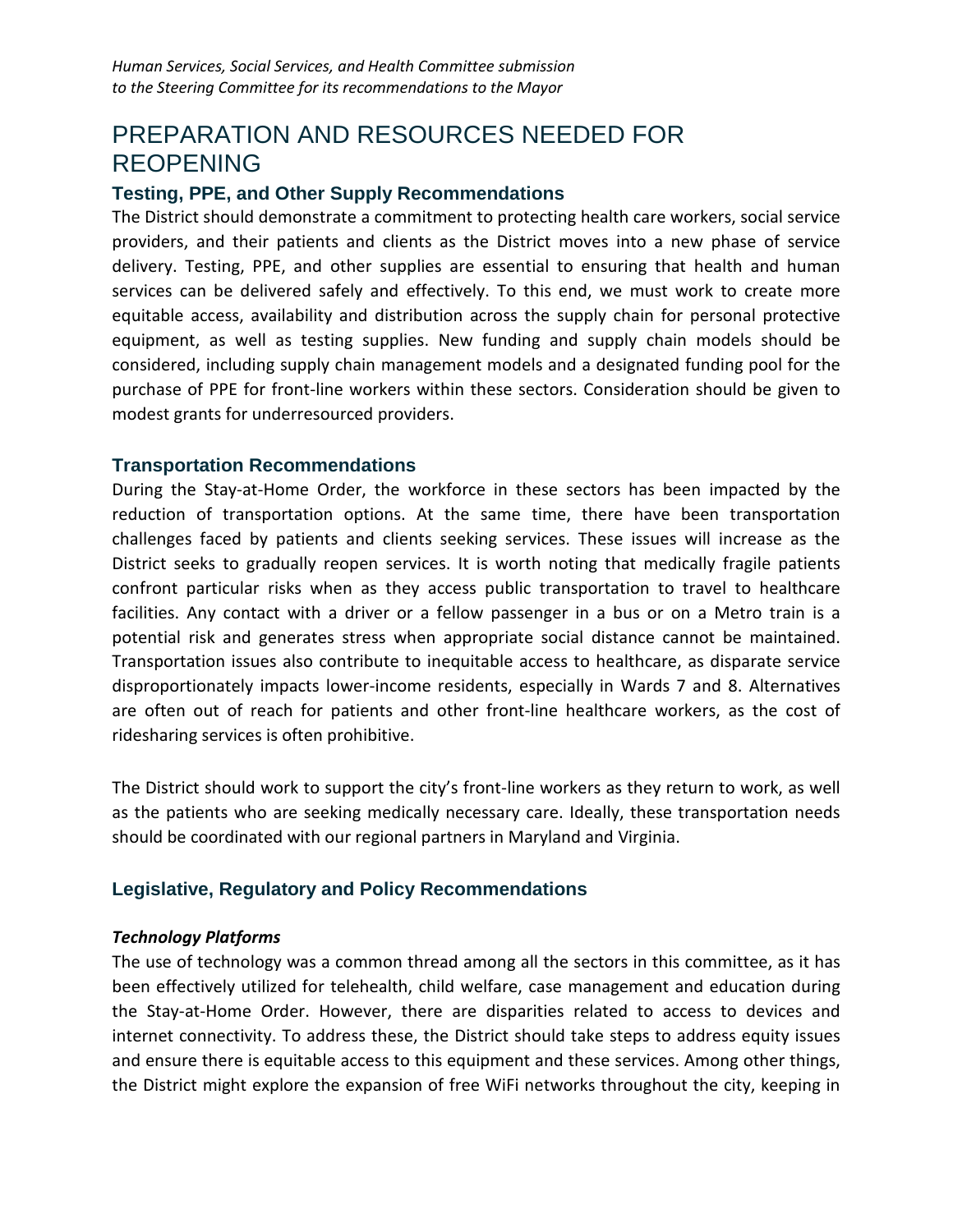mind the security needed to protect patient information and prioritizing neighborhoods with the most children receiving public benefits. Further, by ensuring all public school students have access to a device, the District can help ensure that people can utilize health and social services, in addition to virtual learning opportunities.

In addition to addressing access issues around technology, the District would be well-served by continuing the recent changes in telehealth reimbursements, including allowing an individual's home to serve as an originating site for purposes of receiving care and telephonic visits, as well as implementing new regulations for remote patient monitoring and classifying telehealth equipment as "durable medical equipment" for purposes of Medicaid reimbursement. The District should also example other regulatory changes that create efficiencies in services, including the use of telecourt as a permanent option for involuntary admissions (FD-12).

### *Care Coordination*

The committee believes that there are a number of opportunities in the District to explore expanded care coordination models, particularly around discharge planning, acute care support for SNFs and home health agencies, assistance for residents with behavioral health needs moving between levels of care, and additional support for individuals experiencing homelessness. Data and measurements should be implemented to validate new services delivery models, including performance measures for addressing health disparities.

#### *Child Welfare*

Within the child welfare system, there are several services that the Child and Family Services Agency (CFSA) should consider providing utilizing technology to perform. First, CFSA should develop the opportunity for foster parents to apply online and complete as much of the approval process virtually as possible. They should also continue the process of allowing government and non-profit partners that are applying for Child Protection Register clearances to do so electronically, thereby reducing the need for in-person visits to CFSA. In addition, in order to ensure the process for exit to permanence can be done as safely as possible, for cases where there is an agreement between CFSA and parents on the termination of parental rights, CFSA should consider establishing a process with the courts that can be done remotely. CFSA should collaborate with Family Court to increase the number and type of family court cases that are heard remotely, while ensuring that families have the technology to enable them to participate.

Given the financial instability many individuals are facing as a result of COVID-19, CFSA should allow young people age 21 and over who elect to remain in care to continue to receive support from CFSA for longer periods of time (for at least 12 months post-COVID) and should allow young people who have aged out to be allowed to reengage for support and services through the age of 23.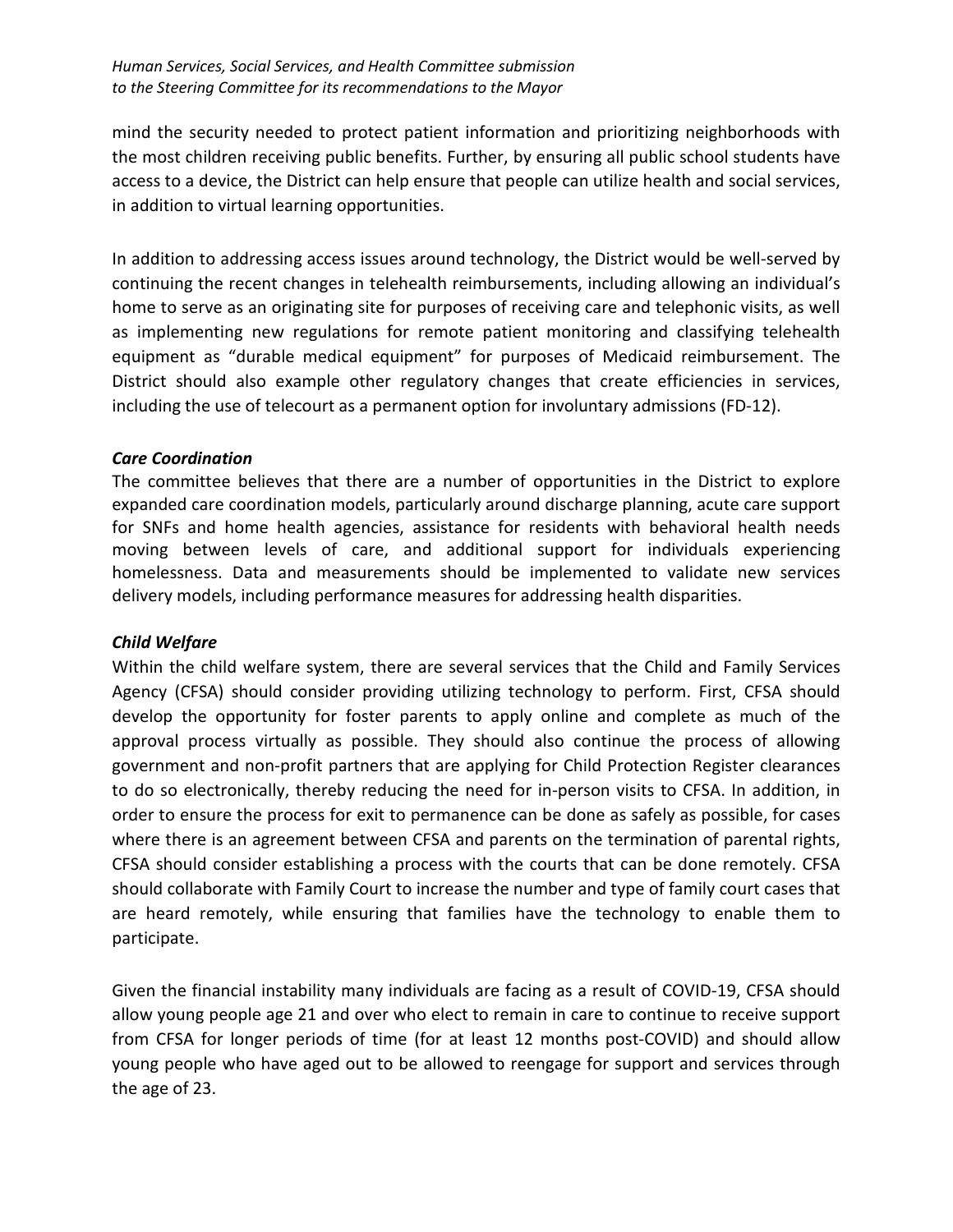#### *Homeless Services*

Within the homeless services system, there are great risks for the transmission of COVID-19, and as reopening occurs, we expect to see large increases in the demand for services. Testing should be prioritized in shelter and other congregate care settings to allow for isolation of those persons who test positive. This will help prevent the further transmission of the virus among the vulnerable population of shelter residents. Following CDC guidelines, a coordinating body should be put in place to assure protocols are refined with experience, information is flowing between programs, and that public health professionals are available as needed.

As reopening occurs, it will be important to prevent as many residents as possible from becoming homeless, as well as quickly move families and individuals out of shelter, and into a space of their own. Thus, programs and policies that facilitate these goals, such as Rapid Rehousing, eviction delays, and rental assistance, will be invaluable. Opportunities for employment will also help stabilize residents experiencing homelessness. Hiring individuals experiencing homelessness, including young adults, as contact tracers and community ambassadors will help create opportunities for pathways out of homelessness.

Even as shelter-in-place guidelines are lifted, shelter residents continue to need increased access to technology and connectivity to allow them to participate in mitigation measures. Enhancing access to mental health services among individuals experiencing homelessness, including through remote access and telehealth, is critical.

# *Promote Health Equity and Improve Health Literacy*

The District should leverage the acceptance of telehealth and other new models of care delivery to accelerate and sustain positive changes in health seeking behaviors. Using communication and outreach strategies, the District can work to mitigate fear of the health care environment and emphasize the importance of seeking necessary care at the right time and in the right place.

# **Workforce Changes and Needs**

The health and human services sectors are facing workforce shortages as a result of this crisis. There are a number of actions that regulatory agencies can take to help alleviate these challenges, including allowing practitioners to practice in DC if they have a license in another state while they go through the credentialing process; implementing interstate licensure compacts to additional professions; and developing and implementing requirements that allow graduates of professional school (i.e., MDs, LICSWs, nurses, psychologists, etc.) who have completed training to practice under the supervision of a fully licensed clinician while preparing for, taking and passing their exams. In addition, providers should work with the Department of Employment Services to establish and implement a process for gathering data to identify District-wide needs for behavioral health professionals.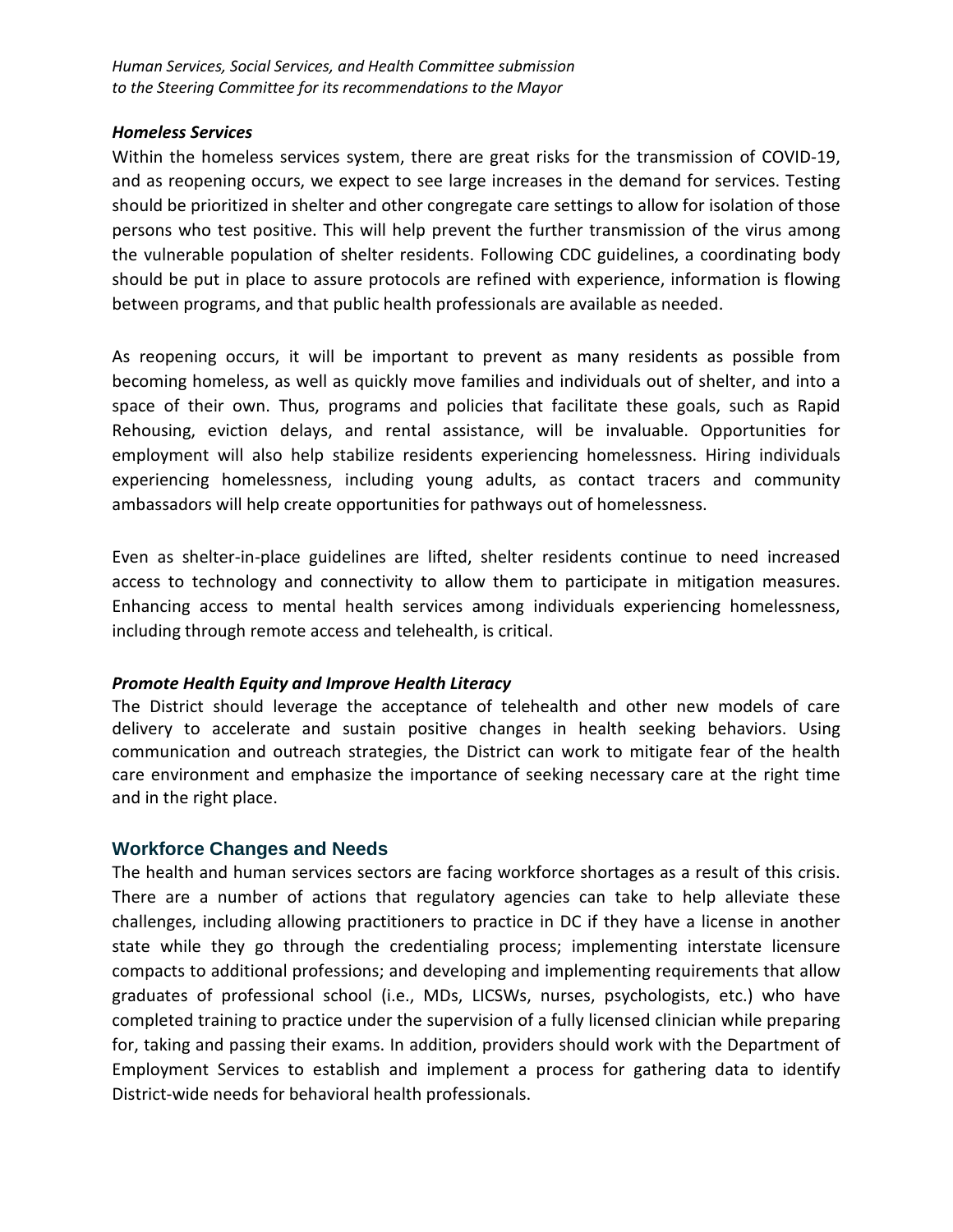In the next phase of reopening, health provider and social service front-line worker burnout is likely to continue to be an issue. The stress this emergency has placed on front-line personnel could have a negative impact on the quality of care delivered for patients, especially those with chronic medical conditions who have not been seeking treatment. Potential solutions for providers to explore include extended and weekend hours for delivery of care to allow for adequate rest and recovery of personnel.

| <b>Sector</b>                                                                                                | <b>Preparation and Resources</b>                                                                                                                                                                                                                                                                                                                                                                                                                                                                                                                                                                                                                                                                                                                                                                                                                                                                                                                                                                                                                                                                                                                                                                                                                                                                                                                                                                                                                                                                                                                          |
|--------------------------------------------------------------------------------------------------------------|-----------------------------------------------------------------------------------------------------------------------------------------------------------------------------------------------------------------------------------------------------------------------------------------------------------------------------------------------------------------------------------------------------------------------------------------------------------------------------------------------------------------------------------------------------------------------------------------------------------------------------------------------------------------------------------------------------------------------------------------------------------------------------------------------------------------------------------------------------------------------------------------------------------------------------------------------------------------------------------------------------------------------------------------------------------------------------------------------------------------------------------------------------------------------------------------------------------------------------------------------------------------------------------------------------------------------------------------------------------------------------------------------------------------------------------------------------------------------------------------------------------------------------------------------------------|
| <b>Health Sectors</b>                                                                                        | Address disparities related to technology, including access to devices<br>$\bullet$<br>and internet connectivity.<br>Continue telehealth reimbursement for home as an originating site<br>$\bullet$<br>and telephonic visits.<br>Implement new regulations for remote patient monitoring.<br>$\bullet$<br>Classify telehealth equipment as "durable medical equipment" for<br>$\bullet$<br>purposes of Medicaid reimbursement.<br>Enhance the flexibility of care coordination models.<br>$\bullet$<br>Implement data and measurements to support new services delivery<br>$\bullet$<br>models, including performance measures for addressing health<br>disparities.<br>Allow practitioners to practice in DC if they have a license in another<br>$\bullet$<br>state while they go through the credentialing process.<br>Implement interstate licensure compacts to expand the pool of<br>$\bullet$<br>professions and providers.<br>Develop and implement requirements that allow graduates of<br>professional school (i.e., MDs, LICSWs, nurses, psychologists, etc.)<br>who have completed training to practice under the supervision of a<br>fully licensed clinician while preparing for, taking and passing their<br>exams.<br>Work with the Department of Employment Services to establish and<br>implement a process for gathering data to identify District-wide needs<br>for behavioral health professionals.<br>Explore extended and weekend hours for delivery of care to allow for<br>$\bullet$<br>adequate rest and recovery of personnel. |
| <b>Homeless</b><br><b>Services, Public</b><br><b>Benefits, and</b><br><b>Child Welfare</b><br><b>Sectors</b> | Address disparities related to technology, including access to devices<br>$\bullet$<br>and internet connectivity.<br>Prioritize testing in shelter and other congregate care settings to allow<br>$\bullet$<br>for isolation of those persons who test positive.<br>Establish a coordinating body to assure protocols are refined with<br>$\bullet$<br>experience, information is flowing between programs, and that public<br>health professionals are available as needed.<br>Implement and enhance programs and policies that prevent<br>$\bullet$<br>homelessness and quickly move residents out of shelters, including<br>Rapid Rehousing, eviction delays and rental assistance.<br>Hire individuals experiencing homelessness, including young adults,                                                                                                                                                                                                                                                                                                                                                                                                                                                                                                                                                                                                                                                                                                                                                                                             |

#### **Figure 6. Necessary Preparation and Resources by Sector**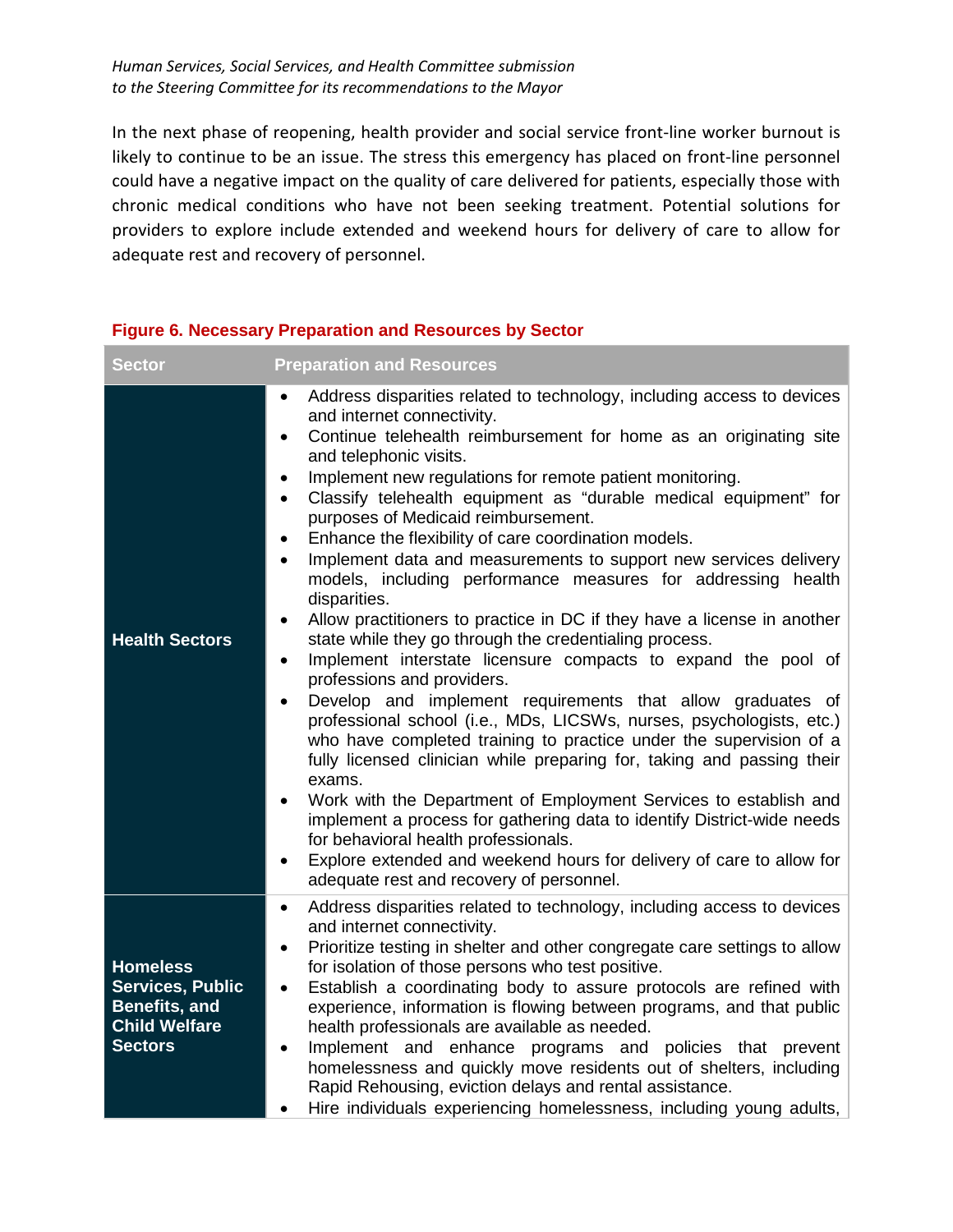| $\bullet$ | as contact tracers and community ambassadors.<br>Enhance access to mental health services among individuals<br>experiencing homelessness, including through remote access and<br>telehealth.  |
|-----------|-----------------------------------------------------------------------------------------------------------------------------------------------------------------------------------------------|
| $\bullet$ | Develop the opportunity for foster parents to apply online and<br>complete as much of the approval process virtually as possible.                                                             |
| $\bullet$ | Continue to allow government and non-profit partners that are<br>applying for Child Protection Register clearances to do so<br>electronically.                                                |
| $\bullet$ | Collaborate with Family Court to increase the number and type of<br>family court cases that are heard remotely and ensure that families<br>have the technology to enable them to participate. |
| $\bullet$ | Allow young people age 21 and over to elect to remain in care and to<br>continue receiving support from CFSA for longer periods of time (for<br>at least 12 months post-COVID).               |
| $\bullet$ | Allow young people who have aged out to be allowed to reengage for<br>support and services through the age of 23.                                                                             |

# COMMUNICATION AND SIGNAGE

As we move to reopen, a coordinated communication strategy is needed to proactively address fear and concerns of health care consumers, health care workers, and general public. The District should invest in a communications strategy focused on "seeking medical care" that fully engages health care providers, public/private partnerships and other key stakeholders. The strategy should:

- Develop a citywide campaign to thank Health Care Heroes and other front-line workers;
- Help to mitigate fear and myths in the wake of COVID-19;
- Promote health equity and improved health literacy for all DC residents;
- Leverage the acceptance of new models of care delivery, including telehealth, and to sustain positive changes in health-seeking behaviors;
- Stress the importance of reporting suspected cases of child abuse and neglect and domestic violence; and
- Promote the recruitment and engagement of trusted community leaders including community health workers, youth in the Summer Youth Employment Program, and other grassroots constituencies to serve as "messaging" ambassadors for positive communications on the appropriate use of healthcare services.

Communication tools for this campaign may include:

- Social media and digital platforms;
- Earned and paid media;
- Celebrity, media and sports personalities;
- Radio and TV public service announcements; and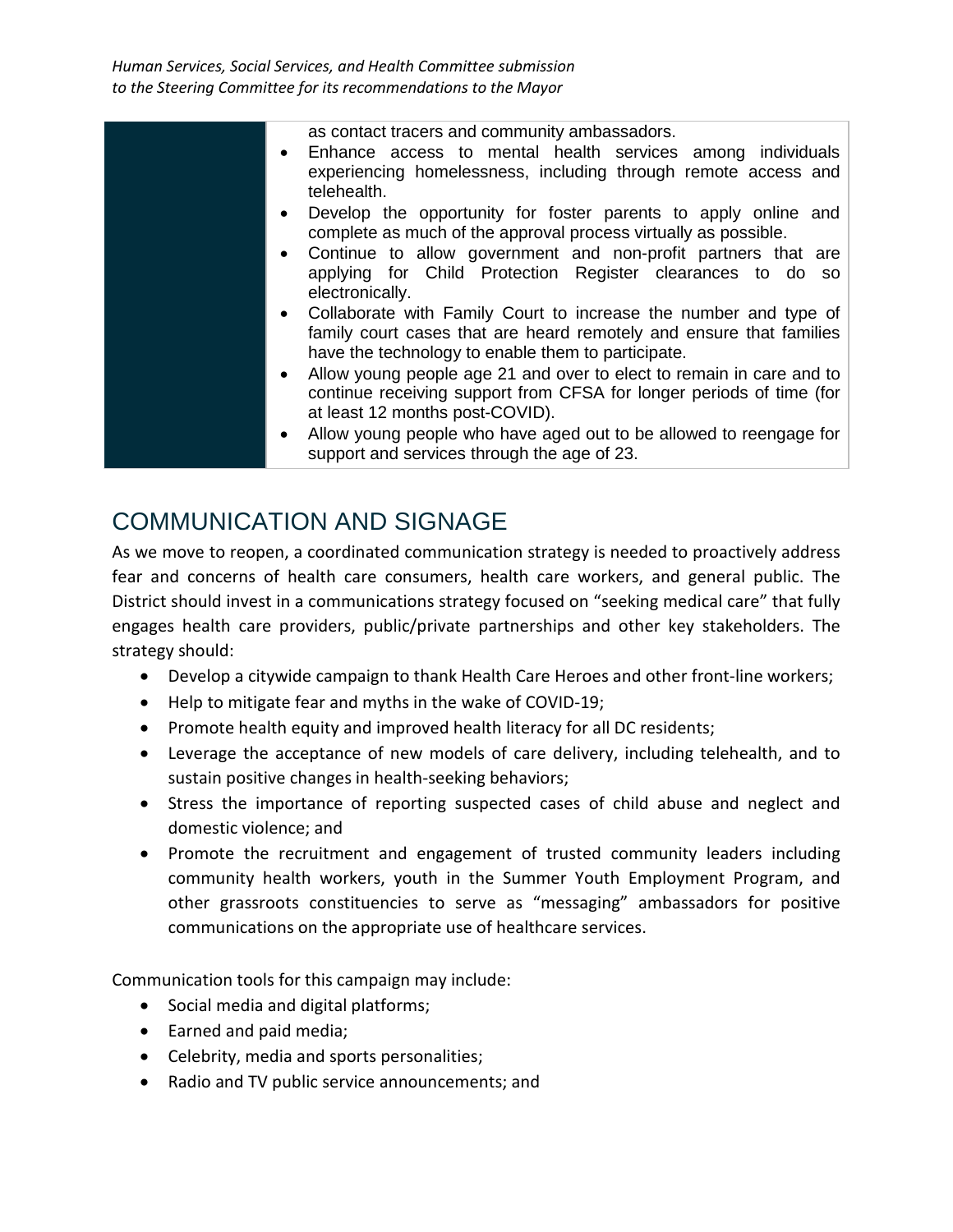• Distribution of information flyers at public transportation sites, hospitals, other medical facilities, churches etc.

# ISSUES FOR FUTURE PHASES

# CONSIDERATIONS FOR FUTURE ROUNDS OF REOPENING

The committee believes that Phase 2 initiatives should focus on opportunities to assess and improve on the existing system, by building on opportunities, challenges and lessons learned from the public health emergency:

- 1. **Institutional Integration:** Better integrate and engage across health and human service providers to improve care transitions, including discharge planning. Ensure resources are available for SNFs and home health to support post-acute services. Improve integration of health and human services to best serve our populations, with a particular focus on vulnerable populations.
- 2. **Improve on Telehealth:** Evaluate existing telehealth regulations and other models to determine their effectiveness in supporting providers and residents.
- 3. **Data and Performance:** Implement data and measurements to support transitions to new service delivery models. This should include performance measures for addressing disparities, as well as tracking whether the use of technology can improve outcomes through the remote patient monitoring of chronic patients, synchronous telehealth for increased appointment adherence for mental health services, and whether greater connectivity to care leads to better outcomes and reduced health disparities.
- 4. **Reimbursement:** Consider establishing new forms of reimbursement to support innovative payment models and new care paradigms.
- 5. **Safety:** Make ambulatory care facilities safer by considering new rules and guidelines regarding construction and licensing of new facilities to reduce the spread of infectious diseases.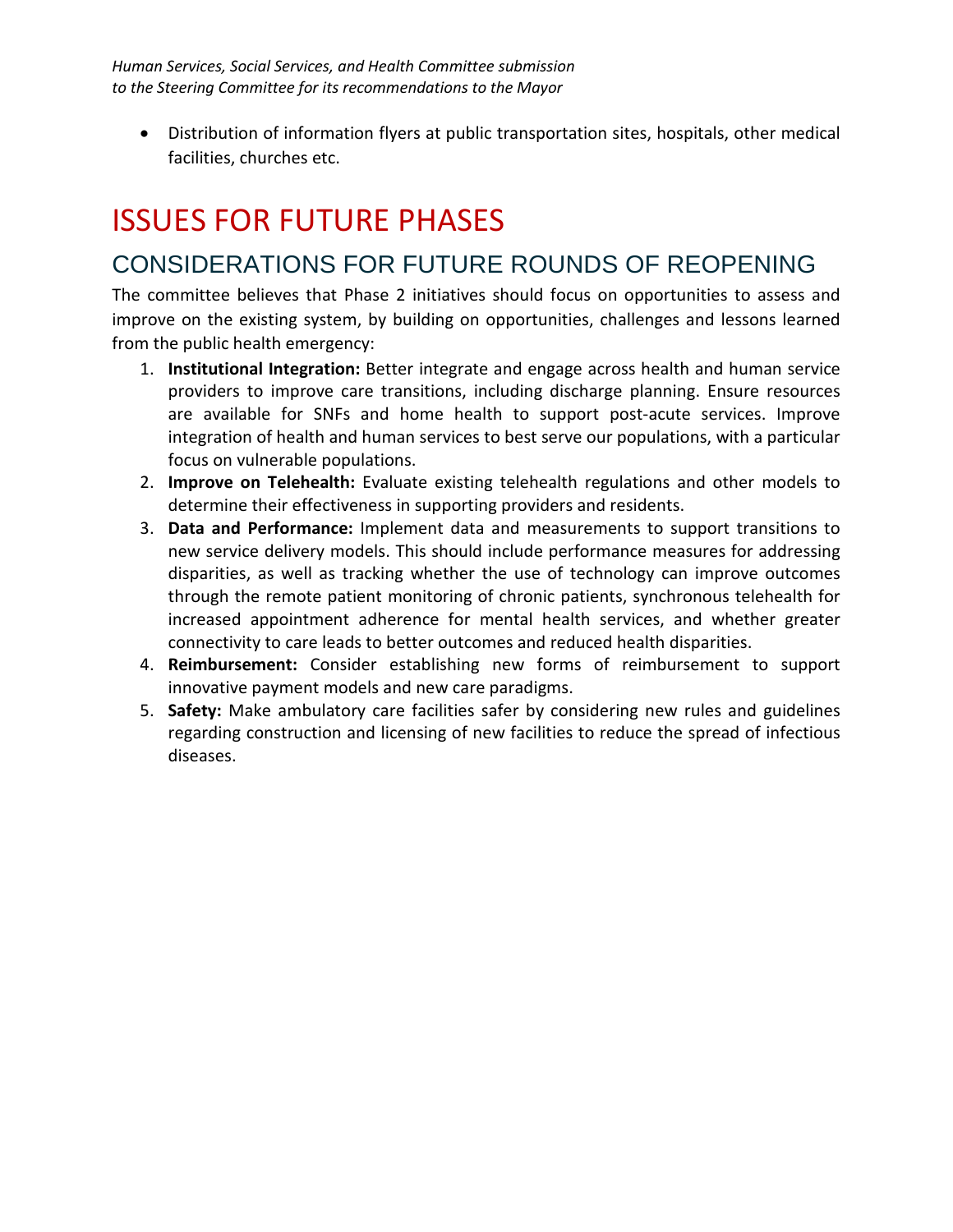# CONSIDERATIONS FOR RECOVERY

The Committee believes that it is critical that the District align its actions, where possible, with those of our geographic partners in Maryland and Northern Virginia.

# RESEARCH, RESOURCES, AND REFERENCES RESEARCH AND RESOURCES

# **Hospitals**

- The outbreak of COVID-19 has highlighted the great need for effective emergency planning and preparedness. A critical component of the ability to respond to large-scale emergencies involves creating a strategic plan for the rapid expansion of existing hospital inpatient space.
	- o Chicago's [Rush University Medical Center](https://www.rushu.rush.edu/news/%E2%80%98-what-rush-was-built-%E2%80%99) is specifically designed for infectious disease outbreak.
	- o The [Robert McCormick Foundation Center for Advanced Emergency Response,](https://www.rush.edu/news/press-releases/nations-first-center-advanced-emergency-response-opens-january-6?_ga=2.57838954.1103679350.1588861790-1398068121.1588861790) which encompasses their emergency department, is intended for large-scale emergencies.

# **Health Centers**

- Health centers help increase access to timely primary care and preventive care services by reducing barriers such as cost, lack of insurance and distance.
	- o The U.S. Department of Health and Human Services is providing support through the [Provider Relief Fund](https://www.hhs.gov/coronavirus/cares-act-provider-relief-fund/index.html) in support of the national response to COVID-19. Given the number of financially insecure residents, particularly as the number increases due to COVID-19, we must ensure the economic viability of health centers.
	- o In addition to providing primary and preventive care, community health centers are critical to the COVID-19 response. Health centers can help to divert those seeking nonemergency care from going to the emergency rooms, educate the surrounding community about COVID-19, and provide alternative processes for care.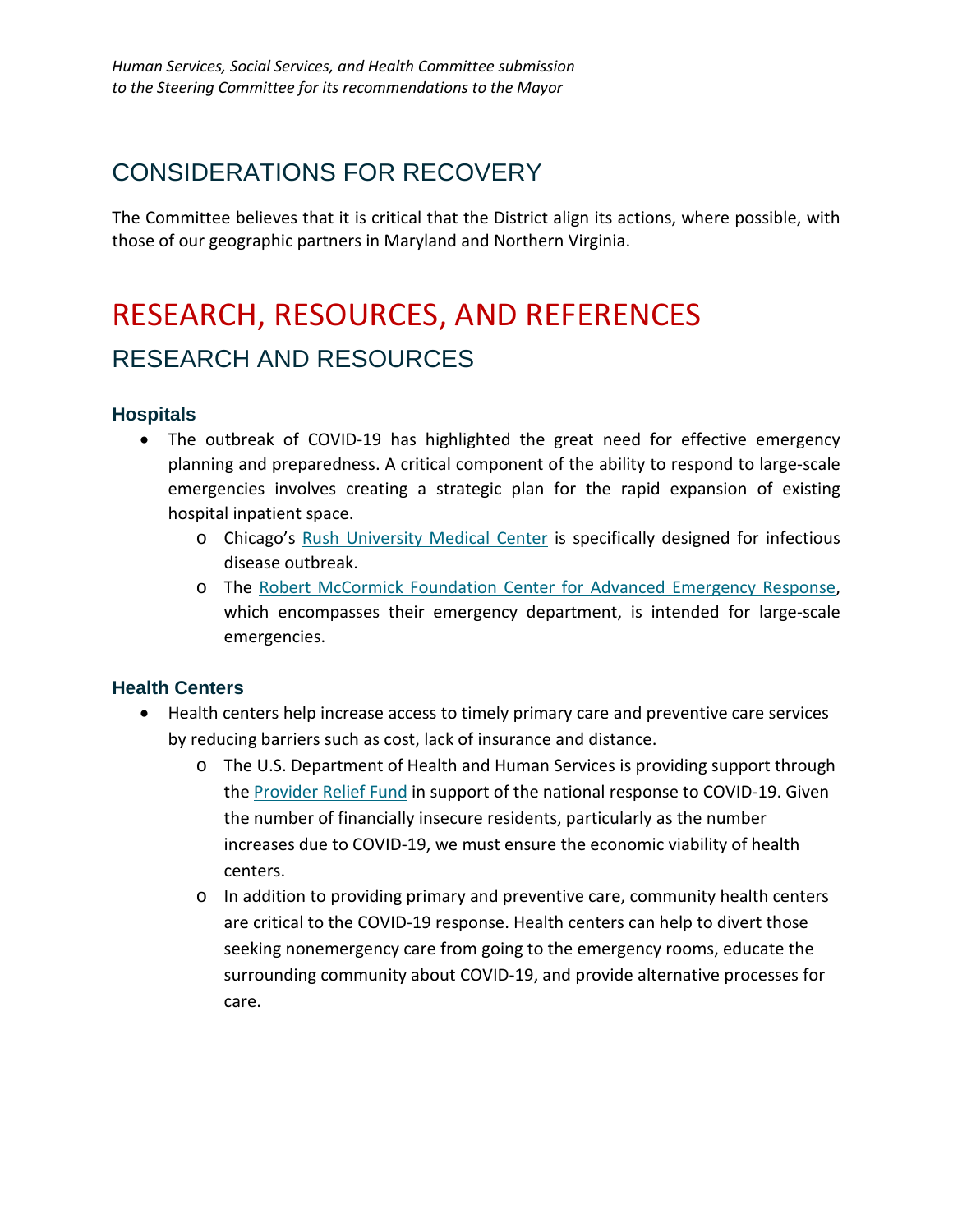# **Nursing Homes**

- With hospitals needing to free up beds to accommodate more critically ill patients, nursing homes may be alarmed at the prospect of admitting patients who may have a COVID-19 diagnosis or exposure.
	- o [Nursing homes in Maryland are required](https://governor.maryland.gov/wp-content/uploads/2020/04/Nursing-Homes-Amended-4.29.20.pdf) to conduct COVID-19 testing of all residents and staff regardless of symptoms. Facilities are also required to create staffing surge plans to ensure continuity of care in the event of an outbreak.

# **Long-Term Acute Care Facilities**

- Patients with chronic illnesses frequently need extended hospital-level care. During the COVID-19 crisis, long-term acute care facilities can provide care for non-COVID-19 patients and provide overflow space for patients who test positive.
	- o In an effort to reduce burden on area hospitals, [Bethesda Rehabilitation Hospital](https://www.twincities.com/2020/03/26/bethesda-rehab-hospital-is-converted-into-the-metros-first-covid-19-crisis-hospital-expects-first-patient/) in St. Paul, Minnesota, converted their facility into a 90-bed COVID-19 crisis hospital. By outfitting the rehab facility with intensive care and negative air pressure rooms, health officials have been able to safely utilize a cohorting strategy.

# **Mental Health**

- [SAMHSA has awarded grants for expanding community-based behavioral health services](https://www.samhsa.gov/grants/awards/2020/SM-20-012)  [to strengthen coronavirus response.](https://www.samhsa.gov/grants/awards/2020/SM-20-012)
	- o With social distancing comes the need to address the weakened or otherwise strained social networks. Additional phases of reopening should provide considerations for public information campaigns to address potentially fragile emotional states.
	- o In the same way that DC Health and other District Government agencies were able to identify and share information about symptoms for COVID-19, information and resources about symptoms of depression, substance use, burnout, and other mental health needs should be provided to residents.

# **Homelessness**

- People experiencing homelessness are at risk of infection, especially with ongoing, widespread community transmission. Various cities in California have taken steps to provide a safe place for high-risk, unsheltered residents to self-isolate including Oakland's Operation HomeBase and Los Angeles' Project Roomkey.
	- o [Oakland's Operation HomeBase](https://www.oaklandca.gov/news/2020/city-of-oakland-launches-operation-homebase-for-unsheltered-residents-vulnerable-to-covid-19) is a COVID-19 isolation trailer program. Operation HomeBase will use 67 trailers as a public health-driven intervention; the other 24 trailers were provided to the cities of Alameda, Berkeley, and Hayward, which requested them for their unsheltered residents. The primary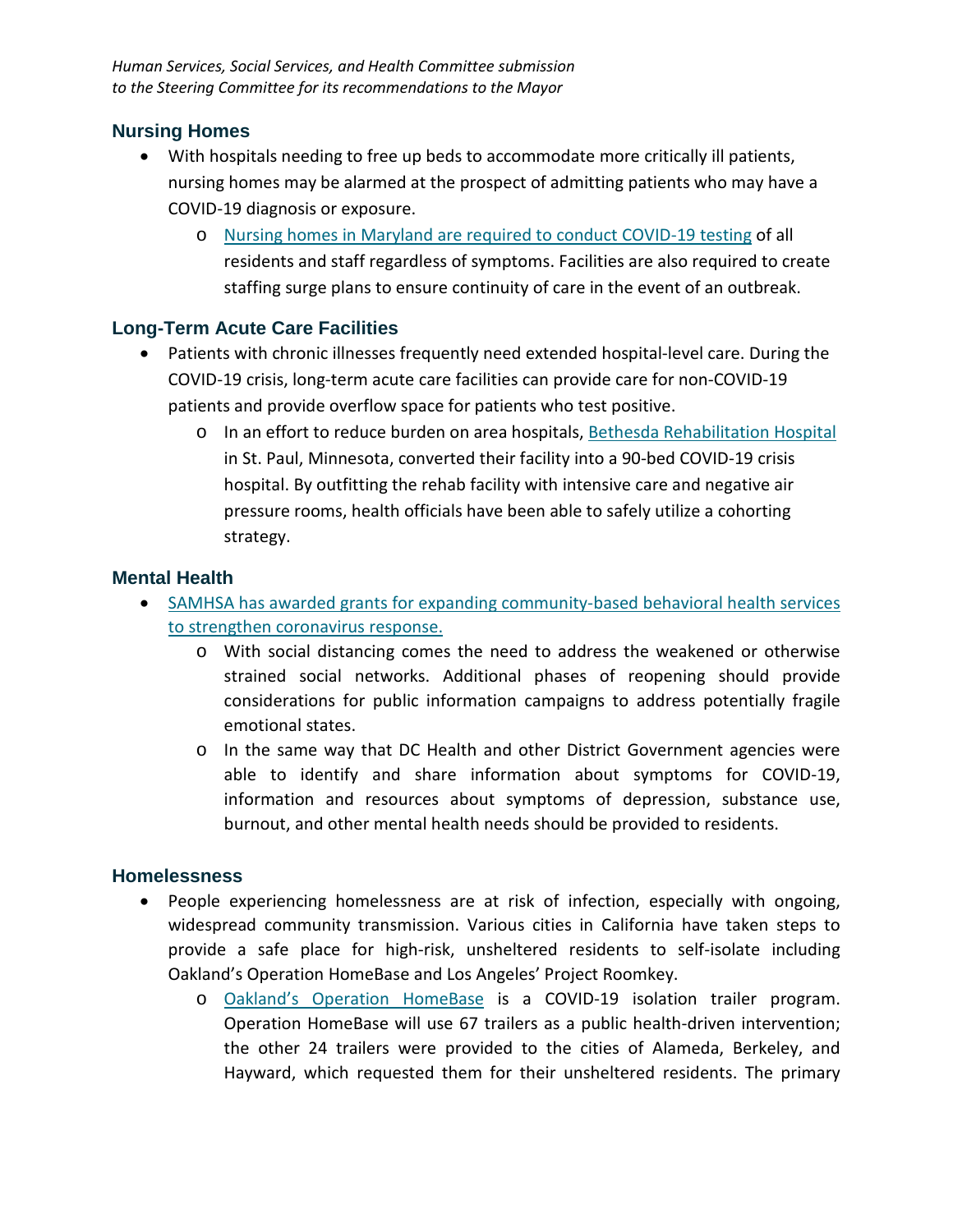goal is to provide a safe place for high-risk people to self-isolate and maintain their safety and health.

o [Los Angeles' Project Roomkey](https://covid19.lacounty.gov/project-roomkey/) is a partnership between the state, county, and the Los Angeles Homeless Services Authority to secure hotel and motel rooms for vulnerable people experiencing homelessness. Hotel rooms will provide temporary housing for people experiencing homelessness who are not COVID-19 positive or symptomatic, but are vulnerable to complications should they become infected with COVID-19.

# **Further Resources**

- Guidance and Resources for Hospitals
	- o [Interim Infection Prevention and Control Recommendations for Patients with](https://www.cdc.gov/coronavirus/2019-ncov/hcp/infection-control-recommendations.html)  [Suspected or Confirmed Coronavirus Disease 2019 \(COVID-19\) in Healthcare](https://www.cdc.gov/coronavirus/2019-ncov/hcp/infection-control-recommendations.html)  [Settings](https://www.cdc.gov/coronavirus/2019-ncov/hcp/infection-control-recommendations.html) (CDC)
	- o [Comprehensive Hospital Preparedness Checklist for Coronavirus Disease 2019](https://www.cdc.gov/coronavirus/2019-ncov/hcp/hcp-hospital-checklist.html)  [\(COVID-19\)](https://www.cdc.gov/coronavirus/2019-ncov/hcp/hcp-hospital-checklist.html) (CDC)
	- o [Updates and Resources on Coronavirus \(COVID-19\)](https://www.aha.org/2020-01-22-updates-and-resources-novel-coronavirus-2019-cov) (American Hospital Association)
	- o [Guidance for Universal Masking and Healthcare Personnel Monitoring,](https://dchealth.dc.gov/sites/default/files/dc/sites/doh/publication/attachments/COVID-19_DC_Health_Guidance_Universal_Masking_and_Healthcare_Personnel_Monitoring_Restriction_and_Return_to_Work.pdf)  [Restriction and Return to Work](https://dchealth.dc.gov/sites/default/files/dc/sites/doh/publication/attachments/COVID-19_DC_Health_Guidance_Universal_Masking_and_Healthcare_Personnel_Monitoring_Restriction_and_Return_to_Work.pdf) (DC Health)
	- o [COVID-19 Guidance for Conserving the Supply of Personal Protective Equipment](https://dchealth.dc.gov/sites/default/files/dc/sites/doh/publication/attachments/COVID-19_DC_Health_Guidance_for_Conservation_of_Personal_Protective_Equipment.pdf)  [in DC](https://dchealth.dc.gov/sites/default/files/dc/sites/doh/publication/attachments/COVID-19_DC_Health_Guidance_for_Conservation_of_Personal_Protective_Equipment.pdf) (DC Health)
- Guidance and Resources for Doctors, Dentists, Maternal Care, Dialysis Facilities, and Nonemergency Medical
	- o [Interim Infection Prevention and Control Guidance for Dental Settings During the](https://www.cdc.gov/coronavirus/2019-ncov/hcp/dental-settings.html)  [COVID-19 Response](https://www.cdc.gov/coronavirus/2019-ncov/hcp/dental-settings.html) (CDC)
	- o [Interim Guidance on Breastfeeding and Breast Milk Feeds in the Context of](https://www.cdc.gov/coronavirus/2019-ncov/hcp/care-for-breastfeeding-women.html)  [COVID-19](https://www.cdc.gov/coronavirus/2019-ncov/hcp/care-for-breastfeeding-women.html) (CDC)
	- o [Interim Additional Guidance for Infection Prevention and Control](https://www.cdc.gov/coronavirus/2019-ncov/hcp/dialysis.html)  [Recommendations for Patients with Suspected or Confirmed COVID-19 in](https://www.cdc.gov/coronavirus/2019-ncov/hcp/dialysis.html)  [Outpatient Hemodialysis Facilities](https://www.cdc.gov/coronavirus/2019-ncov/hcp/dialysis.html) (CDC)
	- o [Outpatient and Ambulatory Care Settings: Responding to Community](https://www.cdc.gov/coronavirus/2019-ncov/hcp/ambulatory-care-settings.html)  [Transmission of COVID-19 in the United States](https://www.cdc.gov/coronavirus/2019-ncov/hcp/ambulatory-care-settings.html) (CDC)
	- o [Guidance for Universal Masking and Healthcare Personnel Monitoring,](https://dchealth.dc.gov/sites/default/files/dc/sites/doh/publication/attachments/COVID-19_DC_Health_Guidance_Universal_Masking_and_Healthcare_Personnel_Monitoring_Restriction_and_Return_to_Work.pdf)  [Restriction and Return to Work](https://dchealth.dc.gov/sites/default/files/dc/sites/doh/publication/attachments/COVID-19_DC_Health_Guidance_Universal_Masking_and_Healthcare_Personnel_Monitoring_Restriction_and_Return_to_Work.pdf) (DC Health)
	- o [Notice for District of Columbia Pharmacy Staff Coronavirus Disease](https://dchealth.dc.gov/sites/default/files/dc/sites/doh/page_content/attachments/04102020_DCHealth_Pharmacy-Guidance-Document.pdf) (COVID-19) (DC Health)
	- o [Interim Guidance for Outpatient Pediatric Providers in the District of Columbia](https://dchealth.dc.gov/sites/default/files/dc/sites/doh/publication/attachments/DC_Health_COVID-19_Interim_Guidance_for_Outpatient_Pediatric_Providers_1.pdf) (DC Health)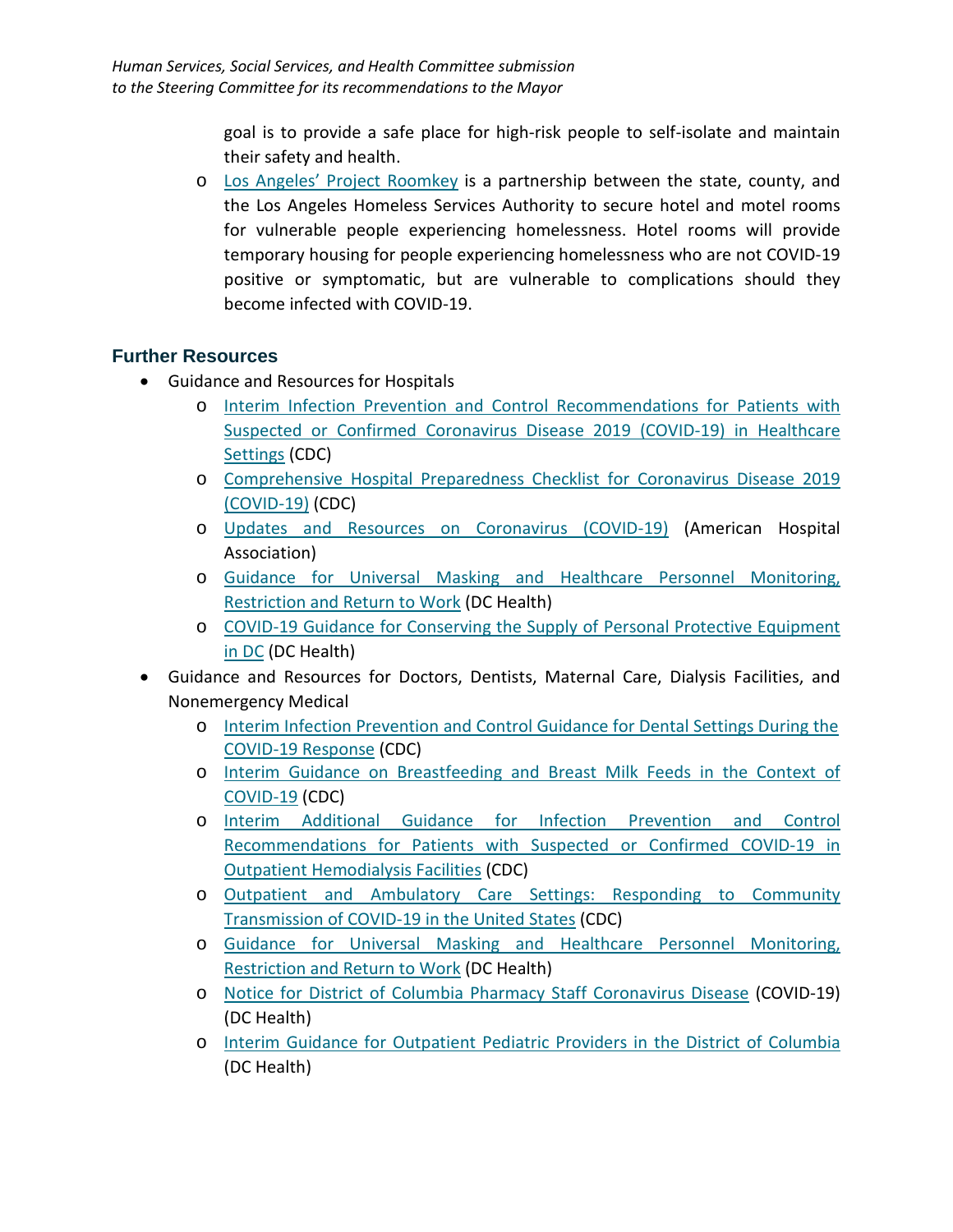- o [COVID-19 Guidance for Conserving the Supply of Personal Protective Equipment](https://dchealth.dc.gov/sites/default/files/dc/sites/doh/publication/attachments/COVID-19_DC_Health_Guidance_for_Conservation_of_Personal_Protective_Equipment.pdf)  [in DC](https://dchealth.dc.gov/sites/default/files/dc/sites/doh/publication/attachments/COVID-19_DC_Health_Guidance_for_Conservation_of_Personal_Protective_Equipment.pdf) (DC Health)
- Guidance and Resources for Health Centers, Skilled Nursing Facilities, Long-Term Acute Care Facilities, Home Health Care Agencies, and Assisted Living Facilities
	- o [Outpatient and Ambulatory Care Settings: Responding to Community](https://www.cdc.gov/coronavirus/2019-ncov/hcp/ambulatory-care-settings.html)  [Transmission of COVID-19 in the United States](https://www.cdc.gov/coronavirus/2019-ncov/hcp/ambulatory-care-settings.html) (CDC)
	- o [Guidance for Universal Masking and Healthcare Personnel Monitoring,](https://dchealth.dc.gov/sites/default/files/dc/sites/doh/publication/attachments/COVID-19_DC_Health_Guidance_Universal_Masking_and_Healthcare_Personnel_Monitoring_Restriction_and_Return_to_Work.pdf)  [Restriction and Return to Work](https://dchealth.dc.gov/sites/default/files/dc/sites/doh/publication/attachments/COVID-19_DC_Health_Guidance_Universal_Masking_and_Healthcare_Personnel_Monitoring_Restriction_and_Return_to_Work.pdf) (DC Health)
	- o [Interim Guidance for Outpatient Pediatric Providers in the District of Columbia](https://dchealth.dc.gov/sites/default/files/dc/sites/doh/publication/attachments/DC_Health_COVID-19_Interim_Guidance_for_Outpatient_Pediatric_Providers_1.pdf) (DC Health)
	- o [COVID-19 Guidance for Conserving the Supply of Personal Protective Equipment](https://dchealth.dc.gov/sites/default/files/dc/sites/doh/publication/attachments/COVID-19_DC_Health_Guidance_for_Conservation_of_Personal_Protective_Equipment.pdf)  [in DC](https://dchealth.dc.gov/sites/default/files/dc/sites/doh/publication/attachments/COVID-19_DC_Health_Guidance_for_Conservation_of_Personal_Protective_Equipment.pdf) (DC Health)
	- o [Considerations When Preparing for COVID-19 in Assisted Living Facilities](https://www.cdc.gov/coronavirus/2019-ncov/hcp/assisted-living.html) (CDC)
	- o [Preparing for COVID-19: Long-term Care Facilities, Nursing Homes](https://www.cdc.gov/coronavirus/2019-ncov/hcp/long-term-care.html) (CDC)
	- o [Infection Control Recommendations for Preparedness & Management of COVID-](https://dchealth.dc.gov/sites/default/files/dc/sites/doh/publication/attachments/COVID-19_SNF_Infection_Control_Letter_2020.03.13.pdf)[19 in Skilled Nursing Facilities](https://dchealth.dc.gov/sites/default/files/dc/sites/doh/publication/attachments/COVID-19_SNF_Infection_Control_Letter_2020.03.13.pdf) (DC Health)
	- o [Universal masking and use of face coverings for residents, HCWs, staff and](https://dchealth.dc.gov/sites/default/files/dc/sites/doh/publication/attachments/DC_Health_COVID-19_LTCF_Coverings_and_Masks_2020.04.14.pdf)  [visitors in LTCFs](https://dchealth.dc.gov/sites/default/files/dc/sites/doh/publication/attachments/DC_Health_COVID-19_LTCF_Coverings_and_Masks_2020.04.14.pdf) (DC Health)
- Guidance and Resources for Mental Health
	- o [Considerations for the Care and Treatment of Mental and Substance Use](https://www.samhsa.gov/sites/default/files/considerations-care-treatment-mental-substance-use-disorders-covid19.pdf)  [Disorders in the COVID-19 Epidemic](https://www.samhsa.gov/sites/default/files/considerations-care-treatment-mental-substance-use-disorders-covid19.pdf) (SAMHSA)
	- o Considerations for the Care [and Treatment of Mental and Substance Use](https://www.samhsa.gov/sites/default/files/considerations-outpatient-mental-substance-use-disorder-treatment-settings.pdf)  [Disorders in the COVID-19 Epidemic](https://www.samhsa.gov/sites/default/files/considerations-outpatient-mental-substance-use-disorder-treatment-settings.pdf) (SAMHSA)
	- o [COVID-19: Interim Considerations for State Psychiatric Hospitals](https://www.samhsa.gov/sites/default/files/covid19-interim-considerations-for-state-psychiatric-hospitals.pdf) (SAMHSA)
	- o [Guidance for Universal Masking and Healthcare Personnel Monitoring,](https://dchealth.dc.gov/sites/default/files/dc/sites/doh/publication/attachments/COVID-19_DC_Health_Guidance_Universal_Masking_and_Healthcare_Personnel_Monitoring_Restriction_and_Return_to_Work.pdf)  [Restriction and Return to Work](https://dchealth.dc.gov/sites/default/files/dc/sites/doh/publication/attachments/COVID-19_DC_Health_Guidance_Universal_Masking_and_Healthcare_Personnel_Monitoring_Restriction_and_Return_to_Work.pdf) (DC Health)
	- o [COVID-19 Guidance for Conserving the Supply of Personal Protective Equipment](https://dchealth.dc.gov/sites/default/files/dc/sites/doh/publication/attachments/COVID-19_DC_Health_Guidance_for_Conservation_of_Personal_Protective_Equipment.pdf)  [in DC](https://dchealth.dc.gov/sites/default/files/dc/sites/doh/publication/attachments/COVID-19_DC_Health_Guidance_for_Conservation_of_Personal_Protective_Equipment.pdf) (DC Health)
- Guidance and Resources for Homeless Services, Public Benefits, and Child Welfare
	- o [Interim Guidance for Homeless Service Providers](https://www.cdc.gov/coronavirus/2019-ncov/community/homeless-shelters/plan-prepare-respond.html) (CDC)
	- o [Coronavirus Disease 2019: Homeless Population](https://www.cdc.gov/coronavirus/2019-ncov/community/homeless-shelters/index.html) (CDC)
	- o [Coronavirus \(COVID-19\) Information for Homeless Shelters and Homeless Service](https://nhchc.org/wp-content/uploads/2020/03/NHCHS-COVID-Guidelines-Rev.pdf)  [Providers](https://nhchc.org/wp-content/uploads/2020/03/NHCHS-COVID-Guidelines-Rev.pdf) (National Health Care for the Homeless Council)
	- o [Coronavirus 2019 \(COVID-19\): Guidance for Essential \(Non-Healthcare Workers](https://dchealth.dc.gov/sites/default/files/dc/sites/doh/publication/attachments/DC_Health_Guidance_for_Essential_Non-Healthcare_Workers_on_How_to_Stay_Safe_in_the_Workplace_0.pdf)  [on How to Stay Safe in the Workplace\)](https://dchealth.dc.gov/sites/default/files/dc/sites/doh/publication/attachments/DC_Health_Guidance_for_Essential_Non-Healthcare_Workers_on_How_to_Stay_Safe_in_the_Workplace_0.pdf) (DC Health)
	- o [Additional Personal Protective Equipment Guidance: Case Examples for Usage](https://dchealth.dc.gov/sites/default/files/u65602/03.30.20_COVID-19%20PPE_CompanionDoc_Final.pdf) (DC Health)
	- o [COVID-19 Guidance and Information for Human Services](https://aspe.hhs.gov/coronavirus) Programs (U.S. Department of Health and Human Services, Assistant Secretary for Planning and Evaluation)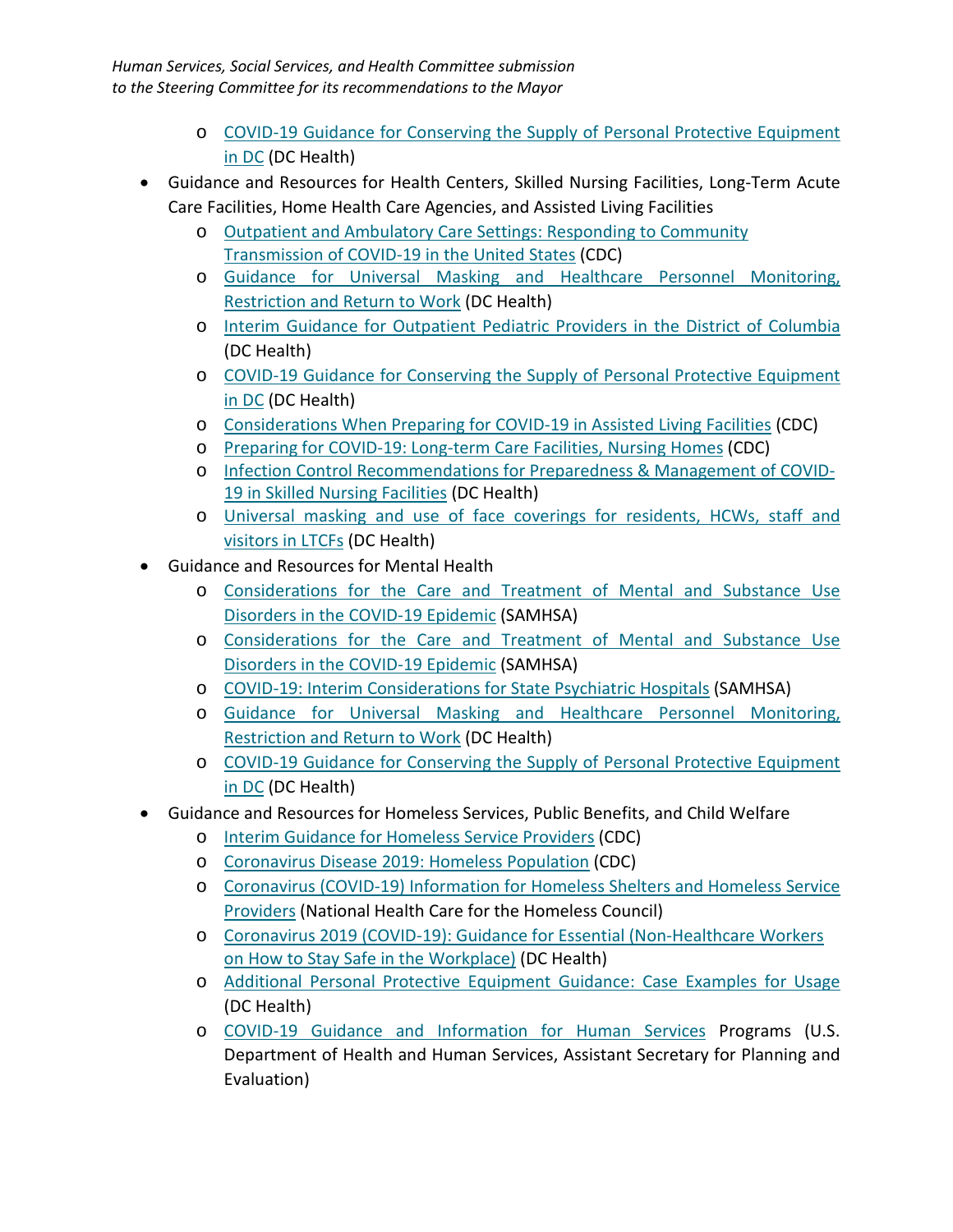- o [COVID-19 Guidance and Information for Human Services Programs](https://www.ncsl.org/research/human-services/child-welfare-system-covid-19-resources.aspx) (National Conference of State Legislatures)
- o [A Framework for COVID-19 Homelessness Response -](https://endhomelessness.org/wp-content/uploads/2020/04/COVID-Framework-4.29.2020-1.pdf) Responding to the [Intersecting Crises Of Homelessness and COVID-19](https://endhomelessness.org/wp-content/uploads/2020/04/COVID-Framework-4.29.2020-1.pdf) (National Alliance to End Homelessness)
- o [Children's Bureau Letter on Title IV-E Flexibility](https://www.acf.hhs.gov/sites/default/files/cb/flexibility_letter.pdf) (U.S. Department of Health and Human Services, Administration for Children and Families)
- o [Children's Bureau COVID-19 Resources](https://www.acf.hhs.gov/cb/resource/covid-19-resources) (U.S. Department of Health and Human Services, Administration for Children and Families)
- o Children's Bureau Letter [COVID-19 and Child, Legal, and Judicial Letter](https://www.acf.hhs.gov/sites/default/files/cb/covid_19_childlegalandjudicial.pdf?ct=t(EMAIL_CAMPAIGN_2_7_2018_COPY_01)&mc_cid=0560689fd4&mc_eid=32f34410f0) (U.S. Department of Health and Human Services, Administration for Children and Families)
- o [ACF Information Memoranda 20-06 –](https://www.acf.hhs.gov/cb/resource/im2006) Foster Care as a Support to Families (U.S. Department of Health and Human Services, Administration for Children and Families)
- o [Stafford Act Flexibility for Criminal Background Checks and Monthly Casework](https://www.acf.hhs.gov/sites/default/files/cb/stafford_act.pdf)  Visits in Childs Residence [\(U.S. Department of Health and Human Services,](https://www.acf.hhs.gov/sites/default/files/cb/stafford_act.pdf)  [Administration for Children and Families\)](https://www.acf.hhs.gov/sites/default/files/cb/stafford_act.pdf)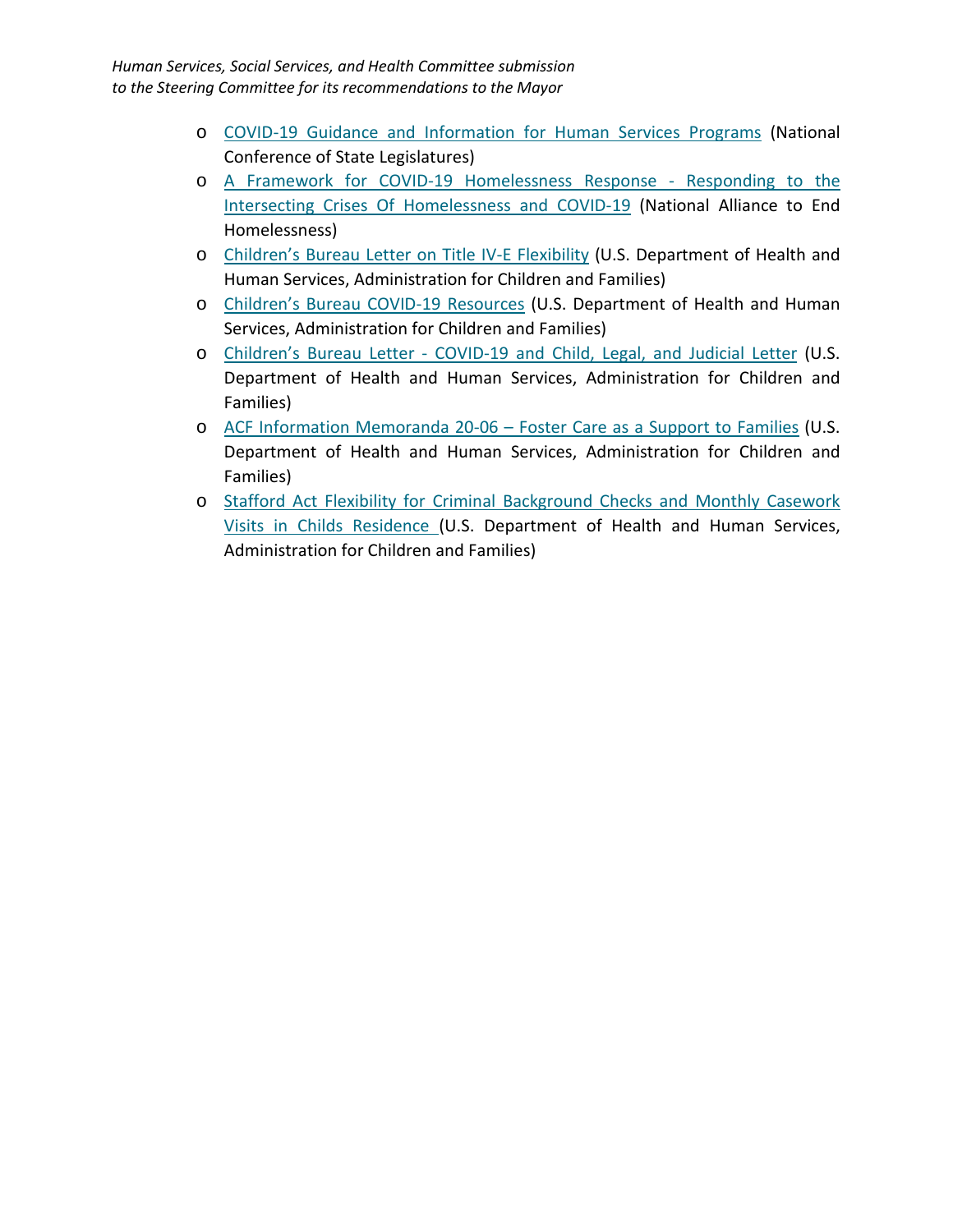# APPENDIX A: STAKEHOLDERS

The committee received feedback from the following stakeholders and residents on their challenges, risks, needs, and questions:

- Waldon Adams, Interagency Council on Homelessness Consumer Engagement Group
- Amilia Alcema, Deanwood Rehabilitation and Wellness Center
- Ijeoma Arungwa, DC Home Health Association
- Mae Best, East River Family Strengthening Collaborative
- Reginald Black, Interagency Council on Homelessness Consumer Engagement Group
- Dionne Bussey Reeder, Far Southeast Family Strengthening Collaborative
- Cherie Craft, Smart from the Start
- Veronica Damesyn-Sharpe, DC Health Care Association
- Karen Feinstein, Georgia Avenue Family Support Collaborative
- Kim R. Ford, Martha's Table
- Sue Hargreaves, Lisner-Louise-Dickson-Hurt Home
- Kimberly Harris, Department of Human Services Customer Advisory Group
- Menyonga Igwacho, Meiger Health
- Amy Javaid, A Wider Circle
- Gail Jernigan, Transitional Care Center
- Shonta Jones, Department of Human Services Customer Advisory Group
- Dirk Keaton, So Others Might Eat
- Jacqueline Kosloski, Fedcap
- Mark LeVota, DC Behavioral Health Association
- Judith Levy, IONA Senior Services
- Erin Loubier, Whitman-Walker Health
- Elizabeth Mohler, Latin American Youth Center
- Marie Morilus-Black, MBI Health Services, LLC
- Amy Nelson, Whitman-Walker
- Sheila Pannell, AARP
- Donnell Potts, Sasha Bruce
- Samirra Robinson, Department of Human Services Customer Advisory Group
- Calvin Smith, BridgePoint Healthcare
- Kelly Sweeney McShane, Community of Hope
- Robert Warren, Interagency Council on Homelessness Consumer Engagement Group
- Beverly Wheeler, DC Hunger Solutions
- Sally White, IONA Senior Services
- Eric Wolcott, DC Home Health Association
- Ilana Xuman, Leading Age DC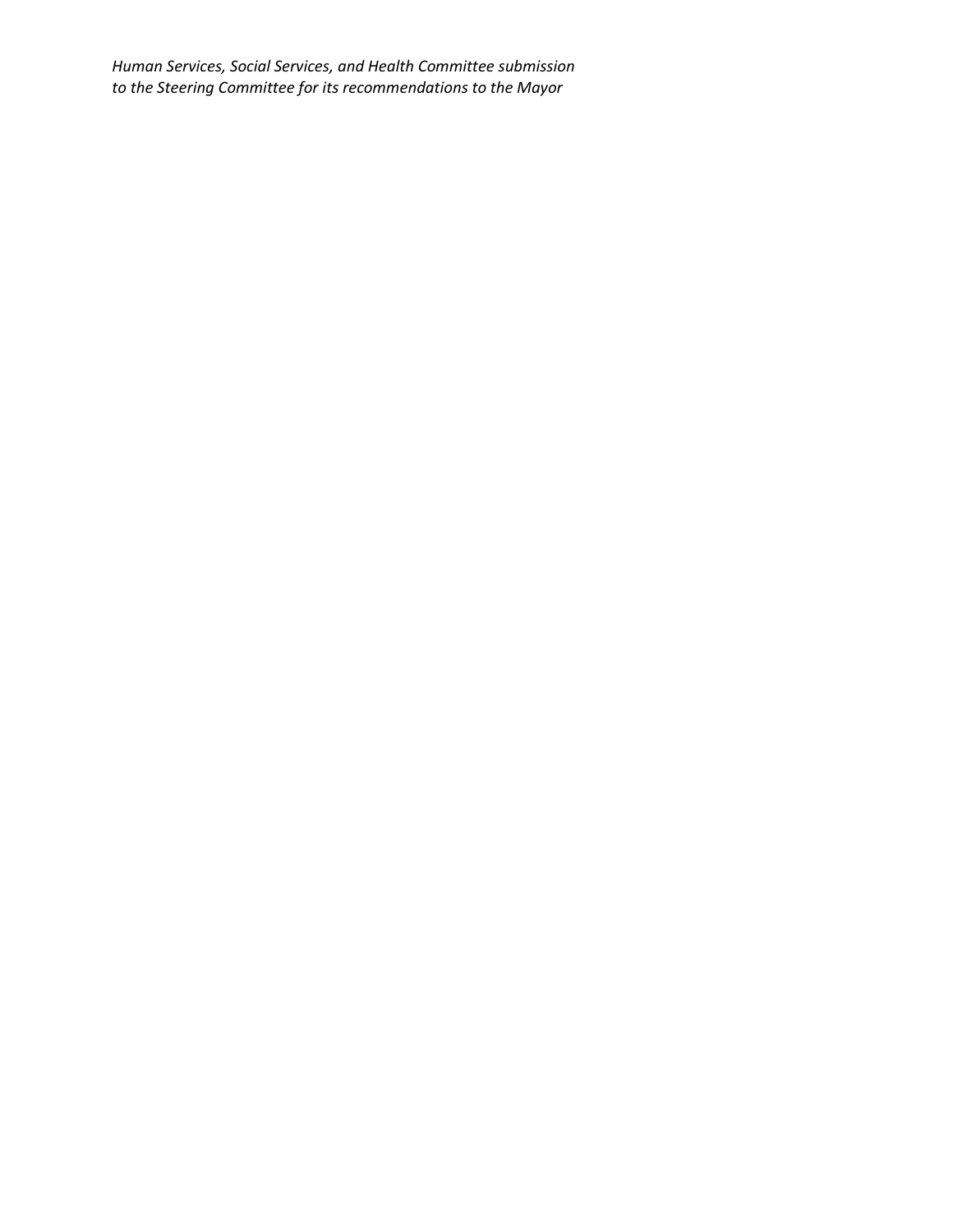# APPENDIX B: ADDITIONAL RECOMMENDATIONS FOR REOPENING, BY SECTOR

# **Figure 7: Proposed Recommendations for Reopening – Hospitals**

# **Hospitals**

#### **Provide Guidance for Essential Care**

Retain regulatory flexibility to support readiness for a second wave, if needed.

#### **Accelerate the Use of Telehealth, Technology, and Connectivity**

- Make telecourt a permanent option for involuntary admissions and guardian determination.
- Promote connectivity with skilled nursing facilities, health centers, and individual patients.

#### **Stabilize the Workforce**

• Increase training and education to ensure readiness for emergency preparedness and response protocols for all healthcare workers throughout the continuum of care. This includes continued drilling and preparedness efforts to socialize staff regarding the emergency plans and decision-making processes.

#### **Employ Effective Communication Strategies**

• Proactively address fear and concerns for healthcare consumers, healthcare workers, and the public through a coordinated communications strategy.

#### **Focus on the District's Most Vulnerable Residents**

• Responsibly resume medically necessary surgeries and procedures through phases. Prioritize the growing number of non-COVID patients who have medically urgent needs and have delayed treatment. All organizations choosing to resume elective procedures should have an established plan in place to safely phase-in surgeries based on sound clinical judgment.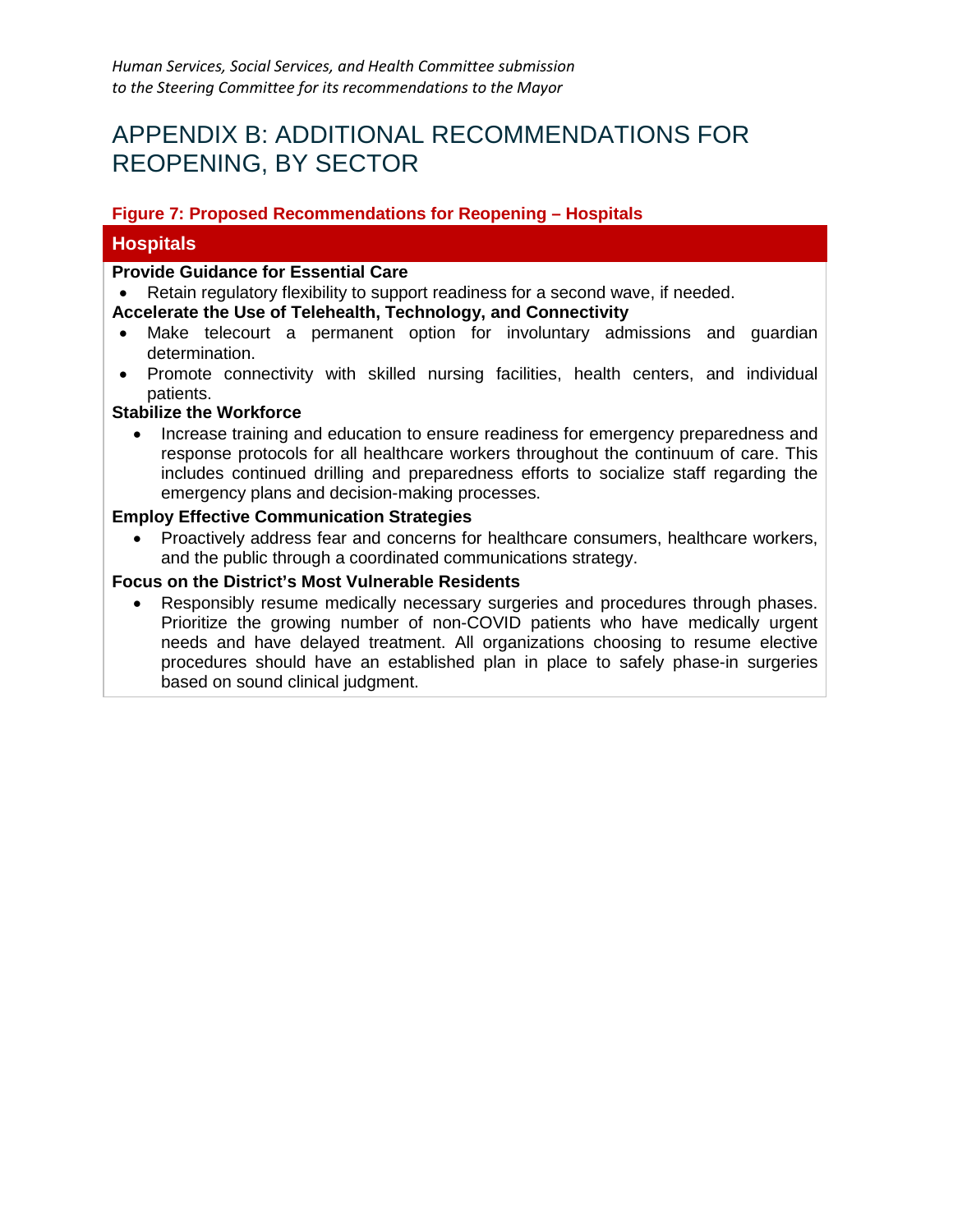#### **Figure 8: Proposed Recommendations for Reopening – Doctors, Dentists, Maternal Care, Dialysis Facilities, and Nonemergency Medical**

### **Doctors, Dentists, Maternal Care, Dialysis Facilities, and Nonemergency Medical**

#### **Provide Guidance for Essential Care**

• Create training protocols, checklists, and other means to assist providers and offices with promoting physical distancing based on CDC guidance.

#### **Ensure Access to PPE, Equipment, Testing, Supplies, and Other Safety Measures**

• Consider mechanisms like small business loans to incentivize upgrades to existing facilities, with specific attention for dental facilities, which may need to be completely redesigned and engineered to operate safely.

### **Focus on the District's Most Vulnerable Residents**

- Prioritize opening essential elective medical and dental care.
- Providers should follow the guidance of local and national associations and experts, regarding the type of care that should be considered essential.
- Address essential pediatric care, by recognizing the importance of early childhood health monitoring and prevention. This District must work with pediatric providers to identify the safest possible ways to provide preventative care, as well as monitor growth and development, iron and lead status, and immunizations. These efforts should also include work to determine the safest possible ways to diagnose and treat childhood febrile illnesses. Efforts to reopen these services should include use of telehealth, symptom and fever screening, patient spacing, testing, PPE for children, and delivery of care outside of doctors' offices or where COVID-19 treatment is occurring.
- Address essential maternal care to prevent maternal mortality and adverse birth outcomes by working with OB/GYN providers, midwives, nurses, lactation consultants to identify the most critical preventative services and the safest possible ways to deliver those services. This should include care delivery at sites apart from where COVID-19 screening and treatment are occurring.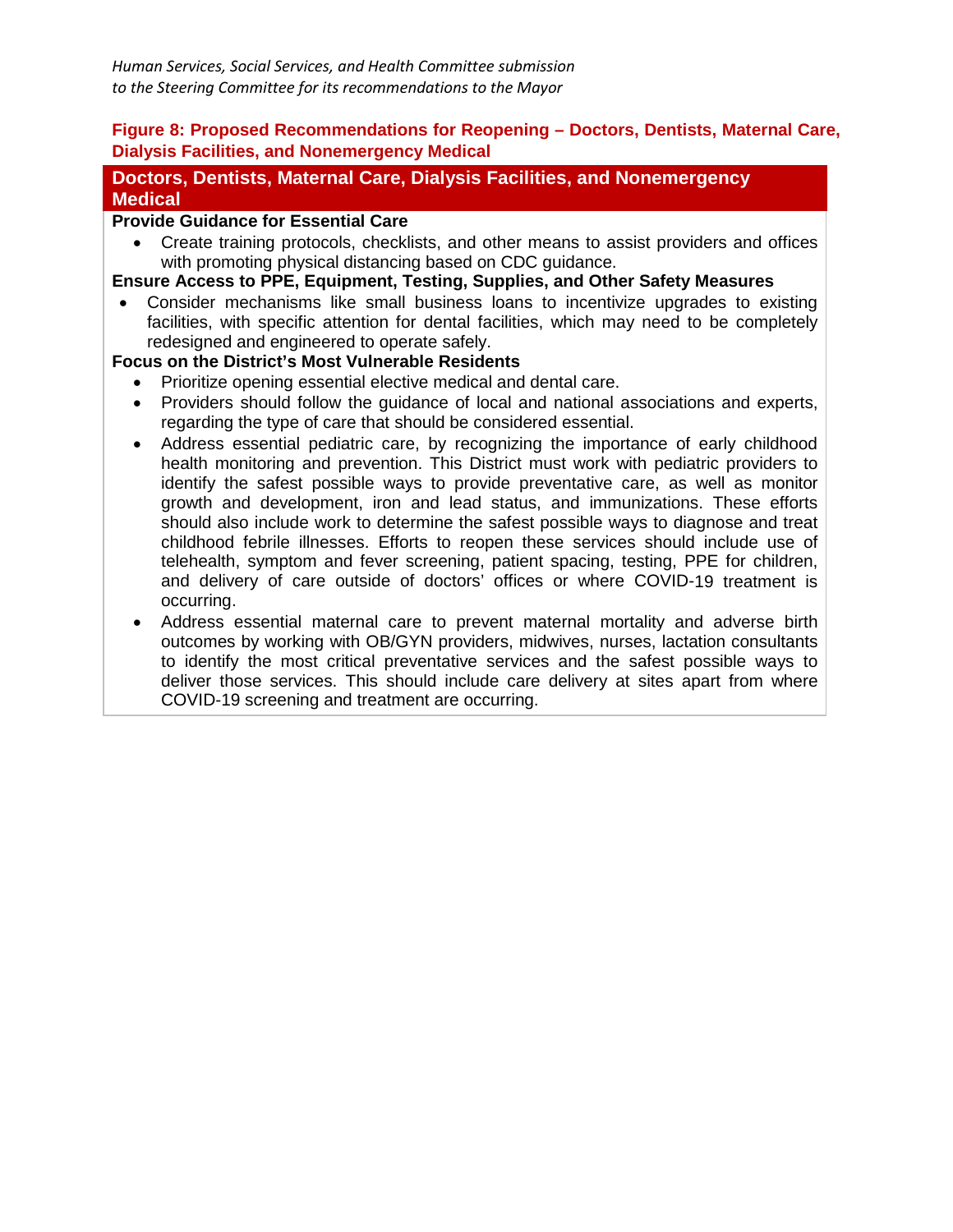### **Figure 9: Proposed Recommendations for Reopening – Health Centers, Skilled Nursing Facilities, Long-Term Acute Care Facilities, Home Health Care Agencies, Assisted Living Facilities**

# **Health Centers, Skilled Nursing Facilities, Long-Term Acute Care Facilities, Home Health Care Agencies, Assisted Living Facilities**

#### **Provide Guidance for Essential Care**

- Create training protocols, checklists, and other means to assist providers and offices with promoting physical distancing based on CDC guidance.
- Update provider guidance from DC Government to health care providers in this sector.
- Develop specific guidance on occupational health priorities, facility cleaning, environmental, and facility plant considerations to enhance social distancing, and criteria for scarce resource allocation among patients.

### **Ensure Access to PPE, Equipment, Testing, Supplies, and Other Safety Measures**

- Expand community health centers' role in COVID-19 testing, contact tracing, and surveillance through partnerships between DC Health and FQHCs' other communitybased ambulatory care groups. Consider building specific disease investigation and surveillance elements on existing health centers' community health worker, care navigation, and testing capacities.
- Establish a designated funding pool for the purchase of PPE for health care providers in this sector. Consider a group purchasing or cooperative buying model to secure the best price and volume via a DC Government agency or major vendor.

#### **Accelerate the Use of Telehealth, Technology, and Connectivity**

- Allow Medicaid reimbursement for health care providers for remote patient monitoring (RPM).
- Permanently adopt telemedicine to tackle ongoing health disparities, increase connectivity with patients, and enhance provider-to-provide coordination. Invest additional funds and implementation resources, such as medical workflows, patient education, technology, and privacy.

#### **Stabilize the Workforce**

• Expand DC healthcare provider capacity through regulatory changes such as accelerating DC's administrative process for participation in the Interstate Medical Licensure Compact, and expanding DC regulatory requirements to offer licensure reciprocity for physician assistants, advance nurse practitioners, nurses, and other key healthcare professionals.

### **Employ Effective Communication Strategies**

• Initiate a community-wide public health messaging campaign with cultural influencers whose voices resonate across all communities in DC. Consumers and patients should be engaged to provide input and feedback on messaging, branding, and other cultural matters.

#### **Focus on the District's Most Vulnerable Populations**

• Expand community health centers' care navigation network to address health disparities and reduce unnecessary and/or avoidable ER and inpatient utilization. This work should focus on the most at-risk DC residents who live with chronic conditions. In addition, this initiative can be combined with the permanent adoption of telemedicine and remote patient monitoring to accelerate DC Medicaid's efforts around value-based payment reform.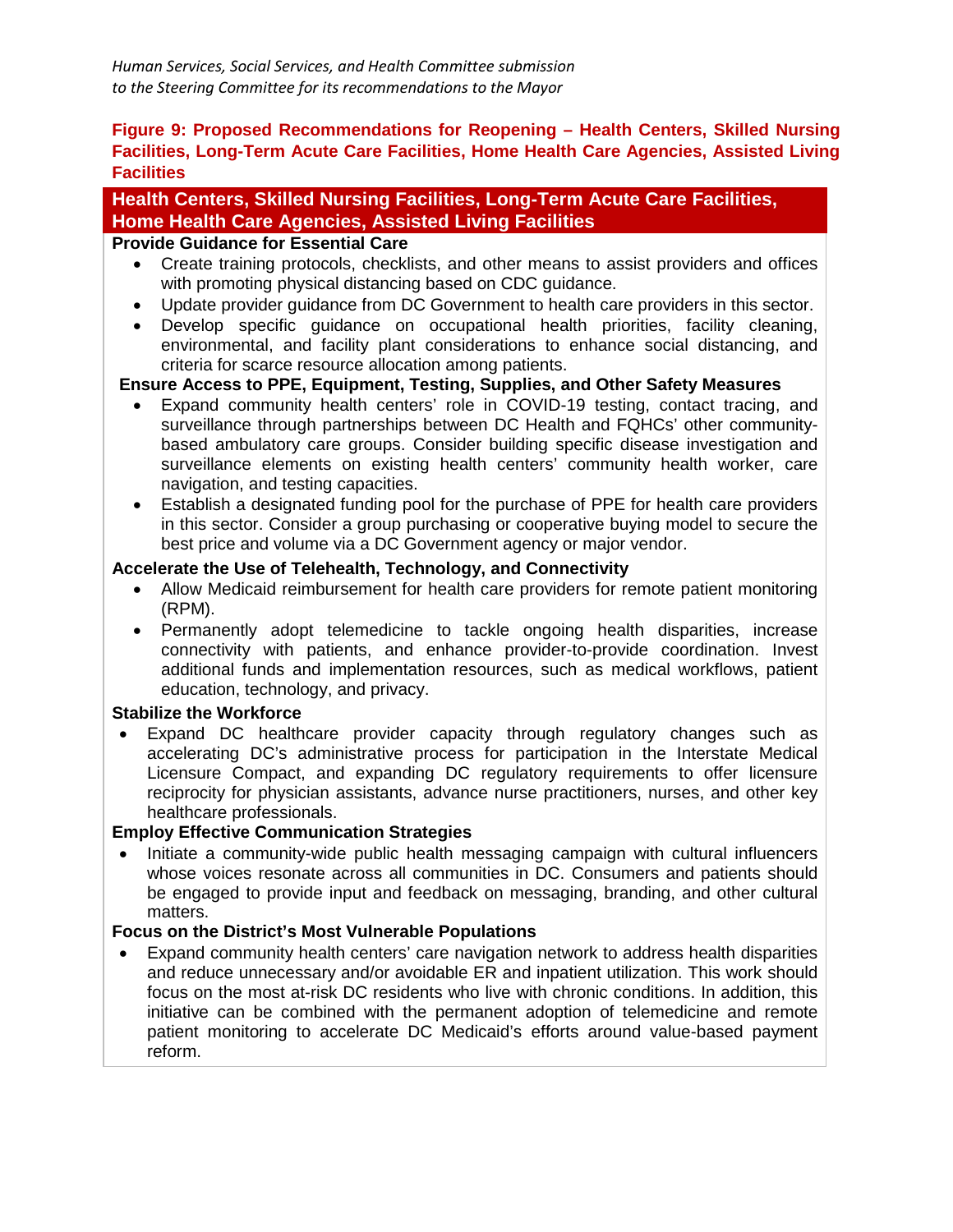### **Figure 10: Proposed Recommendations for Reopening – Mental Health**

### **Mental Health**

#### **Ensure Access to PPE, Equipment, Testing, Supplies, and Other Safety Measures**

- Support infrastructure changes to make buildings safe (air circulation/quality, installing Plexiglas barriers, social distancing strategies).
- Expand non-emergency transportation for individuals to get to appointments.
- Ensure that workplaces are safe for staff and those receiving care on-site or in congregate setting such as Saint Elizabeths Hospital, community residential facilities (CRFs), and residential and community provider facilities by providing access to a consistent supply of PPE and providing funding to support the modification of physical spaces for social distancing.

#### **Accelerate the Use of Telehealth, Technology, and Connectivity**

Use virtual telehealth applications to provide trauma and grief support and therapeutic interventions to staff.

#### **Stabilize the Workforce**

- Stabilize the provider network by establishing updated reimbursement rates for behavioral health services. This should also include rate setting for innovative and new services that are not currently reimbursable, and opportunities for increased coverage of behavioral health services.
- Increase access to care to address community trauma and the behavioral health needs of front-line staff, individuals receiving services through the public behavioral health system, and community residents by retaining existing telehealth capabilities, including reimbursement for telephonic communication, providing licensure and credentialing reciprocity with other states, and requiring 24/7 access to care.

#### **Employ Effective Communication Strategies**

- Provide educational information and materials to all residents at community sites and via social media and websites regarding how they can access behavioral health services through the Access Helpline and providers.
- Inform the public of the signs and symptoms and strategies for reducing the impact of trauma and grief using telecommunications, social media, written materials, and inperson and virtual presentations.

#### **Focus on the District's Most Vulnerable Populations**

• Mitigate collective community trauma through virtual support groups, connection to services, educational information via community sites and social media, and enlisting the support of the faith community.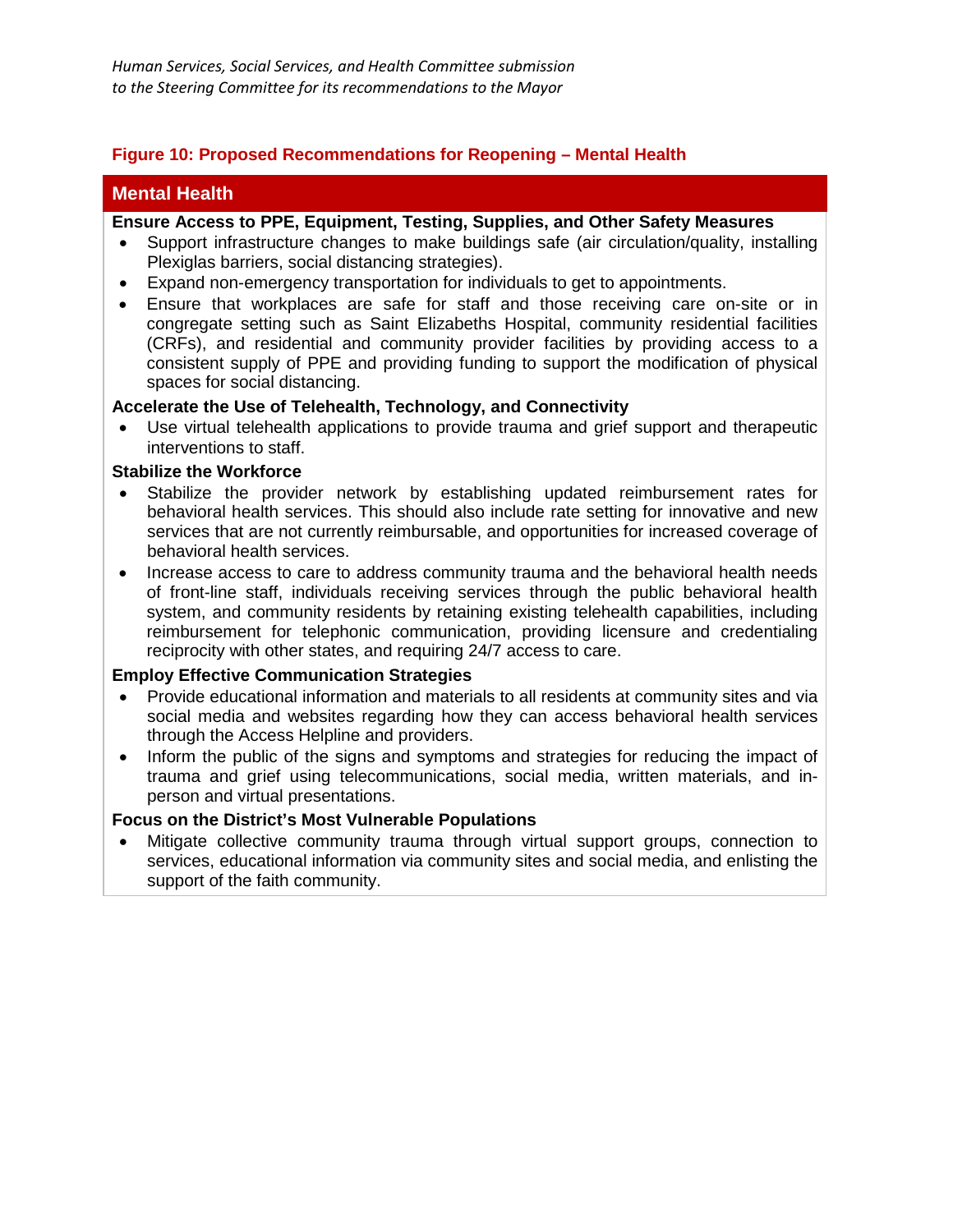#### **Figure 11: Proposed Recommendations for Reopening – Homeless Services, Public Benefits, and Child Welfare**

### **Homeless Services, Public Benefits, and Child Welfare**

#### **Provide Guidance for Essential Care**

• Develop procedures to safely house children in the child welfare system until COVID-19 test results are known.

### **Ensure Access to PPE, Equipment, Testing, Supplies, and Other Safety Measures**

- Review existing programs and fund capital projects to support physical distancing.
- Ensure that testing and adequate screening is in place to enhance the safety of people who are unsheltered or are staying in congregate, semi-congregate, and noncongregate shelter.
- Ensure that any public-facing staff have sufficient workspace for social distancing and PPE to maintain safety.
- Develop capacity in the child welfare system to complete preplacement COVID-19 testing of children at their preplacement physical location or prior to a change in placements, as well for foster families and congregate care programs.
- Explore the role of contact tracers in verifying the well-being of young people in exposed households.

### **Accelerate the Use of Telehealth, Technology, and Connectivity**

- Address equity issues around access to technology and internet connectivity, so that students in families experiencing housing instability have the ability to continue distance learning like their peers. Enhance capacity to provide access to devices for clients in congregate settings to manage their time productively and to help mitigate the negative effects of social isolation.
- Develop the capacity for potential foster parents to apply online and complete as much of the approval process virtually as possible.
- Expand the capacity for virtual mobile crisis stabilization services.
- Continue to connect with families remotely when possible. To facilitate this, provide equipment and/or resources to families, such as money for phones, minutes, and data.
- Continue process of allowing government and non-profit partners applying for CPR clearances to do so electronically.
- Collaborate with Family Court to increase the number and type of family court cases that are heard remotely and ensure that families have the technology to enable them to participate. Continue to conduct eligibility for homeless services for families remotely. This should include an examination of in-person requirements to determine if they are necessary, and a staggered schedule for staff when in-person visits are needed.
- Continue to use the online submission portal to allow individuals to apply for benefits remotely, continue the development of a mobile application to allow individuals to apply from a phone, and consider completing face-to-face requirements via video chat.
- Expand the availability of grocery delivery for SNAP beneficiaries by encouraging big box stores, local DC retailers, and Farmer's Markets to participate.

#### **Stabilize the Workforce**

- Consider hiring individuals who have recently become unemployed and/or homeless during due to COVID-19 to cover shifts in emergency shelters and at hotels and for contact tracing work and as Community Ambassadors, when possible.
- Focus employment vendors on connecting clients to job opportunities in industries that have grown during COVID-19.